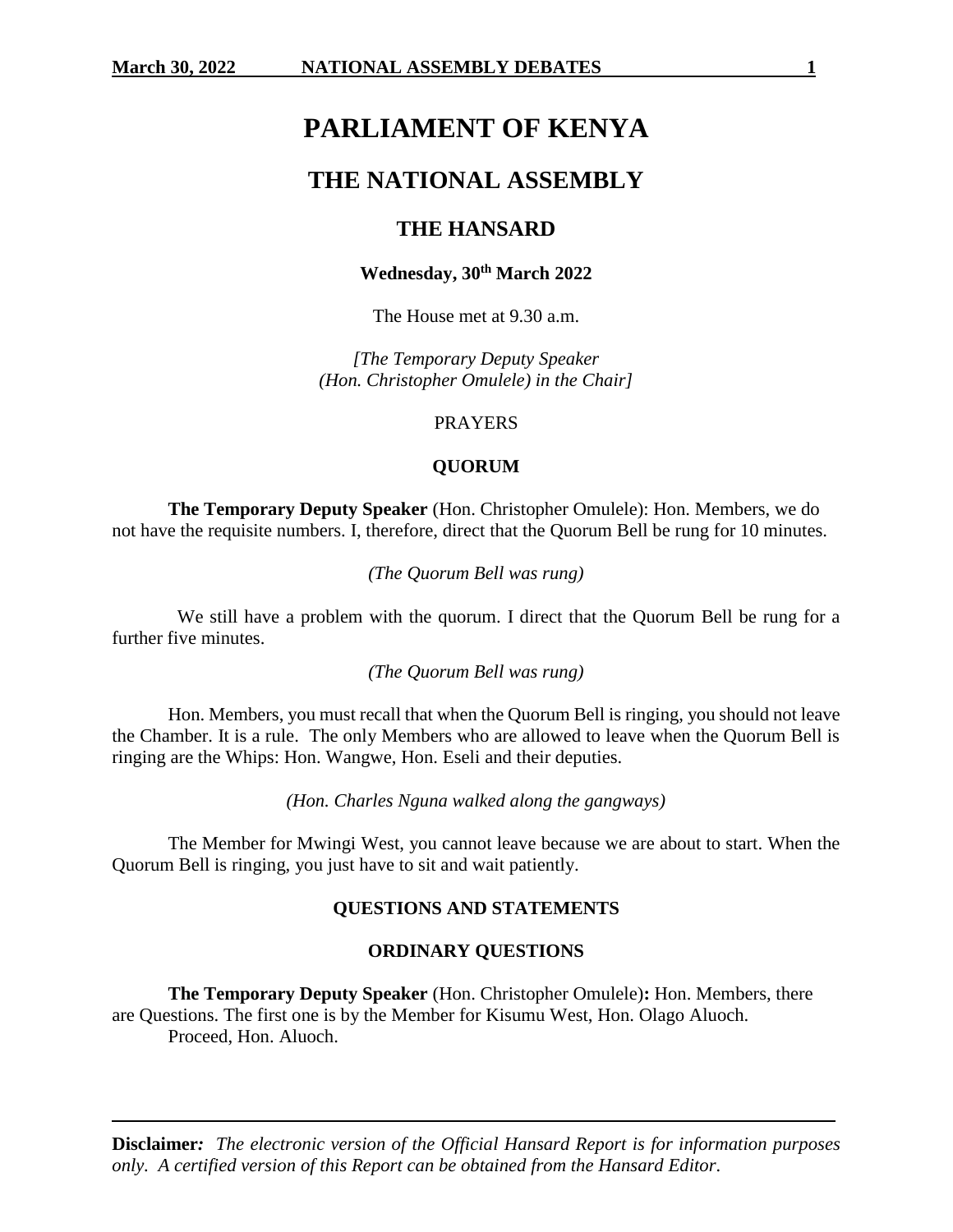# *Question No.085/2022*

# LAND ACQUISITION BY KENYA AIRPORTS AUTHORITY IN KISUMU

**Hon. Olago Aluoch** (Kisumu West, FORD - K): Hon. Temporary Deputy Speaker, I have the honour to ask the Cabinet Secretary for Transport, Infrastructure, Housing, Urban Development and Public Works the following Question:

- (i) Could the Cabinet Secretary explain how the Kenya Airports Authority fully acquired Land Parcel Nos. Kisumu/Kogony/172, 175, 176, 177, 184, 206, 207 and also partially acquired Land Parcel Nos. Kisumu/Kogony/180 and 203 for the relocation of Usoma Primary School situated next to the Kisumu International Airport?
- (ii) Could the Cabinet Secretary provide a list indicating names of the persons from whom the aforementioned parcels of land were acquired, how much was paid for each parcel and confirm that the respective titles have since been processed in favour of the school?
- (iii) What action has the Ministry taken to ensure that the Authority consolidates the different titles into one title in favour of the school, and fenced the said land so as to keep away trespassers and eliminate any possibility of previous owners encroaching on the school land?

**The Temporary Deputy Speaker** (Hon. Christopher Omulele): That Question will be replied to before the Departmental Committee on Transport, Public Works and Housing. The next Question is by the Member for Kwanza, Hon. Ferdinand Wanyonyi.

*Question No.088/2022*

STATUS OF DE-SILTATION WORKS AT KAPSITWET, ASEKA AND MARINDA DAMS IN KWANZA

**Hon. Ferdinand Wanyonyi** (Kwanza, FORD-K): Hon. Temporary Deputy Speaker, I rise to ask the Cabinet Secretary for Water, Sanitation and Irrigation the following Question:

- (i) Could the Cabinet Secretary provide the status of the de-siltation works at Kapsitwet, Aseka and Marinda dams in Kwanza Constituency?
- (ii) Could the Cabinet Secretary also provide the names of dams and water pans that the Ministry plans to construct in Kwanza Constituency to facilitate provision of water for household use and irrigation in the constituency?

Thank you very much, Hon. Temporary Deputy Speaker.

**The Temporary Deputy Speaker** (Hon. Christopher Omulele)**:** That Question will be replied to before the Departmental Committee on Environment and Natural Resources. The next Question is by the Member for Magarini, Hon. Michael Kingi.

*Question No. 089/2022*

FINANCING OF SPECIAL EDUCATION SCHOOLS IN MAGARINI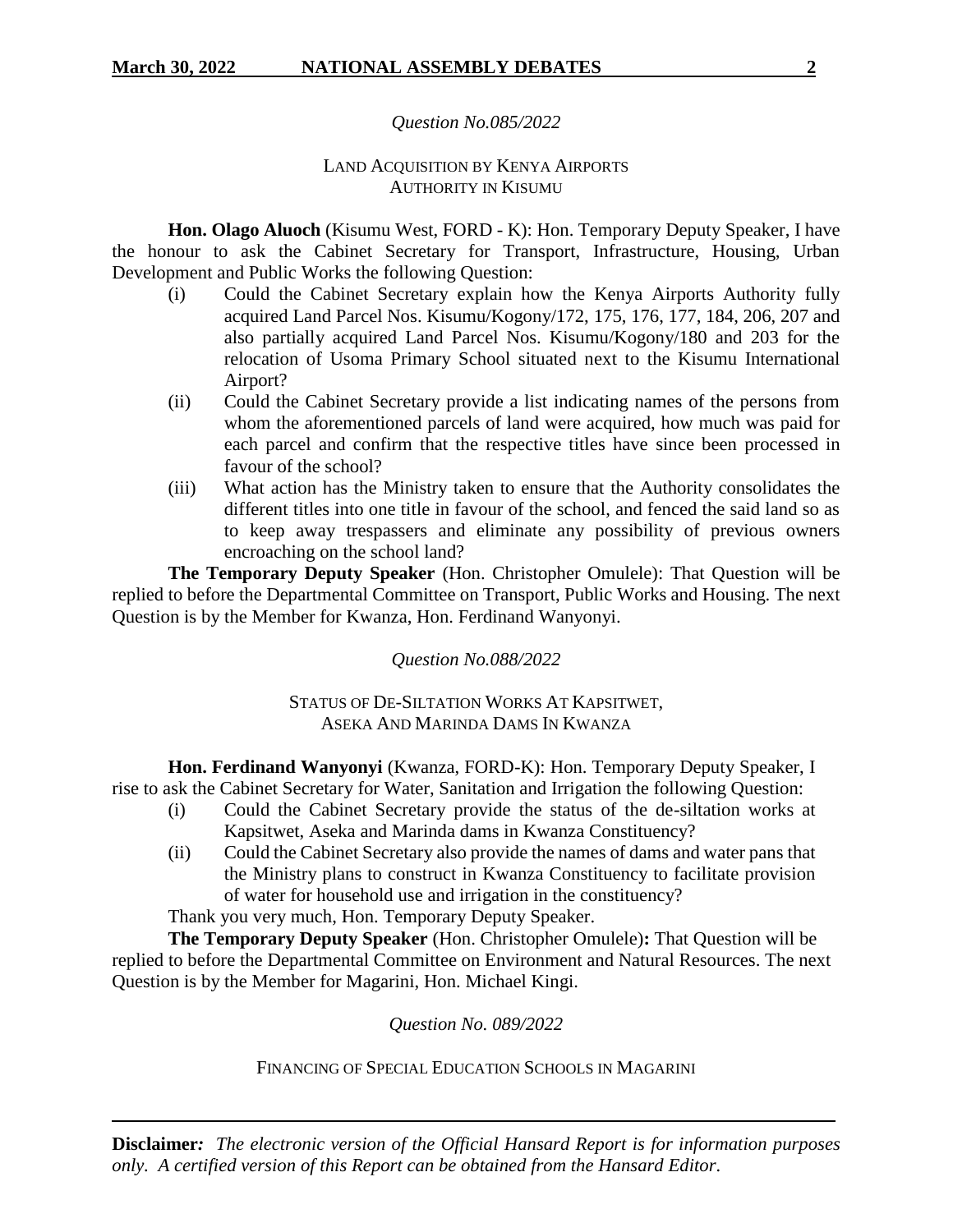**Hon. Michael Kingi** (Magarini, ODM): Hon. Temporary Deputy Speaker, I rise to ask the Cabinet Secretary for Education the following Question:

- (i) Could the Cabinet Secretary provide the status report regarding the financing of Special Education Schools in Magarini Constituency?
- (ii) Could the Cabinet Secretary also state the amount of funds disbursed to Marafa Special School, Registration No. 03S2000/0438 to date since it was registered in 2016, and explain how the said monies have been utilised?
- (iii) Could the Cabinet Secretary further state the measures that the Ministry has put in place to allocate and disburse adequate funds to support learning of children with special needs in Magarini Constituency?

**The Temporary Deputy Speaker** (Hon. Christopher Omulele): The Question will be replied to before the Departmental Committee on Education and Research. That does it for Questions. I direct that we move on to the next business.

#### **BILL**

#### *Second Reading*

#### THE INFORMATION COMMUNICATION TECHNOLOGY PRACTITIONERS BILL

*(Hon. Godfrey Osotsi on 2.3.2022 – Morning Sitting)*

*(Resumption of Debate interrupted on 2.3.2022)*

**The Temporary Deputy Speaker** (Hon. Christopher Omulele): Hon. Members, this Bill was moved by Hon. Godfrey Osotsi, seconded by Hon. Patrick Musimba and now has a balance of three hours and 12 minutes. The first member with interest on my list is Hon. Muli Fabian, Member for Kangundo.

**Hon. Fabian Muli** (Kangundo, Muungano): Thank you, Hon. Speaker for giving me an opportunity to debate this Bill. This is not about this House having information and technology centres because this is what the whole country is crying about. It is a cry within the jurisdiction of this country because people need information but they get propaganda from the internet.

We have many agendas in this House and a lot of due process happens here but our constituents get propaganda from *WhatsApp* and *Facebook* groups. So, when we become institution-based in terms of giving information, we will give our citizens proper materials which they can use as references on legislation passed by the House like Bills, Motions and Questions which are used by our constituents.

We will not only see the benefits of communication in this House but also at large especially in the education sector. In this country we give students a lot of ICT materials in schools but sometimes they get information from a third material. I wish to say that some students end up travelling here to benchmark. They only have time to sit in the public gallery to hear what is happening because there are no channels in this House of informing the community what happens here. That is why I support this Bill.

This is not only about establishment but we need means of how our people will get information unlike what is happening in the public media in Kenya's jurisdiction. We have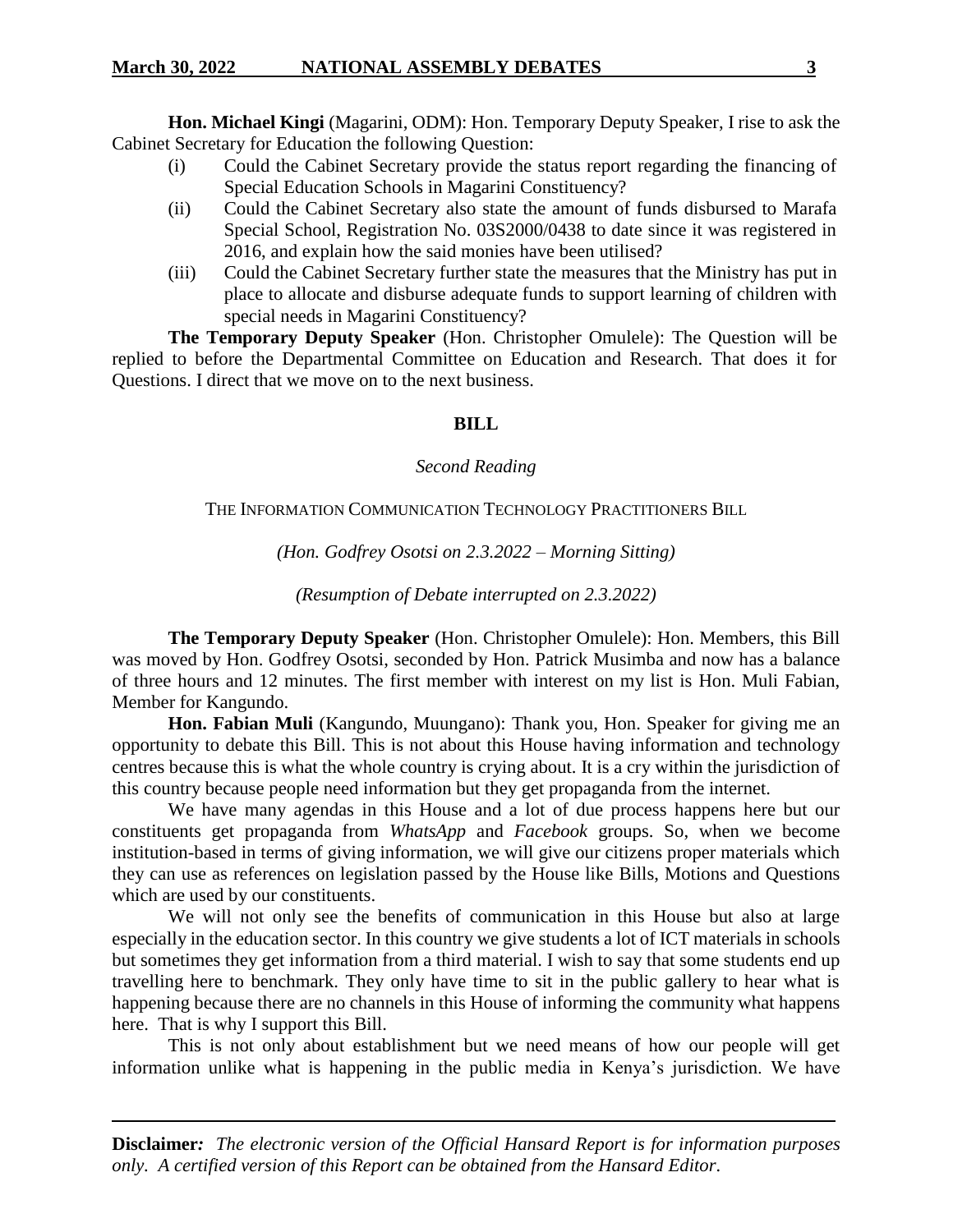television stations which choose the messages to give to the people. If these stations do not support some events which are happening, they do not transmit.

So we want this House to act democratically in terms of giving information. Whether it is opposing the Government or supporting it, all the material must be transmitted. There are many Motions and Bills which are passed here. I remember there were complaints about payment of village elders yet, a Bill was passed by the other House and also this one. The public is not aware that the House has done its duty and it is the work of the Executive to implement.

Thank you, Hon. Temporary Deputy Speaker, I support.

**The Temporary Deputy Speaker** (Hon. Christopher Omulele): Hon. Pukose.

**Hon. (Dr.) Robert Pukose** (Endebess, JP): Thank you, Hon. Temporary Deputy Speaker. At the outset, I want to support this very important Bill, the Information Communication Technology Practitioners Bill (National Assembly Bill No. 38 of 2020) by Hon. Osotsi.

This Bill aims to regulate training, registration, licensing and practice in the ICT Sector. I think this is a move in the right direction. Currently, we do not have a Bill that regulates training of people in the ICT sector. Therefore, we are hoping this Bill will enable us to inject professionalism into this sector especially among the professionals.

As you are aware, we have Computer Misuse and Cybercrimes (Amendment) Bill. So, when this Bill is passed by this House, this means when it comes to cybercrime, we will be able to hold people accountable and have professionals we can seek advice from. This will also go in as far as categorising the levels of training is concerned because we have people who are trained in ICT. When training for ICT, these institutions need to meet the basic standards. This is because when you go to town, you will find that almost every college has training in computer studies. We need to regulate and understand the level at which those students are being trained and whether they are at par with worldwide standards or within our region. Therefore, once this Bill is passed, we hope that it will be able to look at the quality of training within the various colleges, whether certificate, diploma, degree or master's courses. It will be possible to categorise these levels and bring these professionals together so that we can have a body that we can authoritatively question on issues pertaining to the ICT sector.

Hon. Temporary Deputy Speaker, with those few remarks, I support.

**The Temporary Deputy Speaker** (Christopher Omulele): Hon Martin Owino, Member for Ndhiwa.

**Hon. Martin Owino** (Ndhiwa, ODM): Thank you, Hon. Temporary Deputy Speaker. I also rise to add my voice to this Bill. I want to support this Bill and also congratulate Hon Osotsi. This is a timely Bill because if you look across the globe, ICT is the order of doing business. In terms of Government, when it comes to access to information and services, we have the *E-Citizen* platform where our citizens are getting services.

Information communication technology is also key to good governance because it is effective, efficient and also holds accountability. It makes business efficient globally. It decreases the demand of face to face meetings and you will recall that during COVID-19, even this House had to resort to ICT in order to transact business using the *Zoom* application. It also makes it easy for our people to search for jobs and also employers to do recruitment. It reduces transaction costs worldwide and also makes meetings, payrolls and E-education more possible.

Hon. Temporary Deputy Speaker, we talk of wire-transfer which is happening now and has featured in the Russia-Ukraine War and has shown how arrogant countries can be disciplined in the financial sector using ICT.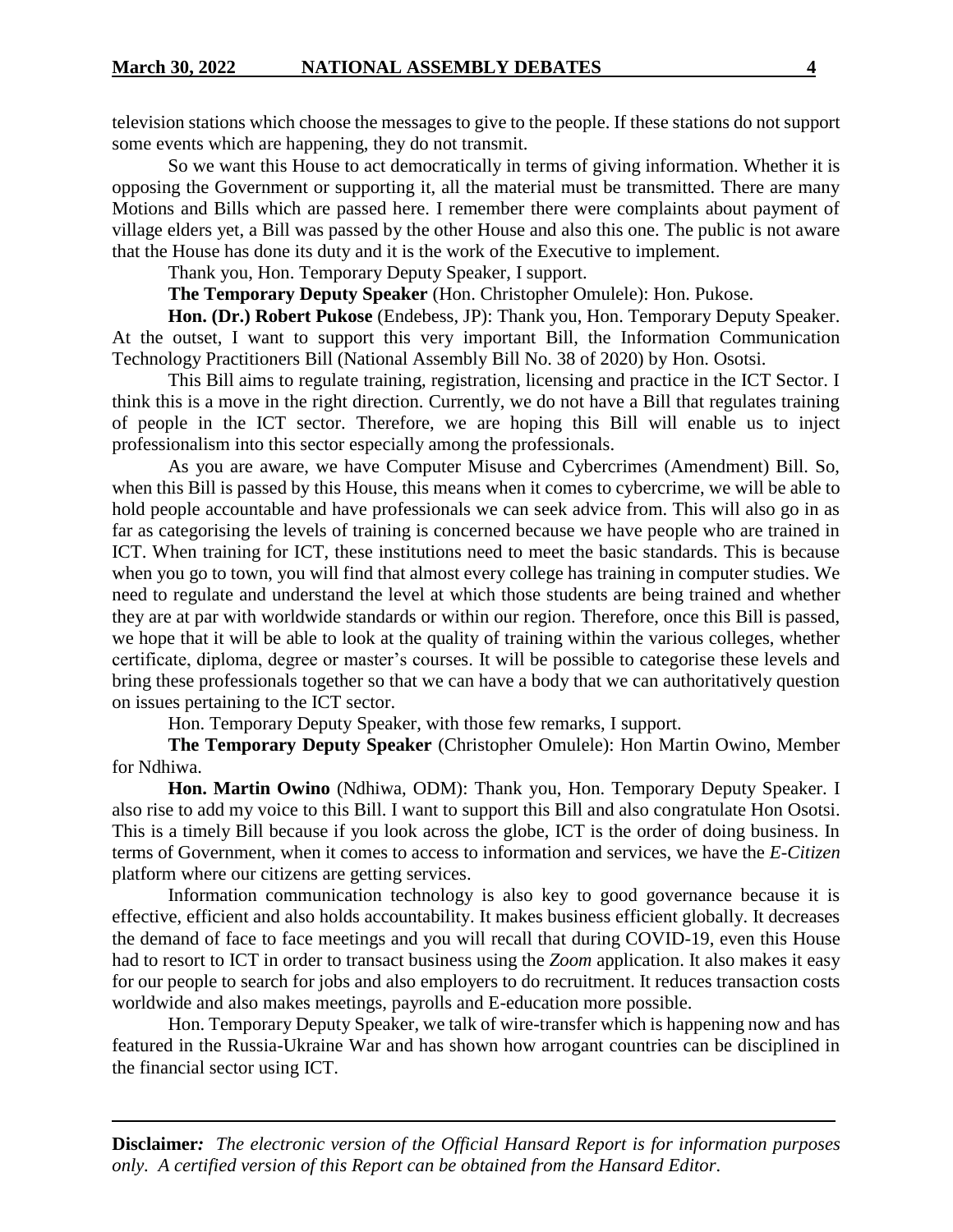The objective and reason for this Bill is to look at the framework for training and regulation. It also looks at the practice and standards which should be used in the ICT. As Hon. (Dr.) Pukose has rightly put, I support that we need to have that kind of continuity for the training offered by these cyber and mushrooming training centres. What are they training? If it is a certificate course, is it uniform across the country? How about their fees? This is because some charge more and others less. It is just a chaotic field.

The Bill effectively addresses licensing of these institutions and the practitioners. It is also looking at the professional standards. One thing that is more attracting to me is the recognition and classification of these institutions and the certificates and diploma courses that they are going to offer. This Bill is timely and I want to congratulate the author as I support it.

Thank you, Hon. Temporary Deputy Speaker.

**The Temporary Deputy Speaker** (Christopher Omulele**)**: Hon. ole Sankok.

**Hon. David ole Sankok** (Nominated, JP): Thank you, Hon. Temporary Deputy Speaker. I want to congratulate Hon. Osotsi who is a Nominated Member of Parliament like me and a professional in the ICT field. He has decided to streamline this profession just like any other profession so that they are regulated. We do not have professions that are not regulated. Lawyers, health practitioners and other professions are regulated. As a professional in this field, Hon. Osotsi deemed it important to regulate his profession.

Hon. Temporary Deputy Speaker, we have seen information communication technology become one of the most important factors in communication and in changing the views and direction of our country. We need to pass this Bill as a House so that this very important noble profession can also be regulated.

The passage of this Bill will regulate cyber-crimes and protect the information of individuals in our banking system. The passage of this Bill will also ensure that even during the campaigns season, media houses are protected from bullying by politicians. Media houses will also equally professionally air information that is important to Kenyans.

You will also find that we have another important platform in terms of social media which can be used to tear a country apart. We need to also regulate those on social media platforms. Even mainstream media will be regulated in terms of the content they air. Some of the content requires parental control as it is not supposed to be for public consumption.

For example, there is what happened recently at State House where there was a lot of backbiting in mother tongue of the Deputy President claiming that he wanted to impeach the President. Any impeachment of a president is prosecuted through Parliament. Some of us do not understand that mother tongue and we were being backbitten in State House. If this law was there, that information would be treated as *gumzo mtaani.*

This Bill is very important. It has come at the right time so that we can regulate.

**The Temporary Deputy Speaker** (Hon. Christopher Omulele): Hon. Sankok, just hold on. Hon. Wangwe seems to have a point of order.

**Hon. Emmanuel Wangwe** (Navakholo, JP): Thank you, Hon. Temporary Deputy Speaker. Standing Order No.91 provides that a Member should be held liable for the information that he commits or communicates to us. Can the Member confirm that through his information, they have bugged State House and, therefore, it is in danger? Is he insinuating that people can hear what goes on in State House, which is House No.1, and inform others what the President is discussing? Can he confirm to the nation that the President of Kenya is not safe wherever he is?

Thank you, Hon. Temporary Deputy Speaker.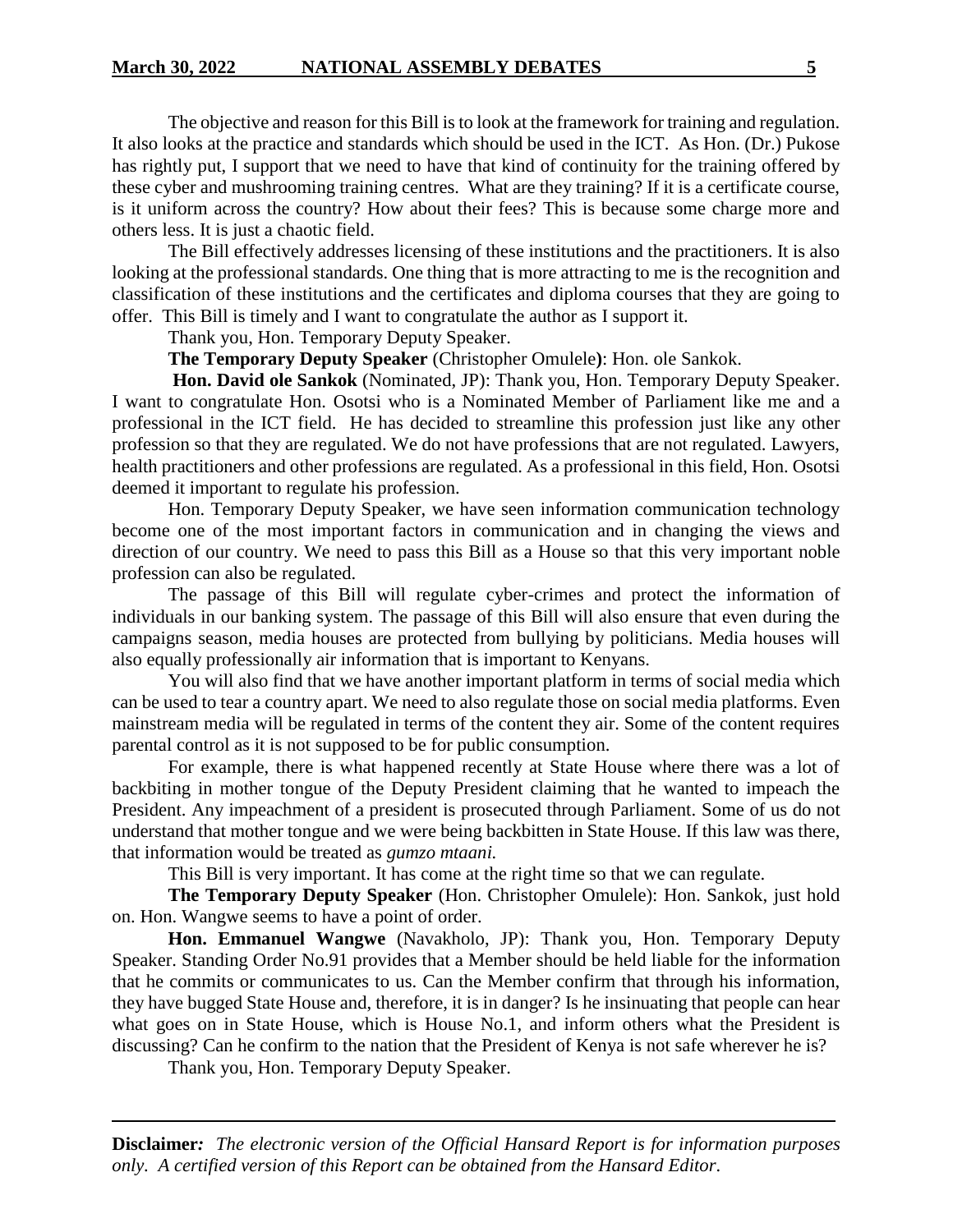**The Temporary Deputy Speaker** (Hon. Christopher Omulele): Hon. Sankok, I will just advise you that the President is the President. You know what that means. If you desire to discuss what the President discusses with whomever he wishes at State House, and if you feel that it is offensive, bring a Motion here and it will be done. Otherwise, let us just keep within the rules, please. Proceed.

**Hon. David ole Sankok** (Nominated, JP): Hon. Temporary Deputy Speaker, I was trying to prosecute my point on how the passage of this Bill will protect us from such information that is of national interest. When you claim that your deputy wanted to impeach you, it is… I was almost through.

**The Temporary Deputy Speaker** (Hon. Christopher Omulele): Hon. Sankok you are continuing to offend. It is good to respect the President of Kenya. You might disagree with him here and there but he is still the President.

**Hon. David ole Sankok** (Nominated, JP): Okay. Well guided. Thank you, very much, Hon. Temporary Deputy Speaker. I know Hon. Wangwe is agitated and may report me. He should be aware that nowadays, I do not pass near State House because it might be claimed that I went there for other things.

I support this Bill because it is very important and congratulate Hon. Osotsi. He should continue this way because he is a nominated Member like me and is prosecuting his duties very well.

Hon. Temporary Deputy Speaker, I support.

**The Temporary Deputy Speaker** (Hon. Christopher Omulele): Very well Hon. Sankok. These political dispensations we belong to are very seasonal. So, do not take away the foundations of society just because you might be in another dispensation tomorrow. Things change quite rapidly but the State and the presidency will remain forever. Hon. Majimbo Kalasinga, Member for Kabuchai.

**Hon. Majimbo Kalasinga** (Kabuchai, FORD-K): Thank you, very much, Hon. Temporary Deputy Speaker. I stand to support the Information Communication Technology Practitioners Bill. It is high time we got sanity in the ICT sector and ensure there is liability. If one is running a cybercafé, he should be held responsible for issues that come under him. The only way to move towards this direction of responsibility is by going the doctor's way where you are trained and registered.

So, for you to run a cybercafé you must have training in ICT so as to understand what you are doing and not just because of business. When I look at this Bill, it will bring the traceability factor. You can trace where a crime happened and by whom because firms will be registered and held responsible for anything they do. In this country, this field is abused in a way that malpractices and extortions have affected the financial sector. This Bill will implore the ICT practitioner to stand responsible for what they believe. The secrecy aspect which this Bill seeks to bring makes me support it.

Also, this should not be a practice for anyone who believes they can buy a few things and start without knowledge on regulations. Even those operating in this sector must be trained; certificate, diploma and degree holders must be registered. For us to bring discipline into this sector we must first of all know who the owners are and for you to run an organisation, you must be trained.

I want to believe the Member who brought this Bill is a professional in this area and has given us the best National Assembly Bill No.38 of 2020. If we support it until it is passed, this country will be where other countries of the world come to benchmark, read and learn about this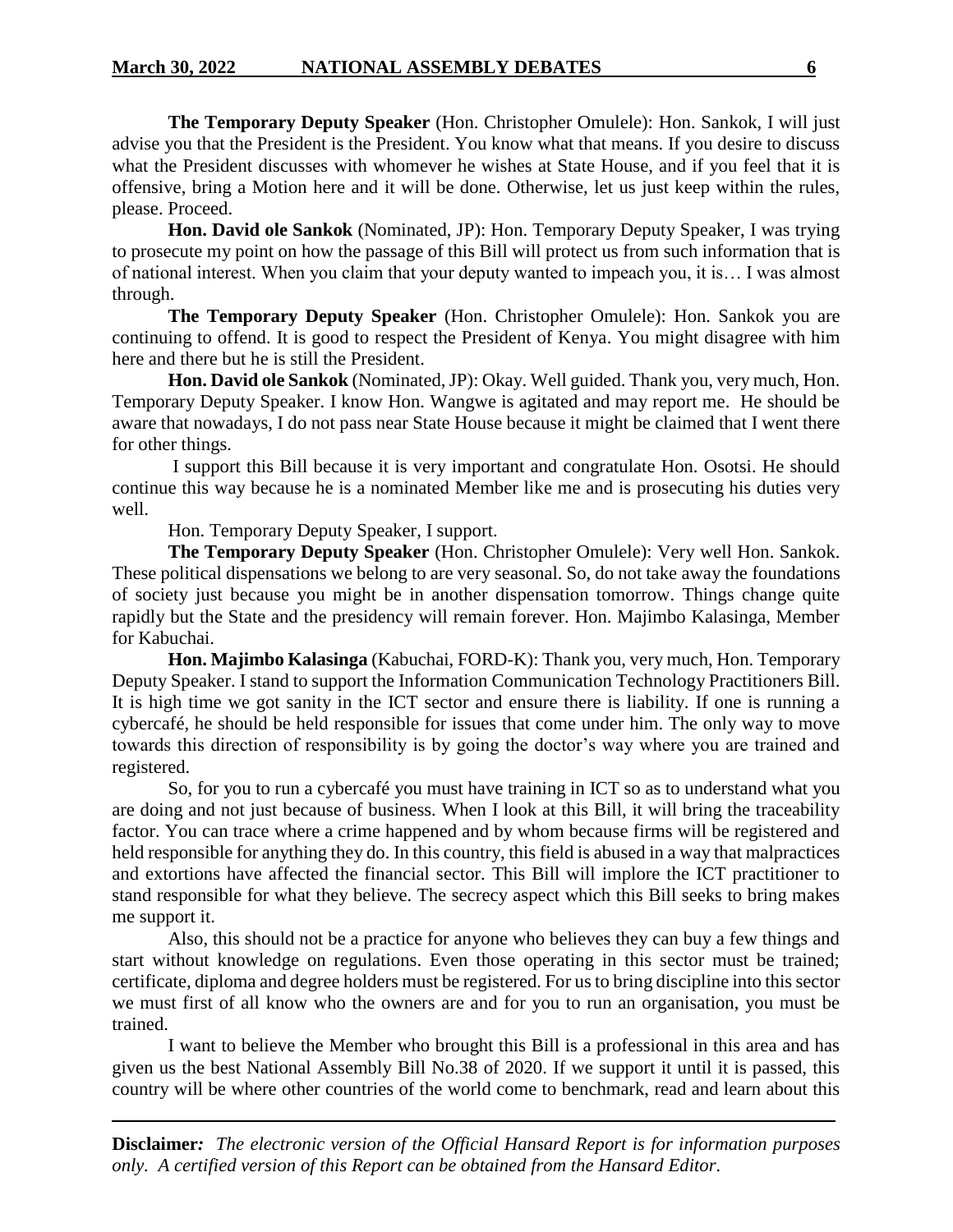law made to govern this sector. Otherwise, if we do not go this direction, this country is going to the dogs. This will be the most abused sector and everybody is going to be maligned.

We find people giving out information that is not theirs. We have reached a level of photo shopping where you paste your face on a different body and this gives wrong information. We must trace and know the owners of these firms and how we can put up with them. This Bill is the best but long overdue. However, I believe that it has come at the right time. I want to thank Hon. Osotsi for coming up with this good Bill. We shall work fast on it and bring sanity in our country.

Information Communication Technology is very critical in this country for purposes of communication in every sector. In learning, we must be able to know the kind of materials that are being placed on the table for learners. Therefore, for us to bring sanity, we need to know appropriate materials for learners in schools and areas where we need to bring order in this department.

Hon. Temporary Deputy Speaker, I support the Bill.

**The Temporary Deputy Speaker** (Hon. Christopher Omulele): Very well. Hon. Wangwe, do you desire to speak to this?

**Hon. Emmanuel Wangwe** (Navakholo, JP): Thank you, Hon. Temporary Deputy Speaker. I rise to support this Bill by the great Nominated Member of Parliament, Hon. Osotsi. This Bill seeks to establish the framework to do with training, registration, licensing, practice and standards of information technology.

Hon. Temporary Deputy Speaker, ICT is the root of everything but when it came to Africa, allow me to say that it was something very new that was assumed to be western. Since its inception into the African Continent, it has not really been embraced the same way it has been in the West. Hon. Osotsi is trying to underline that the practitioners need to be regulated in terms of both the training and the practice of the ICT sector. When you look at the training aspect, there are very many mushrooming colleges on the streets. They allege that when you get 24 packages in computer studies, this is a diploma. It does not make sense that you now just go to the street to train on what they call computer driving. You end up wondering whether you are supposed to drive a computer. This Bill shall now bring sense and establish ICT as a career. We want to embrace it from the lowest training level to the highest one.

Hon. Temporary Deputy Speaker, when it comes to practice, what is happening in the field both in software and hardware, is that you find a very well trained engineer from Jomo Kenyatta University of Agriculture and Technology, which is my university, who has undertaken a course of five years in Computer Engineering and is able to demonstrate what he can do. But in between, he will claim to be a guru in ICT and when you bring him on board, he will charge any amount of money they deem appropriate because you are just a user and not a specialist in the training. When we compound all these and put them together for regulation by one organisation, I think it is going to do well. For instance, in the legal profession, lawyers respect that when they mess up, at least there is an organisation, the Law Society of Kenya, where clients report you. When marketers make mistakes, we have the Marketing Society of Kenya, which will correct and direct you on the way you are supposed to go. Similarly, Hon. Osotsi has indicated that even in ICT practice, these people should be regulated, coordinated and organised so that the users can benefit and avoid being overcharged and given wrong services.

Hon. Temporary Deputy Speaker, at times you find that you want to host your data on a particular cloud just because you do not know what a cloud is. You cannot see the cloud itself but your data is being stored somewhere and somebody just charges you enormous amount of money and can even access data without your knowledge. It is important that we at least have a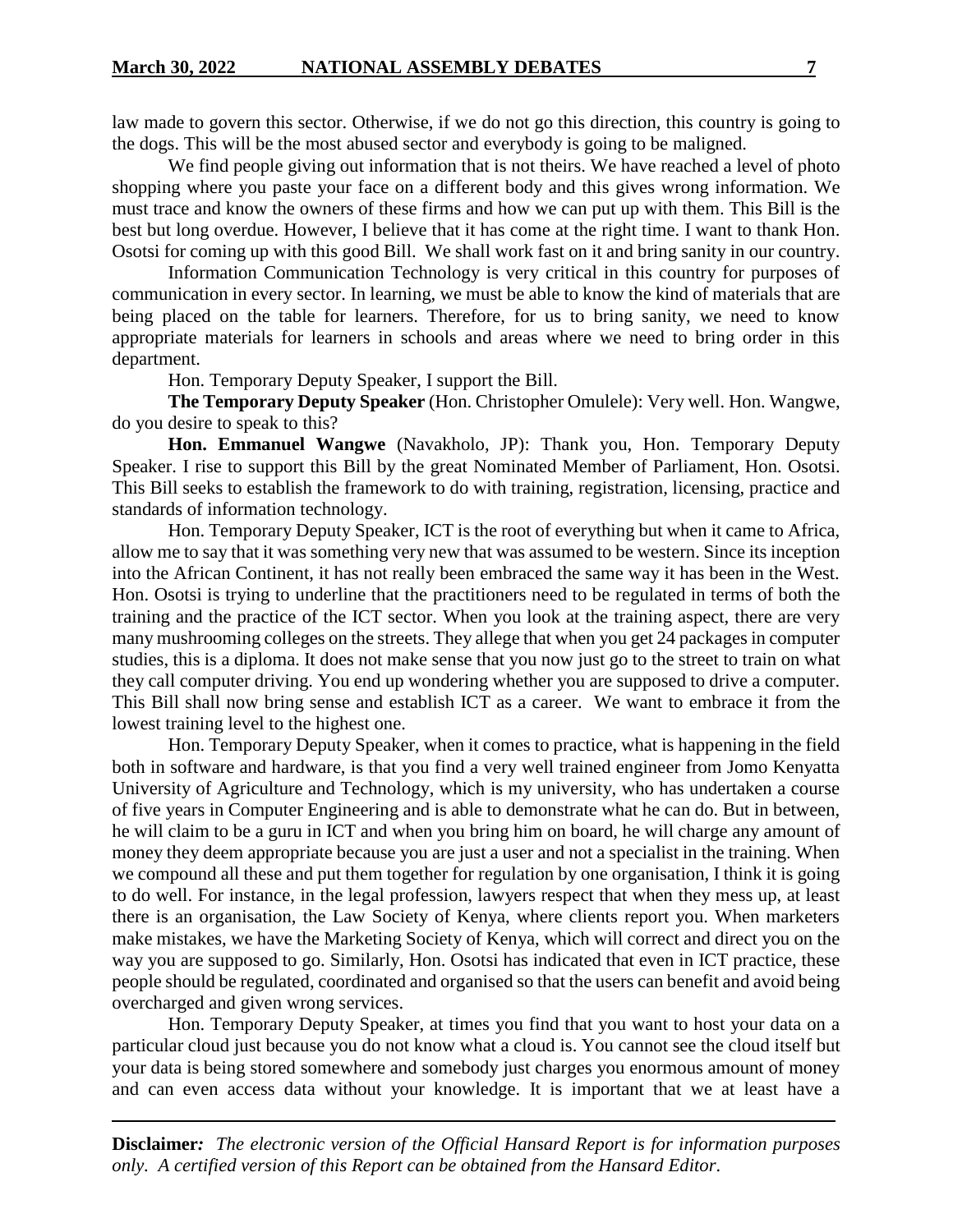professional who also understands the ICT sector and can be monitoring these people and point out those doing the right thing and those messing up the sector.

Hon. Temporary Deputy Speaker, most fraudsters are ICT-based. They will look at you from an ICT angle. Therefore, if this Bill is enacted into law, fraudsters, especially those who are cyber-based, will now be checked. Big organisations will be able to check on behalf of national security. It is sensitive to that kind of crime.

This is a good Bill. It is timely. It is good that it is being brought by an ICT guru who is also eying the Senator seat. I think he is bidding this House goodbye. We wish him well. As you go to the Senate, please remember that it will always remain the lower House and this National Assembly will be the upper House until such a time when the situation will change.

Therefore, I wish the proposer of the Bill good health. We hope to see you in the Senate in the next three months.

Thank you, Hon. Temporary Deputy Speaker. I support the Bill.

**The Temporary Deputy Speaker** (Hon. Christopher Omulele)**:** Three months, Hon. Wangwe? Are elections coming earlier than I know? We wish you well, Hon. Osotsi. Hon. Wangwe, it is true that the ICT services in this country is a very difficult field to traverse, especially for those of us who are not experts like yourself and Hon. Osotsi. So, if we regulate, it will be a good thing.

Let us have Hon. Wanyonyi Kevin, Member for Kwanza.

**Hon. Ferdinand Wanyonyi** (Kwanza, FORD-K): Thank you, Hon. Temporary Deputy Speaker, for the opportunity. I also take this opportunity to thank Hon. Osotsi, my neighbour and the incoming Senator for Vihiga, for this very important Bill on regulation.

First of all, I do not even know what happens in terms of training. I am an economist and we have a reference. Therefore, it is good for us to know the training reference. What do you do? What is the syllabus of the whole thing so that it can be registered? We have busybodies out there. As mentioned by those who have spoken before me, there is no regulation. They are not registered. They just come up and we do not know what they do. They must also be licensed. Any professionals, including doctors, are registered. We know so-and-so is registered. Dr. Osotsi is a *daktari* and we know he is registered in whatever premises. They are not. They can do anything to those who do not know. They can even cheat you and you will pay for that. We do not have standards such that when you go to see a doctor, you know that he is legally registered so that, when he or she charges you, he or she does so according to the standards. They will not overcharge or undercharge you because they are not just bogus people on the street.

This Bill is long overdue. I thank Hon. Osotsi for coming up with it. Congratulations, my brother. We will have many companies and institutions that may raise their standards. All in all, with this kind of thing, we will be looking for employment. The youth out there are not employed. We have that problem. This is one way of encouraging people to go into that profession. Once it is done and established, maybe at the University of Nairobi or whichever institution, people coming out of there will be employed. There will be minimum and maximum qualifications as well as whatever training and further training that is required.

There are media houses that air information and because we have no regulations, they can say anything. With the new law, if it is not within the regulated ICT system, one can be charged and face the law. You know we have busybodies here and this morning, I was discussing with a few friends who are the so-called ICT practitioners who think they can do or say anything and I do not care or think about their wild guesses. Therefore, this Bill will bring some sanity and people will do what they are supposed to, professionally. People will respect this profession and if your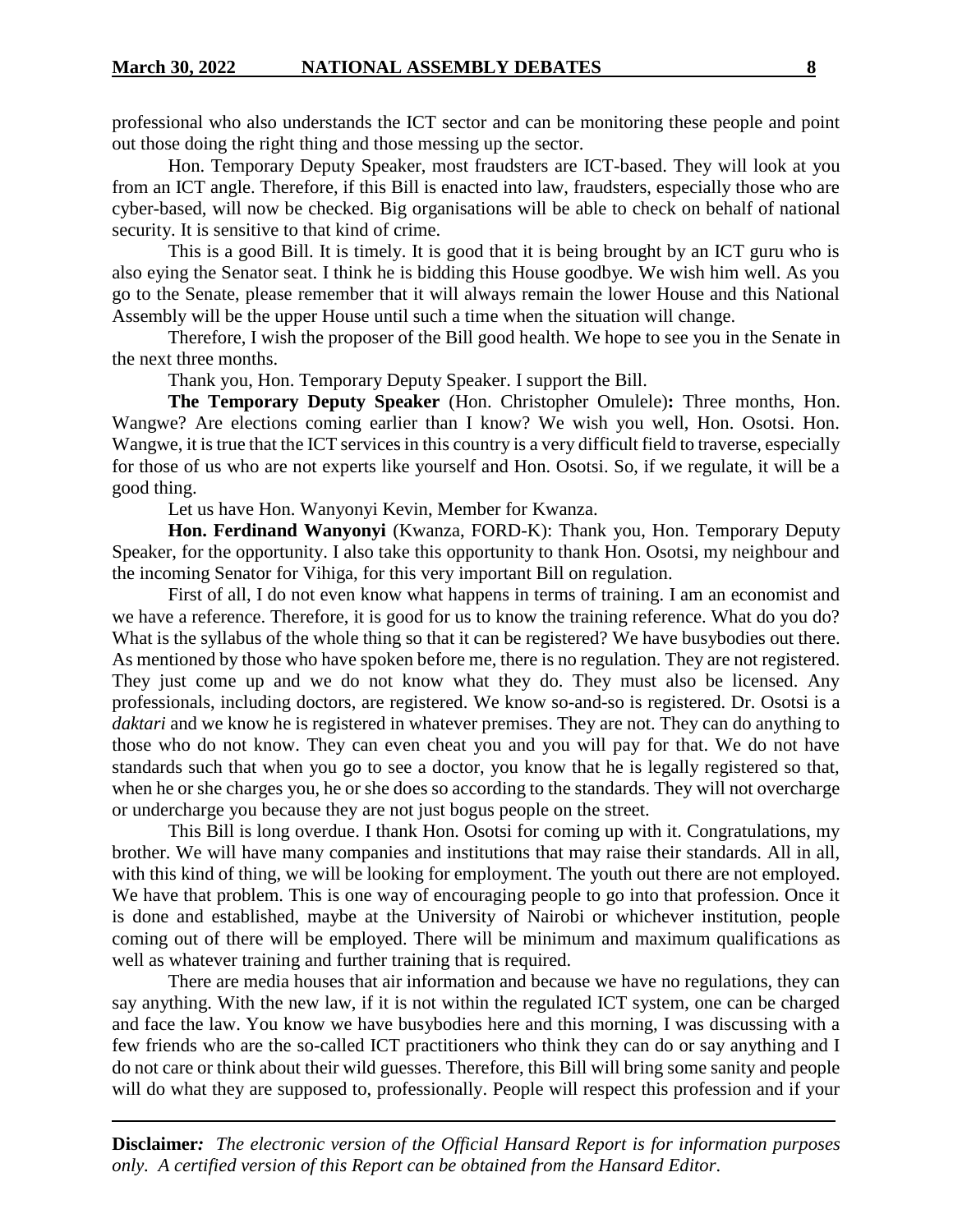child chooses this career, they will become a professional just like engineers, doctors and others. Therefore, I support this Bill, we should have passed it like yesterday so that we can have some sanity in our system.

**The Temporary Deputy Speaker** (Hon. Christopher Omulele): Hon. Nyamai, Member for Kitui South.

**Hon. (Ms.) Rachael Nyamai** (Kitui South, JP): Thank you, very much, Hon. Temporary Deputy Speaker for giving me this opportunity to also contribute. From the outset, I support this Bill. I would like to congratulate Hon. Osotsi for following his passion, this is what he has studied in school and he is trying to ensure this sector is properly regulated.

The purpose of this Bill is to ensure there is proper training, registration, licensing and practising standards. As other Members have said, the world has become digital and everything we do in one way or another is digitised. So, for this reason, it is important for this Bill to be passed by this House. I can see it was published in 2020 and the wait has been very long. I would like to thank the House for ensuring it is prioritised.

This Bill is going to ensure there are proper ethical considerations of what goes into our ICT systems. Today, if you want to know about anything in this world or our country which has embraced ICT at a very good level - I think over 60 per cent of Kenyans can access information using ICT. There will be proper ethical considerations of what we get using our gadgets. So, this is a very important Bill.

This Bill also looks at not only the process of acquisition of information using our ICT systems but also ensures the products people get are taken through a vetting process by recognised institutions. So, for this reason I support this Bill. It will also ensure provisions on misuse of computer and cybercrimes are implemented in a good way. I do not know whether you have been a victim of computer bullying and misuse of the gadgets? I think this has happened to many politicians and more so, women Members of Parliament.

**The Temporary Deputy Speaker** (Hon. Christopher Omulele): Hon. Nyamai I can confirm to you that I have been vilified on many occasions. Proceed.

**Hon. (Ms.) Rachael Nyamai** (Kitui South, JP): Thank you for confirming that not only women but also men politicians have been affected because of misuse of gadgets. I hope when this Bill becomes an Act of Parliament not only politicians but people out there doing what they do best will also be protected.

I would also like to point out that everything has become digital from good health to what we eat. If someone wants to cut weight, they use a computer. I would like to ask Hon. Osotsi to kindly find a way of ensuring this good Bill he has come up with connects with matters health because we have digital health and digital economy.

#### *(Hon. (Dr.) Robert Pukose spoke off-record)*

Hon. Temporary Deputy Speaker, I am being distracted by Hon. Pukose.

We are talking about health, security and almost everything connected to the computer system. I request the Committee that will be handling this to ensure that there is a form of connectedness between ICT itself and all those other professions. This is because the people seem to consult the computer first before they go to the doctor.

With regard to the economy, this Bill will also ensure we collect as much as possible. Most young people are highly talented in ICT, and are able to push up their talents. This is also a way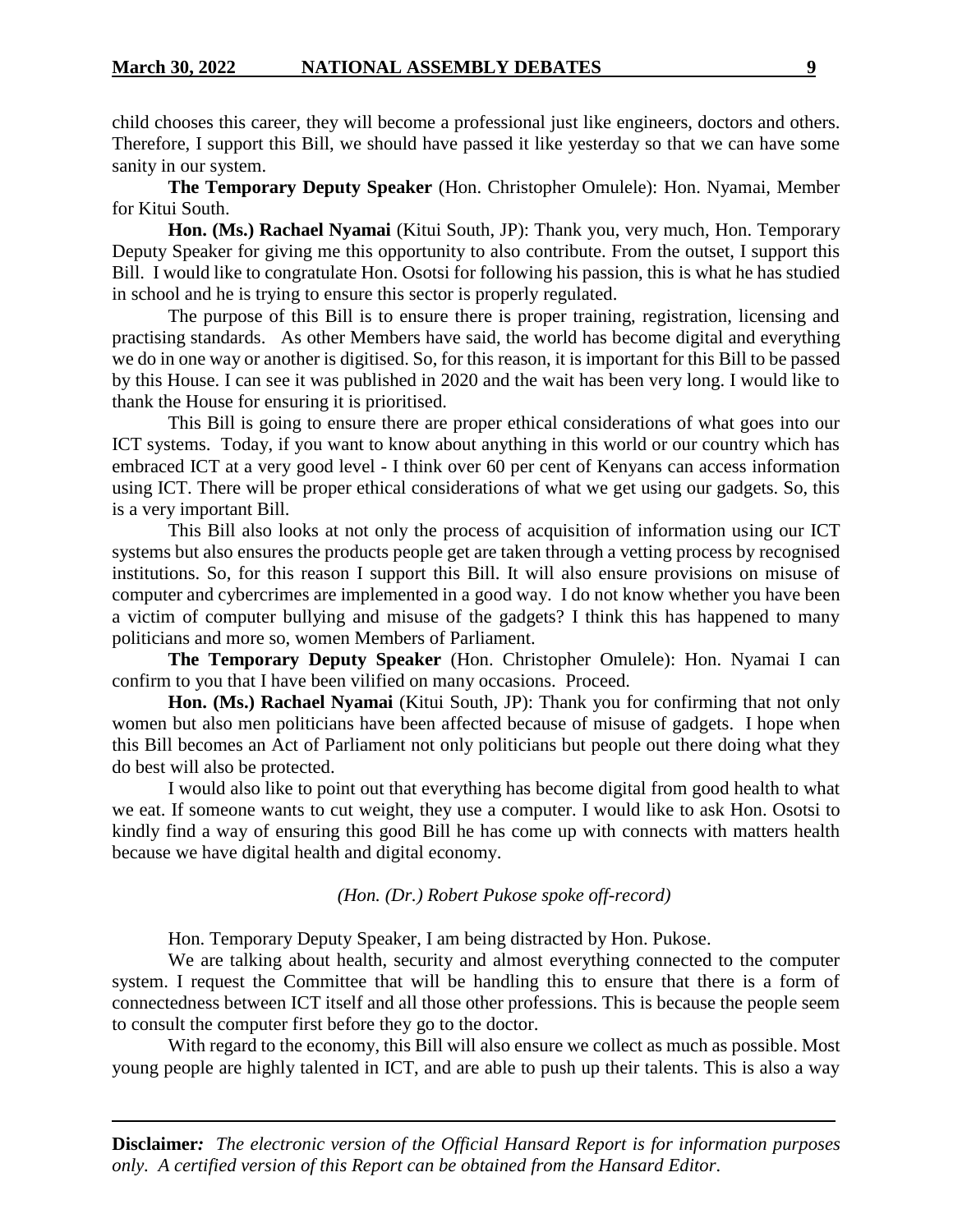to ensure that the KRA systems will be able know those who are collecting so much from their talents and, in turn, increase revenue collection.

We will also eliminate quacks. Everyone seems to be going to ICT. This is a way of ensuring that we, first of all, appreciate that there are people who have been highly trained. We have young people who have done data science and others are doing artificial intelligence. Therefore, this will be a way of ensuring that our students who have graduated in ICT have a place to go so that we have a way of differentiating those who have studied and the quacks out there. It will also be a way of getting those who are out there and who may not be highly trained but they have the talent, to be appreciated.

We will also be able to get good quality service and ensure it is not too expensive. Everyone in this House today wants what they have been doing for the last five to ten years to be seen. It is not cheap, and this will bring a form of regulation into payment for the service.

I have focused on authenticity of information, and I do not want to dwell on that again. But that will be useful. We know that when you click your computer to investigate certain diseases, it will be important to ensure that the information you get will be good for our country and, as such, it is important to have some sort of sieving to ensure that our people are not getting information that is not authentic.

I have also seen a lot of information on digital beauty. Beauty is highly connected to health and especially in Nairobi. This is something that needs to be authenticated so that, as people do a lot of business which is connected to ICT, beauty and health, we also get the right information.

I have seen the kind of amendments that have been proposed by the Proposer of the Bill. I thank him because he has focused on areas where we could have some pitfalls. As I sit, I would like to congratulate Hon. Osotsi. He has taken wonderful steps, especially following training and ensuring that it gets regulated through this august House.

Thank you.

**The Temporary Deputy Speaker** (Hon. Christopher Omulele): Very well Hon. Rachel Nyamai. Hon. Pukose, you had your bite of the cake. You should let Hon. Nyamai contribute without interruption.

*(Hon. (Dr.) Robert Pukose spoke off-record)*

You wanted to hear more about the beauty? All right! Hon. Milemba Omboko, Member for Emuhaya

**Hon. Omboko Milemba** (Emuhaya, ANC): Thank you, Hon. Temporary Deputy Speaker. Let me congratulate Hon. Osotsi for bringing up this Information Communication Technology Practitioners Bill, which in essence is trying to regulate, put in focus and standardise that particular sector.

This sector is a time bomb and a revolution in itself; it is actually a whole world. Away from the earlier revolutions that we had and which have changed the world, whether you want to think of the old Agrarian Revolution that began in Britain or go to the Industrial Revolution, the ICT revolution is the greatest and momentous that is going to change the world; and put in place who is developed and who is not. It is a sector that is not well regulated because the first attempt to regulate this sector may have come in 2006, when Kenya first adopted the ICT Policy, which later on has not been supported with relevant laws to regulate the sector. It is, therefore, an area that requires a lot of regulations in order to have the quality, like many speakers have spoken on this; accountability and efficiency of this sector.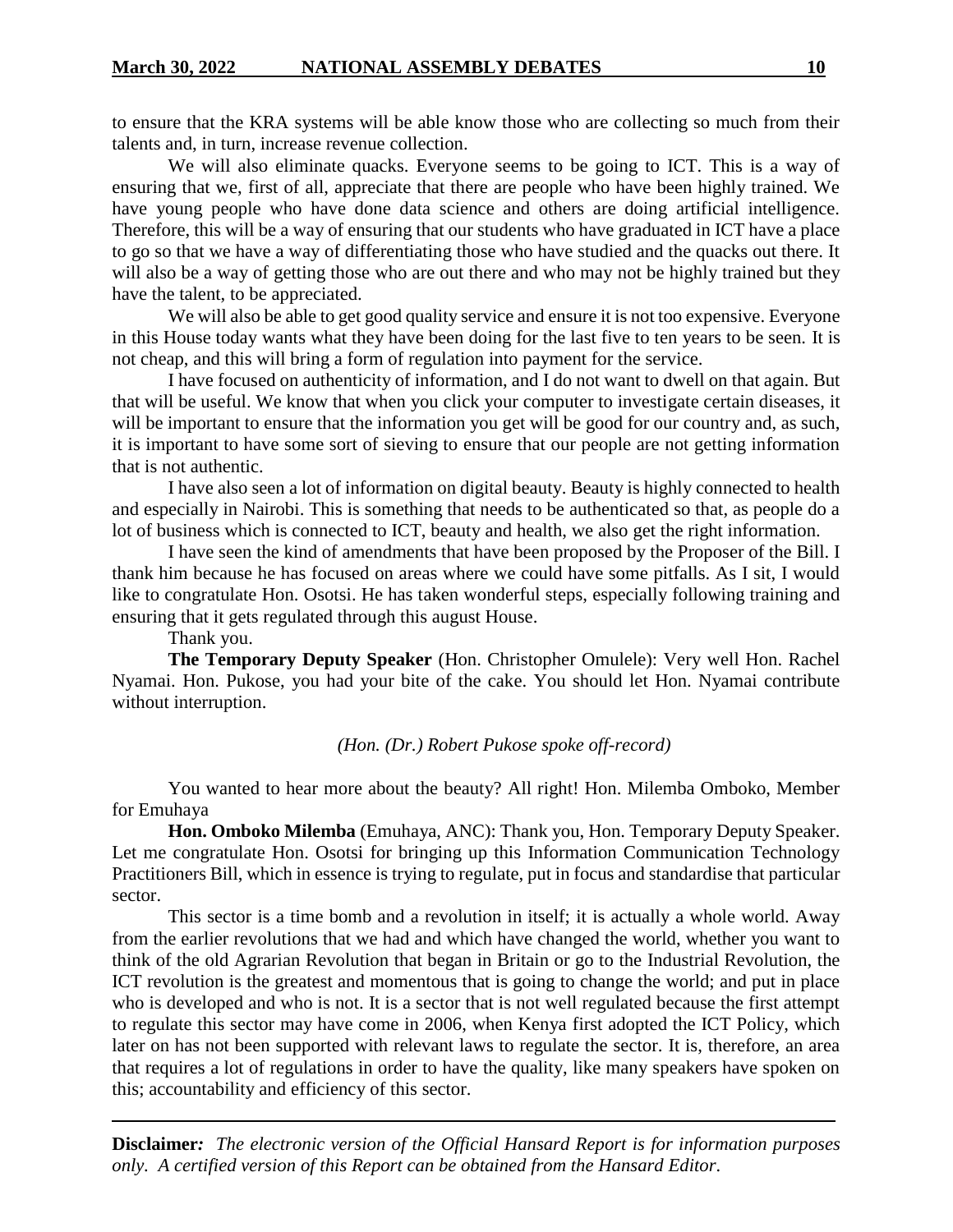Regulating this sector will be very important, especially, to the education sector. This is because ICT is currently playing a major role in the education sector, especially with the CBC. You often hear parents talk about having phones that are digital, and so on. Therefore, it is important that we regulate this sector so that we know the type of information that is reaching the learners.

Be it as it may, and with the COVID-19 experience which we saw and which we are still grappling with, it is a sure bet that education soon or later, as the late Prof. Eshiwani, the Vice-Chancellor for Kenyatta University had put it, education is now moving from the four walls to the space. Therefore, when this happens, the ICT technology and revolution would be moving this education in space and not the four walls of the class. This is a very good law for the education sector in terms of regulating any information that would be reaching our students in our schools.

Let me be quick to indicate that what needs to be taken care of - without repeating what other Members of Parliament have spoken about - will be found in the amendments. Many such regulations and laws that come to Parliament – and we have been dealing with a number of them for quite some time – have had connotative intention of delimiting or reducing the playing ground of those that are within that sector. I am happy Hon. Osotsi seems to allude to this in one of his amendments. For instance, it is the composition of the council of the institute that will regulate this particular sector. Possibly, if we get time, I will put in more amendments so that this council is widened to include other players who will be serious stakeholders- like the ones in the education sector; and who will be concerned specifically with knowing the kind of information that is being used; and how it can affect our young learners who are in schools. I will support that amendment and still, widen it so that we have a greater range of people in that council and institute.

Moving on to the qualifications of those who will qualify to join this particular sector, some laws have been done in sectorial areas and many examples have been given by Hon. Osotsi, which is good. However, they generally tend to create a duopolistic situation in those particular sectors; sometimes, even a monopolistic understanding so that there are few players and lock out others who qualify. Hon. Osotsi, I would wish that we look at the level of qualifications so that it does not block people who have been trained in this sector to completely be left out, like we have seen in other professions which later on becomes a problem and that, that particular sector is controlled by few players who do not allow in any others to enter.

On that point still, when we as Parliament look at this law generally, we should allow space for innovation and invention. That is because it is a sector that is growing very fast and is still undergoing a lot of revolution. If we lock it too early, then we shall not be allowing young people who are testing their skills and coming up with innovations – like MPesa and the modern innovations that are related to ICT – to prosper. We do not want to kill them because of this law. Therefore, when we come to the amendments, let us do them in such a way that it will encourage innovation and invention, and still control the sector for the holistic good of everyone in Kenya.

Thank you, Hon. Temporary Deputy Speaker.

**The Temporary Deputy Speaker** (Hon. Christopher Omulele): The Member for Emuhaya has spoken like the great teacher that he is. Hon. Kirima Nguchine, Member for Central Imenti.

**Hon. Moses Kirima** (Central Imenti, JP): Hon. Temporary Deputy Speaker, I stand here to support the Bill as it is. This is because in this period of digital transition, the way things used to be done in the whole world has changed. The Bill has come at the right time. This country should embrace it as it is. Our youth need to be supported in all aspects to make sure that they cope with the world as it moves forward to enable them fit in the job market, and reach various corners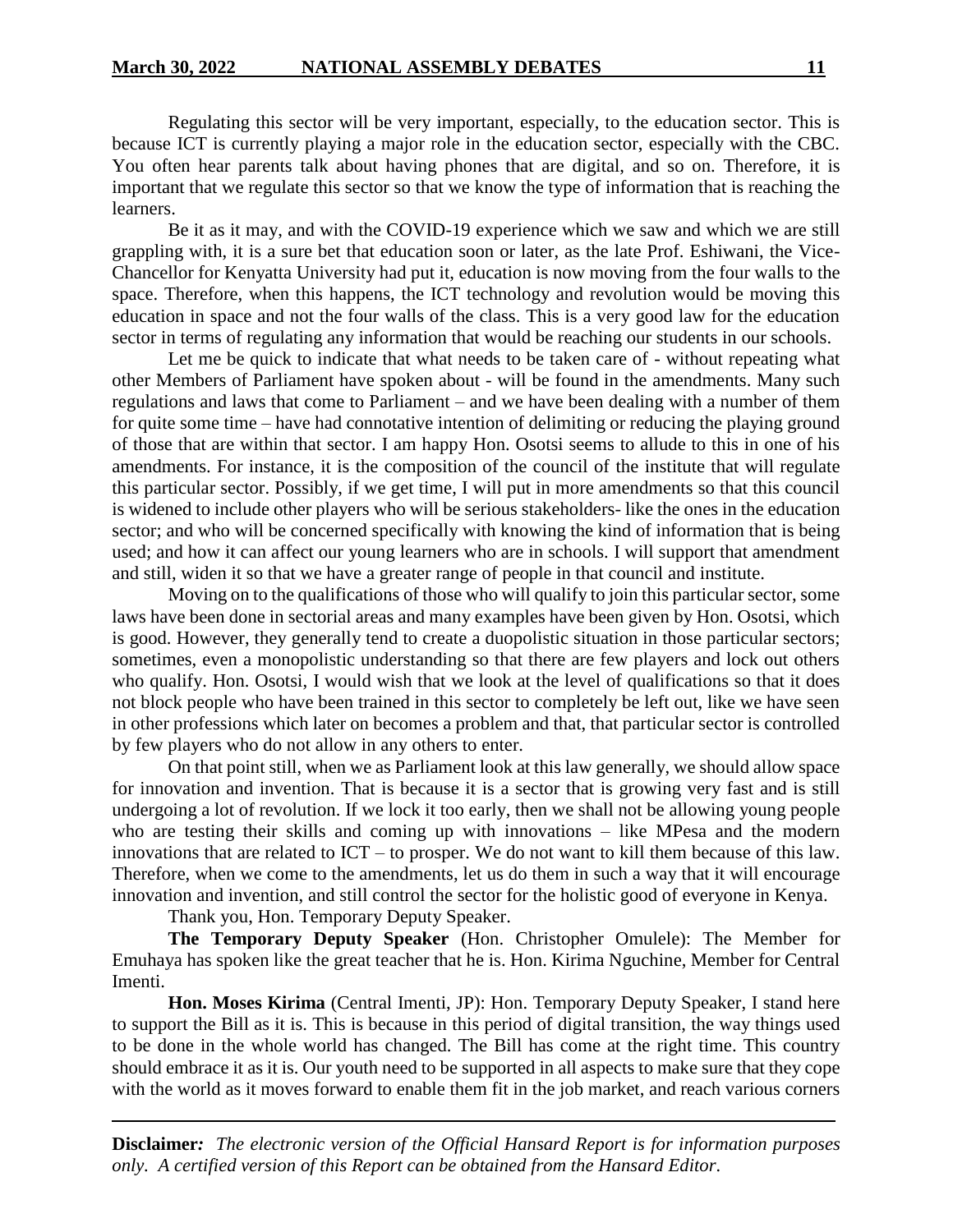of the world. We should not be left behind by the changes that are taking place. I, therefore, support the Bill, which has come at the right time.

Thank you, Hon. Temporary Deputy Speaker.

**The Temporary Deputy Speaker** (Hon. Christopher Omulele): Hon. Mabongah Mwambu, Member for Bumula.

**Hon. Mwambu Mabongah** (Bumula, Independent): Thank you, Hon. Temporary Deputy Speaker. At the outset, I wish to support this Bill. I have had time to interact with the sponsor of this Bill, Hon. Osotsi, and I know the hard times he has gone through to come up with some of the proposals in the Bill. We regard him as a professor in the Committee; and I hope he will be one because he is a professional in this field.

This is one area that has been abused. We all agree that the ICT profession is one discipline that cuts across. I remember that we had the same problem with the counselling and psychology profession until this House had to stamp its authority through an Act of Parliament. Today, there is some sense of discipline in that profession.

If you have ever sat in any interview panel, you will realise that every candidate has a certificate or diploma in ICT. There are so many colleges, some of which are not even known anywhere. This is the challenge we have. Today all of us are victims of abuses from this discipline. Therefore, with the proposals by Hon. Osotsi, we will restore some sense of discipline in this profession, right from training. If there is no uniform training curriculum across board, anybody may call himself a professional, and you are likely to be mishandled in the hands of quacks. That is why this field is one of the most abused in the entire world.

This is a profession that is very key. Just the other day, a Member mentioned that most of our children have been taking online lessons. But if you sneak in on the child as a parent and see the kind of things that are going on online, you will be surprised. With this kind of Bill, we are going to have products that are suitable for the customer. If it is a learner or an adult, we will have a body regulating content, and people are going to be responsible.

I want to believe that Hon. Osotsi has captured the so-called fifth generation, as per our last discussions. This is a profession that evolves every day. You should capture information that is flexible enough. Even if you set common standard rules to be applied in the profession, there should always be room for the profession to grow. That is because it is developing.

This Bill is going to provide some seal of approval. People who will practice out there will be known. Where they trained will be known and the kind of information they pass across will also be known for an entire generation. The law will be like a watchdog to the profession, and we will have professional standards to set across so that people do not abuse this profession.

This is a timely Bill. I want to congratulate Hon. Osotsi. I have realised that whenever we sit down to discuss some of these things, there are people who do not want these kinds of changes and yet, they are professionals in the same field. So, they know what they are doing with quacks out there. It is important that to move this country forward in an organised manner. All professionals must have a set of acceptable standards across board.

Therefore, I congratulate Hon. Osotsi for coming up with this Bill. I support it and request that this House stamps its approval to bring sanity in the ICT sector.

Thank you, Hon. Temporary Deputy Speaker.

**The Temporary Deputy Speaker** (Hon. Christopher Omulele): Hon. Obo.

**Hon. (Ms.) Ruweida Obo** (Lamu CWR, JP): Thank you, Hon. Temporary Deputy Speaker. Nami naunga mkono Mswada huu. Nampongeza Mhe. Osotsi. Nilikuwa nakimbia nipate maelezo zaidi, lakini naunga mkono.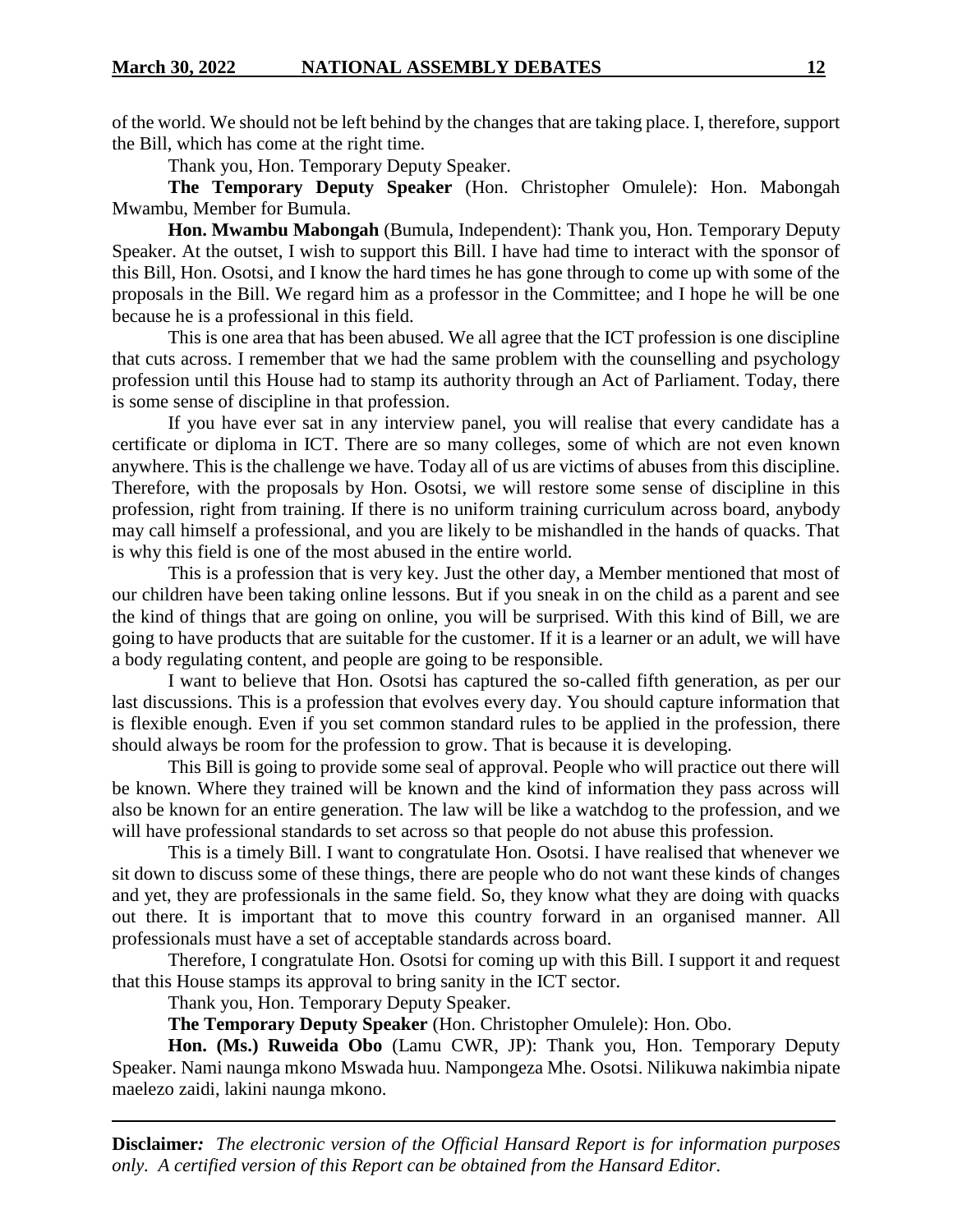Tukiunda hizi sheria, tufikirie kuna sehemu zingine hapa Kenya ambazo mpaka sasa hazina hata *Wi-Fi*. Tukizungumzia kuhusu kufungua Kenya kwa dunia nzima, tufikirie zile shule ambazo bado zinatumia tarakilishi, lakini hazina *network* ama hata *Wi-fi*. Nyinyi wataalamu katika sekta ya *ICT* na Kamati wachukue nafasi kuzingatia hayo. Wengine wamepelekwa mbele zaidi na pengo litakuwa kubwa sana.

Ahsante, Mhe. Naibu Spika wa Muda.

**The Temporary Deputy Speaker** (Hon. Christopher Omulele): That being the last Member interested in speaking to the Bill, I call upon Hon. Osotsi to reply.

**Hon. Godfrey Osotsi** (Nominated, Independent): Thank you, Hon. Temporary Deputy Speaker. I start by thanking all Members who have contributed to this Bill. I also thank the ICT Committee for their valuable input in terms of engaging stakeholders and coming up with amendments that will enhance the Bill.

This Bill is very historic. When I joined this Parliament, I said that this is one of the things that I wanted to achieve. Having participated in this sector for 20 years, I have seen the challenges in it. My vision was to ensure that we have this law in place. I am happy that we are just a few steps to realizing this dream.

Alluding to what Members have said, nearly all aspects of life are ICT-driven, be it health, education, economy, finance or even elections. We are going to face the elections in the next few months, and you know that we have had challenges around results transmission and basically the application of ICT in election and many other aspects of life, including even life support systems, which are now driven by ICT. There is one question that we should ask ourselves. Who are the people who are driving all these ICT systems? There are professionals who are doing it. It is very risky because all of them are driving this ICT sector without any legal and ethical framework. This Bill has dealt with that problem.

This House also passed a number of digital legislations which, as I speak to you now, remain largely unimplemented. For example, we have the Computer Misuse and Cybercrimes Act. I know that some of its aspects have been challenged in court. However, there are other aspects which are not challenged in court, but they are not implemented because the profession is not regulated. We passed a law recently, the Data Protection Act, which manages the data that we have. It remains largely unimplemented because the practice itself is not regulated. This Bill will, therefore, provide the legal framework under which we will train the people who operate ICT systems, how they will be registered, how they will be accredited, how they will be licensed and how the practice will be regulated in terms of setting the ethical standards. So, basically, what we are trying to say is that the same approaches that we used for the legal and medical profession will be used in the ICT profession.

A number of concerns were raised, which the Committee has addressed. The first concern was that this Bill will lock out so many people in the sector. I want to report that with the assistance of the Committee, we have amendments that will address that issue. For example, we have youth who have no formal education or, maybe, they have gone up to Form IV, but they have come up with an innovation. This Bill recognises that they will be registered as practitioners, even without any degree, diploma or any qualification.

We are working towards having a digital economy. We already have a Digital Economy Blueprint 2019, which recognises digital skills and values as a pillar. This Bill will help us to have a digital economy. If this country goes fully digital, then even our Gross Domestic Product (GDP) will go up. We will consequently be able to generate enough revenue to do other things, like construct roads and provide infrastructure.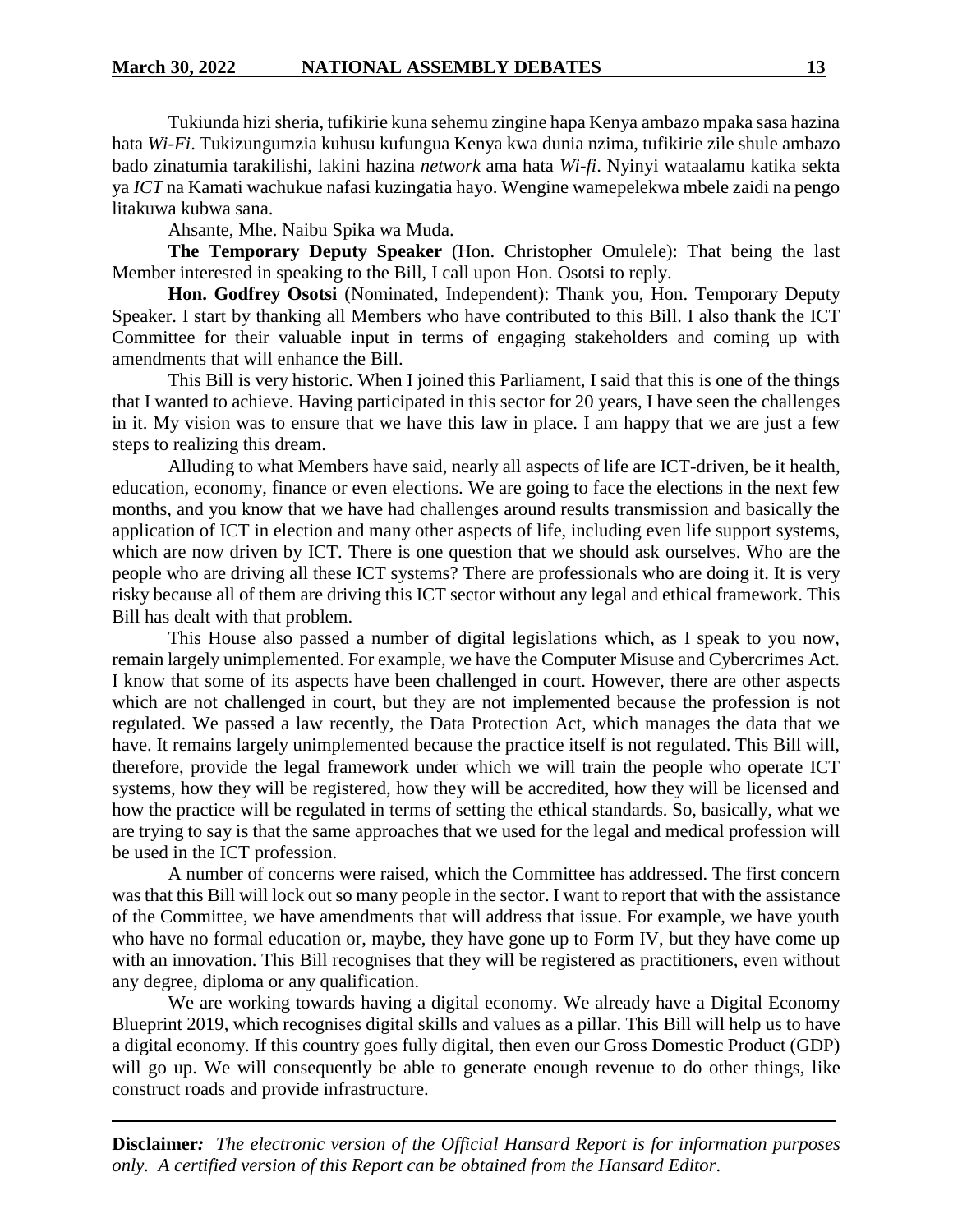This Bill will help us reduce the cost of ICT services in this country, which is too high largely because of lack of control on how ICT services are priced. This will help us reduce the cost of services further and enjoy the benefits of digitisation. Some people have questioned why we want to introduce a law when we can do self-regulation. Self-regulation in this country has failed because everyone wants to do his bit and there is no control. This Bill will bring harmony, structure, remove disorder and make this country a centre of innovation not only in Africa, but also across the world.

There was also the issue of barriers of entry to ICT practitioners. That has been addressed through amendments. Even our youth who have no high qualifications but are innovative will be integrated as practitioners. That, in itself, will ensure that whatever innovation that our youth will come up with will not be stolen. We have many cases of intellectual property theft by multinational companies in this country. Our youth come up with solutions which are taken away and they do not benefit. The country does not benefit also.

There was also the issue of whether to create an environment for voluntary registration as an ICT practitioner. The Committee has an amendment to that effect. We will not make it mandatory. We will open it up so that members can decide whether they want to join or not.

There was also the issue of jurisdiction of foreign ICT firms, and this is a problem in this country. Most of the big contracts in this country are undertaken by professionals from outside Kenya. That means that all the money that should be retained here is taken away to China and to other countries. We will not limit the participation of foreign firms in this country. However, our ICT practitioners need to be recognised that they are operating here so that we, as a country, do not lose out on tax. As a country, we lose out on tax because of offshore ICT services. They make money from Kenyans, but they do not remit any tax. This issue will be addressed. However, we will not limit the participation of those companies in our economy.

Hon. Temporary Deputy Speaker, I am very grateful to the Members. If this Bill becomes law – and I am confident that it will become law – it will revolutionalise our digital systems in this country. It will remove the chaos that haven been there in the ICT sector. It will ensure that we have uniform training at all levels – certificate, diploma and degree – and we will have immense benefit from the ICT sector.

My heart bleeds when I hear that we lose up to Kshs21 billion every year in our banks as a result of cybercrime, and no one is taken to court. When they are taken to court, the litigants lose the case because there is no legal framework to manage the conduct of ICT professionals. We have a petition that was brought to the Committee by a computer forensic expert. He said that when they go to court, they are unable to defend their evidence effectively because they are not accredited or registered by anyone. Now those companies that have lost a lot of money or they continue to lose a lot of money as a result of cybercrime will have somewhere to get justice by ensuring that the people who are behind computer systems operate under some serious ethical framework.

Therefore, I ask the Members to support this Bill at the Committee of the Whole House. The Committee will propose amendments which will enrich it. When the Bill will be passed by this House, I hope that the President will assent to it. The ICT professionals and the country will then benefit from their sweat and ICT investment.

Hon. Temporary Deputy Speaker, with those few remarks, I beg to reply. Thank you.

**The Temporary Deputy Speaker** (Hon. Christopher Omulele): Very well, Hon. Osotsi. That is done and polished. However, the final rites to move it to the next stage will be undertaken when the business will be listed down again so that it can move to the next stage.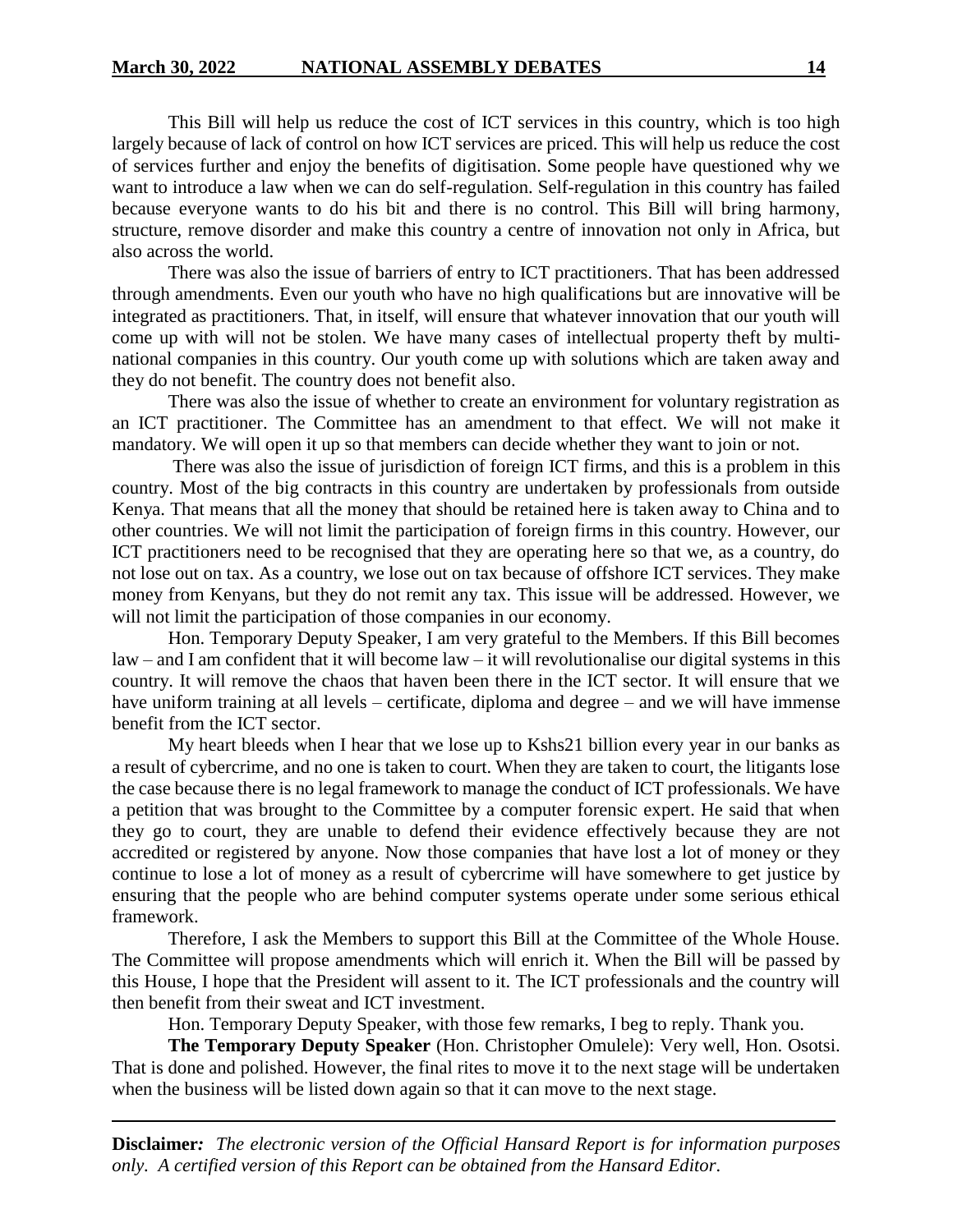*(Putting of the Question deferred)*

I direct that we move on to the next Order.

**Hon. Benjamin Washiali** (Mumias East, JP): Thank you, Hon. Temporary Deputy Speaker. With your permission, before I move this Bill, allow me – as a ranking Member, a Member who has been around for quite some time – to advice. I have seen a number of Bills from Members that are queuing. If these Bills are to be reached, Members have to be present so that they can provide the necessary quorum for the Bills ahead of them to be discussed so that we can then get to their Bills. You realise that I should have moved this Bill last week but, because of problems arising from the season, we have had to lose a whole week. I would not wish that Members suffer the same fate.

**The Temporary Deputy Speaker** (Hon. Christopher Omulele): Hon. Washiali, you are quite on point. You have been a Chief Whip in this House and you know what you are talking about. I just wish and hope that Members would find time to come and do that which is important to this country – to contribute to the House – as you have urged them to. It is important for us to do this job.

Proceed, Hon. Washiali.

#### **BILL**

#### *Second Reading*

#### THE INSURANCE PROFESSIONALS REGISTRATION BILL

**Hon. Benjamin Washiali** (Mumias East, JP): Thank you, Hon. Temporary Deputy Speaker.

Hon. Temporary Deputy Speaker, I beg to move that the Insurance Professionals Registration Bill (Bill No. 25 of 2020), be now read a Second Time.

The principle object of the Insurance Professionals Registration Bill is to provide a legislative framework for the regulation of professionals in the insurance sector to enhance the standards of service in the sector; promote professionalism and address concerns regarding professional misconduct in the insurance industry, as it is in the other professions. The enactment of the Bill will eliminate circumstances like where insurance companies engage the services of unqualified professionals, otherwise known as quacks, who do not honour claims that arise from losses incurred by insured persons.

A case in point is the delay to pay the victims of the Londiani-Fort Ternan bus accident which was headed to Kakamega, where all the 50 plus passengers perished in the early morning accident on  $10<sup>th</sup>$  October 2018. I want to inform the House that my sister-in-law perished in that bus accident and her husband, who is my cousin, has been moving to Kericho because the case was taken to Kericho since it was a matter that is being handled at a police station in Kericho. He has gone through a lot of trauma, having lost the wife and, of course, the insurance not coming through for him. Such cases can be avoided if the insurance sector is governed by a well-structured legislation that provides for qualification and discipline of insurance practitioners.

Clause 3 of the Bill makes provision for the establishment of the Insurance Institute of Kenya and the Insurance Professional Examinations Board to provide for examinations, registration and regulation of standards and practice of insurance professionals. The establishment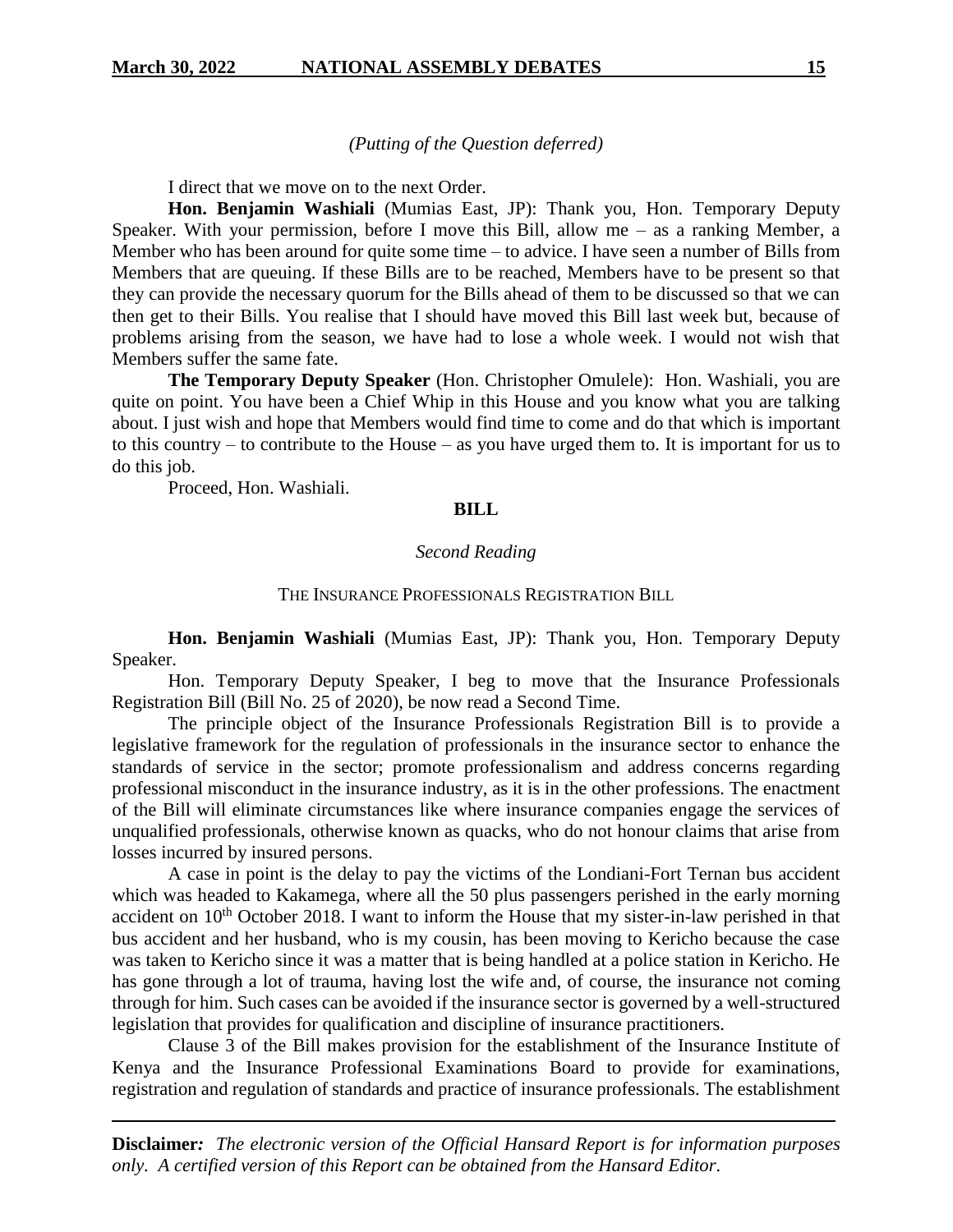of the Insurance Institute of Kenya as the overall professional organ for insurance professionals is the case of other professional bodies such as Institute of Certified Public Accountants of Kenya (ICPAK) for the accountants; the Institute of Certified Public Secretaries (ICPS) for the public secretaries and the Institute of Human Resource Management the (IHRM) for the human resource managers. For the lawyers like you, we have the Council for Legal Education. Therefore, the institute shall regulate professionals, professional conduct and maintain the level of standards of services rendered by the insurance professionals who will be registered under this Bill.

The Bill will also help to promote the recognition of the insurance professionals, not only in Kenya, but also in other jurisdictions. Globally, the insurance professionals are regulated and governed by institutes established pursuant to specific legislation in the specific countries. For example, in the United Kingdom, we have the Chartered Insurance Institute. In India, we have the Insurance Institute of India. Canada has the Insurance Institute of Canada. Australia and New Zealand have the Institute of Insurance and Finance. Back in Africa, in Ghana, we have the Chartered Insurance Institute of Ghana. All these institutes award certificates to qualifiers.

Clause 13 of the Bill further provides for the establishment of a registration committee, which shall be a committee of the insurance sector that will be responsible for developing a mechanism for registration of insurance professionals, provisions relating to the establishment and management of insurance professionals, examination board, the requirement for issuance of practicing certificates, as well as the procedure for handling disciplinary matters for any misconduct by insurance professionals.

I take note that the Insurance Training and Education Trust that is established under the Perpetual Trustees Act Cap 64 undertook to establish the College of Insurance to provide training and professional development of insurance professionals as well as for certification. This has been the norm for the past. However, cognisant of the emerging challenges in administration and keeping pace with international practices, the sector has lagged behind due to lack of proper anchorage in law to ensure standards of service delivery. The enactment of this Bill will provide the regulatory and policy framework in the insurance sector. It will also underpin the low penetration of insurance in the Kenyan market relative to other more developed markets with quality training and discipline in the sector. There will be increased confidence on the part of the public towards the insurance service providers. A knowledgeable team of professionals coupled with the improved standards will be paramount in eliminating the perceived credibility crisis in the industry in the eyes of the public, particularly with regards to settlement of claims.

It is important to note that provisions in the Bill will form the basis of enhanced insurance penetration in the country, and will fortify legislative changes in the industry that include professional discipline, guidelines for insurance investment policy, and institutionalise crossborder best practices.

The Insurance Professionals Registration Bill details provisions that are geared towards improving the insurance sector ecosystem. These changes include the establishment of the examination board that will aid in raising the insurance penetration levels, which have remained low globally. Acknowledging that at 3 per cent, Kenya has the lowest insurance penetration rate in sub-Saharan Africa, with South Africa leading at 17 per cent, this is due to most of Kenya's population perceiving insurance as "nice to have, easy to discard" product rather than one that is essential.

The Bill is an improvement from the current arrangement where the Insurance Institute of Kenya and the College of Insurance are established pursuant to the incorporation of the insurance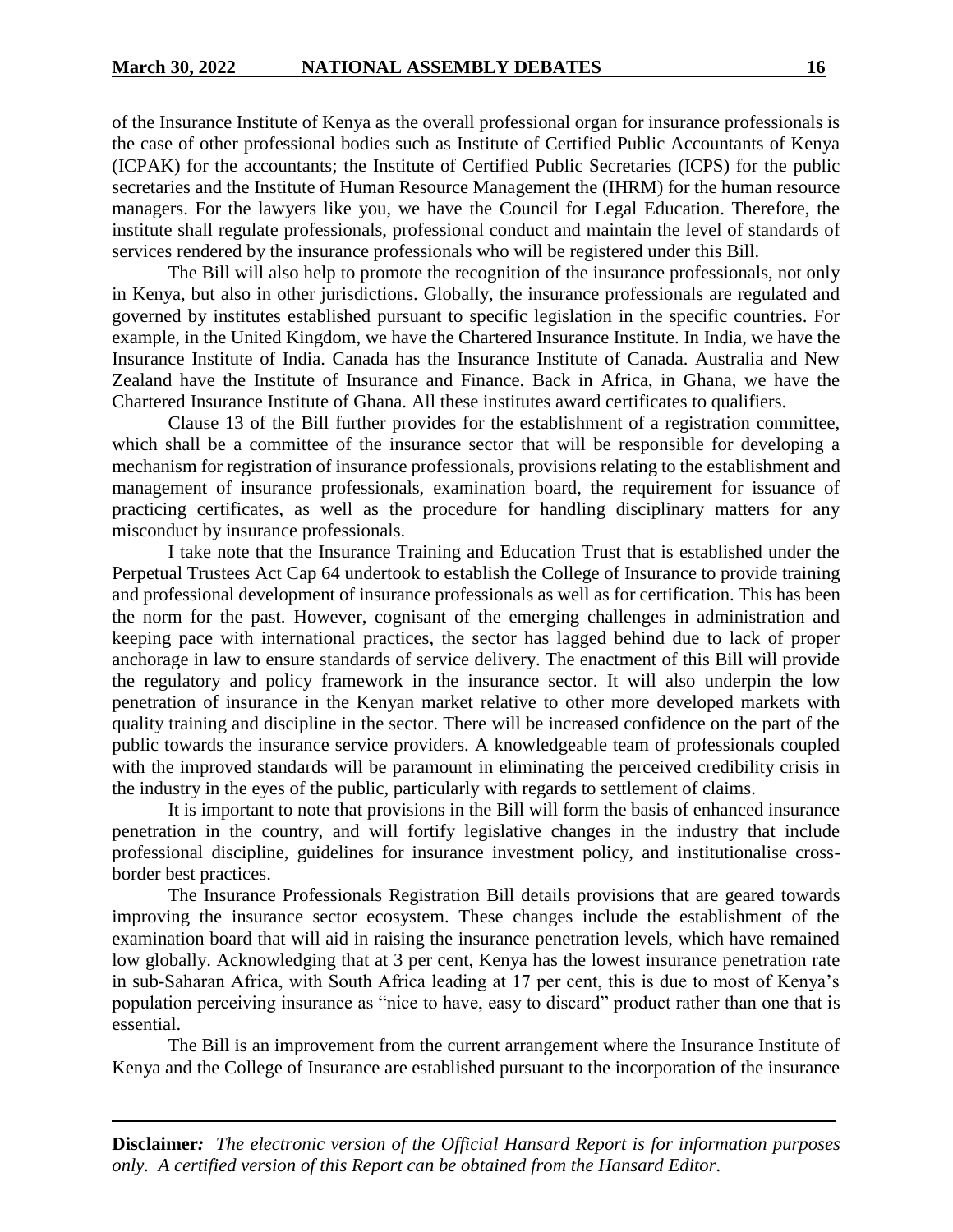training and education trust under the Perpetual Trustees Act Cap.64 of the Laws of Kenya, whose trustees are drawn from the insurance industry, the Government and stakeholders.

Clause 5 of the Bill sets out the functions of the institute as being responsible for the registration of insurance professionals and serve as the umbrella body for insurance professionals, issuing of practicing certificates to insurance practitioners under each category, as well as insurance fellows and corporate membership. The College of Insurance, on the other hand, will provide professional and technical training to employees and other people that are serving in the insurance industry.

Part VII of the Bill provides for the disciplinary process for any professional misconduct. This will be undertaken by the disciplinary committee that will be established under Clause 32. The Bill delegates legislative powers, but does not limit any fundamental rights and freedoms. The delegated power is on the development of guidelines and regulations by the Cabinet Secretary responsible for matters relating to insurance in consultation with stakeholders, for the better carrying out of the provisions of the Act.

The Bill does not concern county governments in terms of Article  $110(1)(a)$  of the Constitution, as it does not affect the functions and powers of county governments as set out in the Fourth Schedule of the Constitution. Monetary policy, including insurance, is a function of the national Government under Paragraph 10 of the Fourth Schedule of the Constitution. However, the Bill is a money Bill within the provisions of Article 114 of the Constitution, as its enactment may occasion additional expenditure of public funds to be provided through the annual estimates, which is necessary.

Let me just remind Members that this Bill seeks to provide for the establishment of a legislative framework for the regulation of professionals in the insurance sector to enhance the standards of service in the sector; promote professionalism, and address concerns regarding professional misconduct in the insurance sector. The Insurance Institute of Kenya established in Part II of the Bill shall seek to discharge its functions listed in Clause 5 of the Bill as follows:

- a. Establish, monitor and promote standards of professional competence and practice amongst insurance professionals.
- b. Register persons who meet the required professional and ethical standards.
- c. Promote research into the areas of insurance practice and related matters, and also benchmark from other parts of the world.
- d. Publish books, periodicals, journals and articles on insurance practice and related matters.
- e. Advise the examinations board on matters relating to examinations standards and policies, and coordinate and oversee continuous training of insurance professionals, among others.

*[The Temporary Deputy Speaker (Hon. Christopher Omulele) left the Chair]*

*[The Temporary Deputy Speaker (Hon. (Ms.)Soipan Tuya) took the Chair]*

Madam Temporary Deputy Speaker, the Bill will provide policy, coordination and oversight framework for professionals in the insurance sector, including those whose qualifications are from foreign institutions. This will further enhance equalisation of such certifications in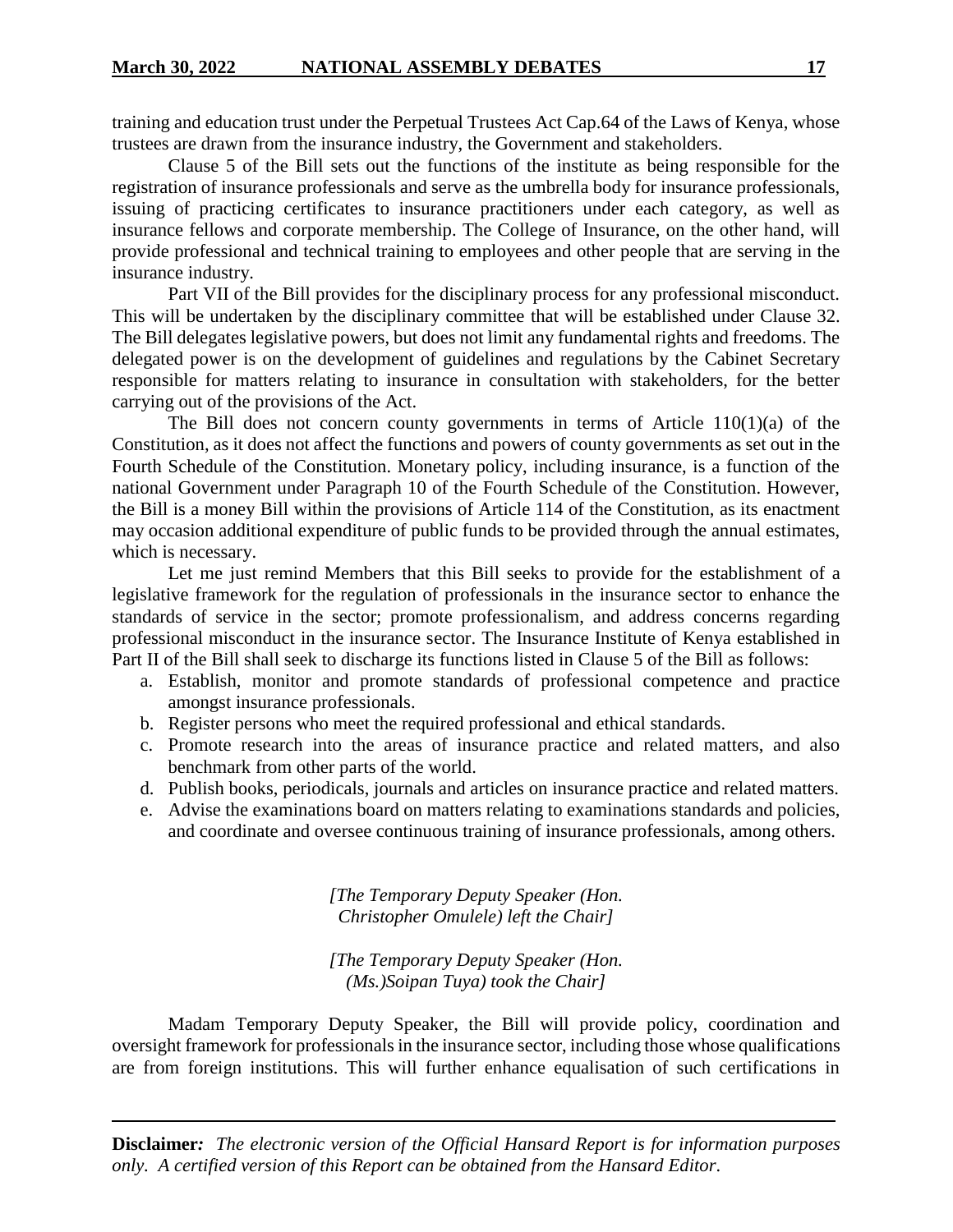foregoing independent insurance professional examinations body. This will help in ensuring that there is inclusivity of professionals who sat examinations in different jurisdictions.

As provided in Part V of the Bill, the Insurance Professionals Examinations Board will be charged with the responsibility of ascertaining the competence of pre-qualified professionals and ensure effective continuous professional development of insurance professionals. This will be done in order to position the practitioners strategically to deal with practical dynamics in the insurance industry. The Examination Board will be responsible for preparing syllabi for insurance professional examinations, make rules with respect to examinations, issue certificates to candidates who have satisfied examination requirements, and promote recognition of its examinations locally and internationally.

The Insurance Professionals Registration Bill 2020 is a progressive legislation which, once enacted, will enable the country to have a paradigm shift in the conduct and management of the insurance sector. It will spur insurance penetration as well as increase efficiency, effectiveness, transparency and accountability in insurance business and investment and, hence, enhance job creation.

Finally, having familiarised myself with the Committee Report on the Bill, I wish to note that the recommendation that the House approves the Bill with amendments as proposed in the Schedule contained in the Report to be negated, as there exist new information from stakeholders as related to the establishment of Foreign Professionals Examination Board in Part V. Based on this new knowledge and discussions with stakeholders engagement, I wish to reiterate that Part V of the Bill relating to the Insurance Professional Examination Board be part of the Bill. Noting that there were follow up meetings between the industry players led by the Insurance Regulatory Authority (IRA), the team acknowledged the desire to establish an examination board for insurance professionals as contained in the Bill. The outcome of the mediation by the Insurance Regulatory Authority shared with the Committee through a letter to the Chairperson, Hon. Gladys Wanga, dated 8<sup>th</sup> November 2021, agreed as follows:

(a) THAT, the professional pre-qualification training and examination be administered by institutions recognised by the Commission of University Education (CUE) or the Technical and Vocational Education Training Authority (TVETA) and also independently develop syllabi, examining and issuing certificates to successful candidates.

(b) THAT, the proposed examinations board and such examination bodies as may be approved or recognised by the board, shall wholly and solely be responsible for administering examinations relating to qualification for practice as insurance professionals.

(c) THAT, professional prequalification shall be a mandatory requirement for registration as a candidate for insurance professional examination.

Hon. Temporary Deputy Speaker, we, as representatives of the people, say that the insurance sector has not penetrated our country, just like I had summarised in my presentation. We have only had the College of Insurance training professionals in the sector. With the approval of this Bill, we are going to allow even the technical training institutes (TTIs) that are currently around the country to train. Just like we have had accountants trained right from lower to upper levels, we will have a syllabus for insurance professionals also introduced in TTIs. We shall have many other insurance professionals in the countryside.

I move and request Dr. Robert Pukose, Member for Endebess, to second.

Thank you, Hon. Temporary Deputy Speaker.

**The Temporary Deputy Speaker** (Hon. (Ms.) Soipan Tuya): Hon. Pukose.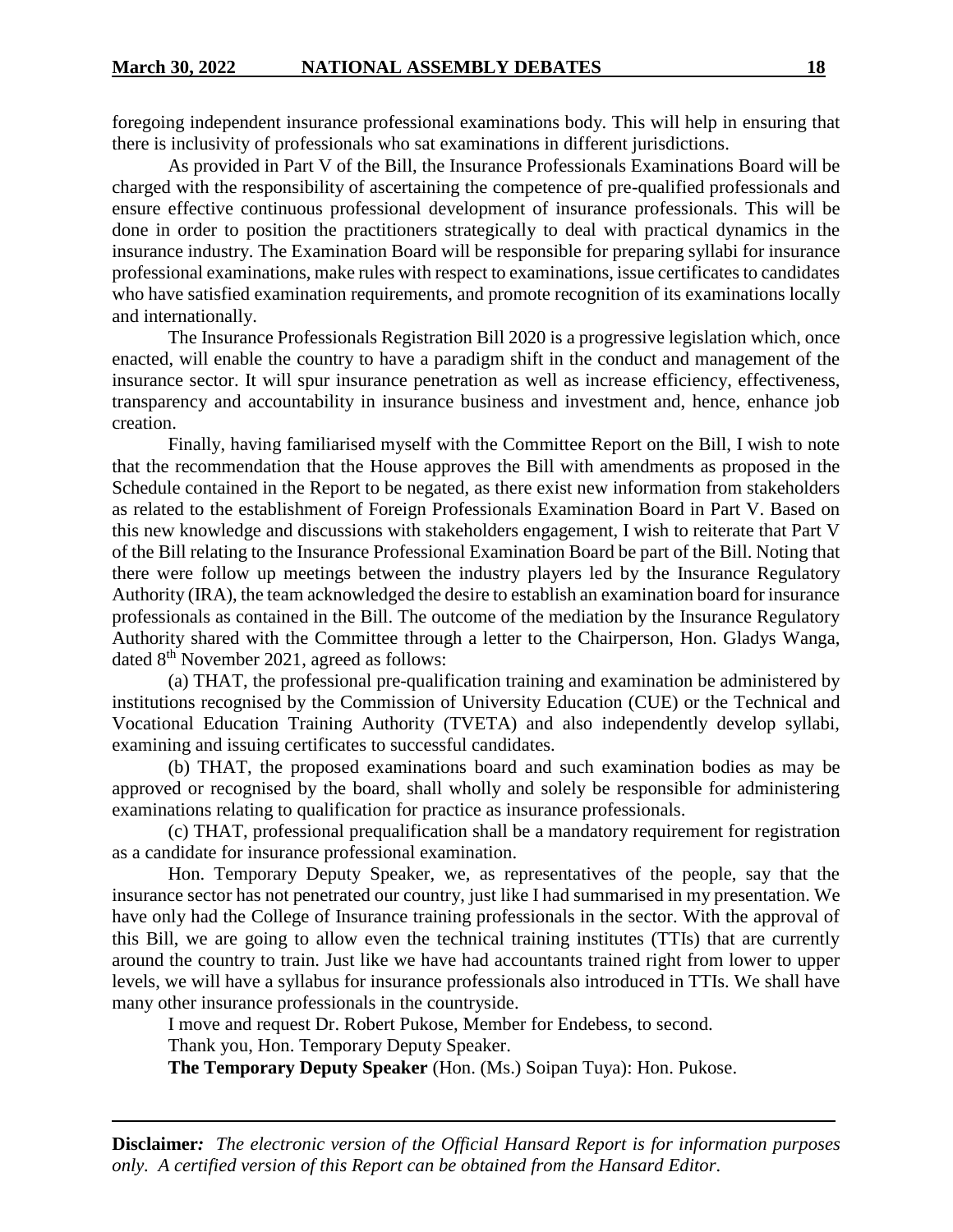**Hon. (Dr.) Robert Pukose** (Endebess, JP): JP): Thank you, Hon. Temporary Deputy Speaker. I second this very important Bill by the Member for Mumias East, Hon. Washiali.

This is a very important Bill. The insurance sector has for a long time been seen as a nuisance. It has been seen as unregulated and not responsive to the needs of Kenyans. When you talk of penetration or absorption of about 3 per cent and compare with the Republic of South Africa which has about 17 per cent, it tells you that there is something very wrong. For a long time, insurance companies have even in this country been started and you hear that they have collapsed after a short time. They collapse with people's money. With time, people are kind of sceptical about taking insurance. That is why Hon. Washiali said people do not look at insurance as a necessity. They do not look at it as something that you must have. They look at it as something you can take and easily dispose.

By this Bill coming in to regulate the practice, registration and training of insurance practitioners, it is timely and very important. We can borrow a leaf from the various countries. You have heard of the Chartered Insurance Institute of the UK, the Insurance Institute of Canada and the Insurance Institute of India. This is not something new. It is practised worldwide, especially in the Commonwealth.

When my neighbour and friend, Hon. Ferdinand Wanyonyi, said today that he is an Economist, I had not known he is an Economist, but I have learnt that today. I always thought he is a historian or an insurance guy.

We want people to feel proud of insurance. We should have professionals in the insurance sector and encourage our young people to take courses in insurance. Once this Bill is passed, we will have an examinations body and a way for persons to be recognised by the board. The Bill is establishing the Insurance Institute of Kenya. That means it will give recognition to various training institutions like TTIs, so that they can train insurance persons. Therefore, we will have a regulated profession and one that is responsive to the needs of Kenyans. With that kind of education, people will start thinking of taking insurance. More often, when you walk around, you meet somebody telling you: "I am from the insurance company and I want to give you a policy." It may be a life policy, a health policy, an education policy or all those kinds of policies. More often, you find that you do not have time to listen. This will be better once we professionalise it and have a body that regulates these individuals. What we have seen in the past is that somebody finishes school and the next day he is selling insurance policies without necessarily going through a formal training and without having a regulatory body.

To me, this Bill by Hon. Washiali needs all our support. In areas where we have memoranda from practitioners, we should listen to them. I urge the Departmental Committee on Finance and National Planning, led by Hon. Wanga, to be sensitive to matters, especially on the issue that has been raised by Hon. Washiali, so that we can take cognisance of practitioners' sentiments. When you talk of public participation, it means they are the ones who are practising. They understand and would want the board to offer examinations, training and recognitions in such a way that it protects the institute and the practice to give Kenyans confidence. Then we can have absorption or penetration of insurance, whichever insurance it is, at more than 3 per cent. At 3 per cent, we are doing very badly.

With those few remarks, I second.

*(Question proposed)*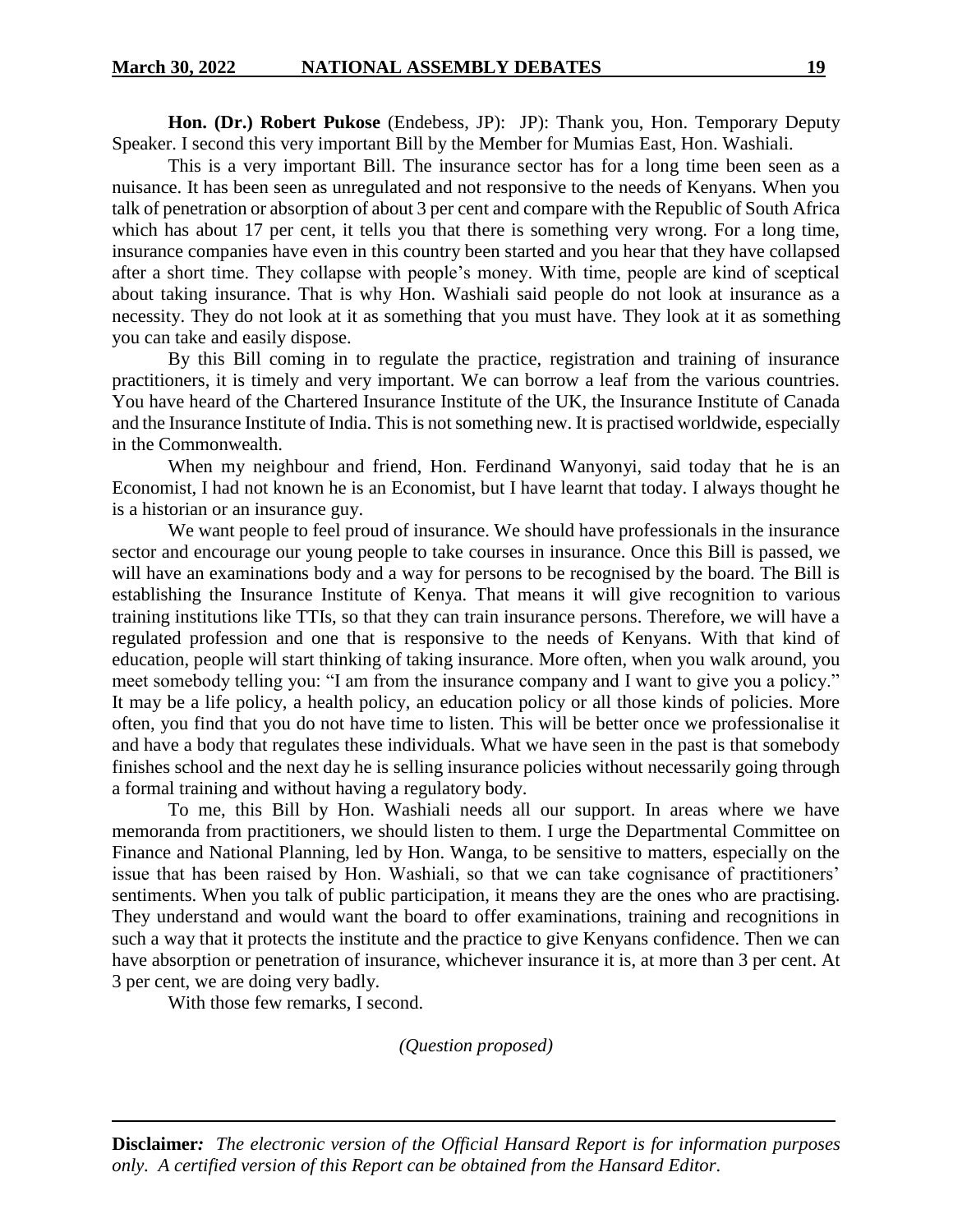**The Temporary Deputy Speaker** (Hon. (Ms.) Soipan Tuya): Let us start with the Member for Kangundo, Hon. Muli.

**Hon. Fabian Muli** (Kangundo, Muungano): Thank you for giving me this opportunity to add my voice to this Bill. First, I congratulate Hon. Benjamin Washiali for coming up with a Bill to regulate professional insurance practitioners.

This industry has had a setback in terms of regulation. Its operation is very much unethical. We should not look at the practitioners only. We should also look at insurance itself. We must revisit insurance companies. The country is going to have an economical fall down because of the promises people are expecting from insurance companies. The principles they use in giving covers, pursuing claims and underwriting are very unknown and poor. In terms of giving indemnification to their customers, you will have to undergo many legal battles for you to be considered in the promise from the insurance companies. It is high time we regulated the practitioners and the companies. There is a lot of mismanagement by directors. For you to get your cover, you must go through a hard time.

Practitioners in this industry can be anybody. They are called sales insurance agents and sales financial executive advisers. Anybody can become a sales insurance agent. I can call an insurance company as I speak and it will give me a right to become their sales agent without training. I will go to a customer and sell any insurance policy. Those are the kind of people we are calling insurance practitioners. They lack what we call "utmost good faith" in terms of carrying out their duties. You will get any promise when you are procuring a cover, but when you get the policy document, you will see the opposite of what you were told. When you try to contact the concerned insurance company, you will never get their attention. You will be told to go through the application process to withdraw the cover that you paid to get your withdrawal value after three years. If you insure your car without following the proper procedure from the sales agents, you will face the same problem.

We should have a non-vitiation insurance clause to take care of all their promises. The promise you are given when you insure your car is that if you pay 4 per cent, you will be paid full payment in case of a write off and in case of an ordinary accident, your car will be repaired. However, when you get an accident, they will tell you that your car needs to be repaired off market. It is high time the practitioners are registered. We do not want to have an ambiguous word that will be used to con Kenyans. If today your car is involved in an accident, you will be told that they need to go off-market to get spare parts for your car. In this country, off-market means River Road and such like places. What that means is that insurance companies in this country are promoting theft. Car mirrors are stolen on our roads. When your car loses a mirror and you are told they will get it off-market, where will it come from? Such mirrors are the ones that are stolen from people who own cars.

Again, if your car is involved in an accident today, you will be told to contribute 50 per cent. When you go to their policy, such a section does not exist. So, it is time we regulated insurance companies and registered insurance practitioners. The major lies carried in this industry will make our economy to fall down. I speak on behalf of Kenyans. When you get an insurance cover today, you are given a promise that when you get an accident, your car will… One hundred per cent of the motor vehicles on the Kenyan roads are insured. So, when you get an accident, you are 100 per cent sure that you will get your car back with the same value. If your car gets a dent, it will be repaired. In this country, there are many cases about insurance companies telling lies. There are many cars in garages that insurance companies do not want to pay for. In future, this House should revisit insurance companies. They need to be getting insurance licenses yearly. If a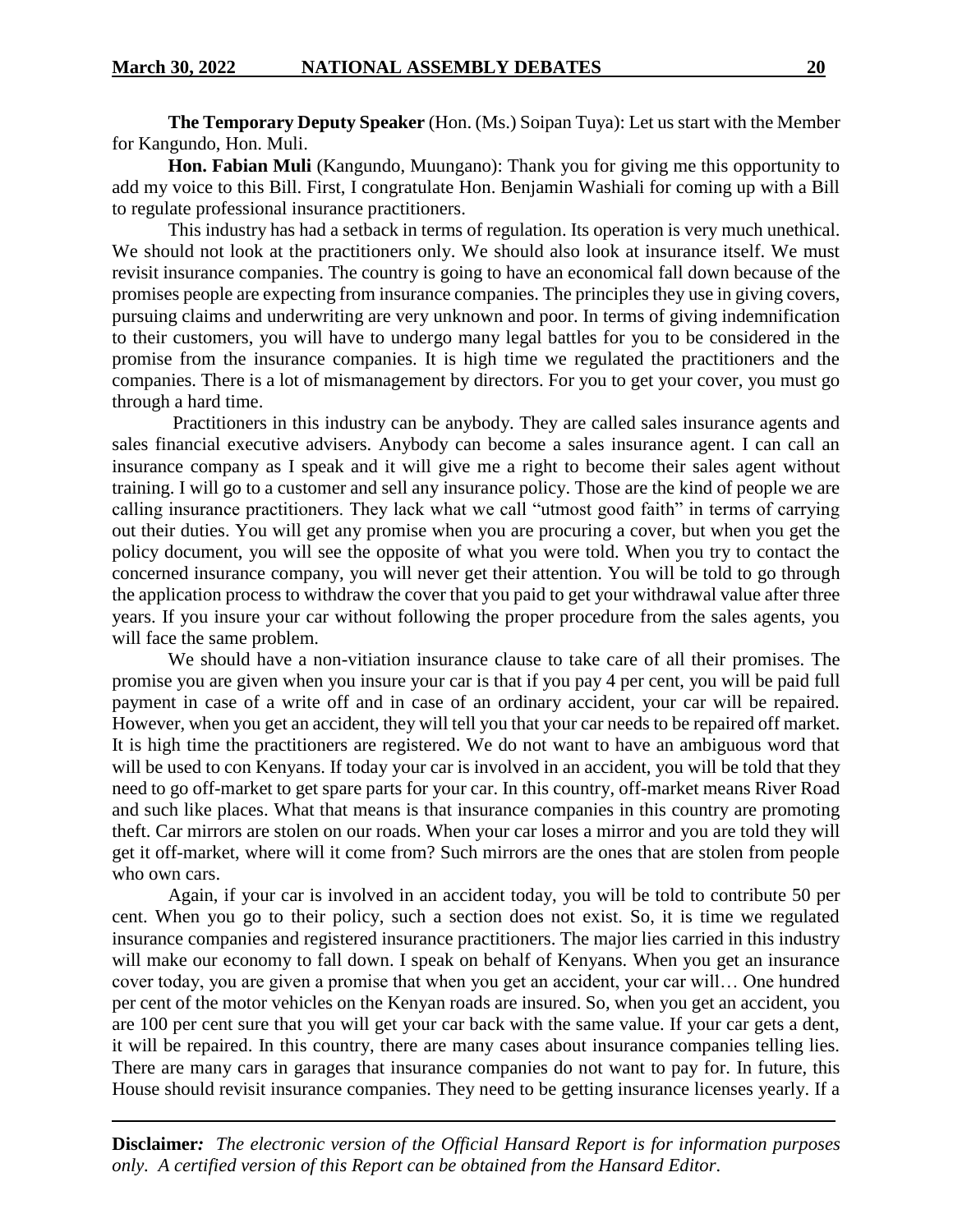company does not pay claims, it should not get a licence. Insurance practitioners should be registered and they should get licenses yearly. If the claims they cover are not settled, they should not get a renewal.

I support the Bill. Thank you.

**The Temporary Deputy Speaker** (Hon. (Ms.) Soipan Tuya): Hon. Mizighi Mnene.

**Hon. (Ms.) Haika Mizighi** (Taita Taveta CWR, JP): Thank you, Hon. Temporary Deputy Speaker for giving me the opportunity to contribute to this Bill. I want to begin by congratulating Hon. Washiali for this well thought out Bill on insurance matters. From the outset, I support the Bill. The insurance sector has not been regulated for a long time. Many people have lost confidence in insurance matters because of the many challenges they have faced. I have so many cases that I cannot narrate here of people who have called me complaining of how they have been conned by insurance companies. This is because of the lack of professionalism on the part of insurance companies and agents who we meet and sign insurance deals with. However, at the end of the day, they do not honour the many deals they sign. Many people have lost property from signing deals with insurance companies. Therefore, this Bill is timely and it needs to be embraced to improve our insurance sector. It is an important sector in our country.

I support and thank you.

**The Temporary Deputy Speaker** (Hon. (Ms.) Soipan Tuya): Member for Kisumu East, Hon. Shabbir.

**Hon. Shakeel Shabbir** (Kisumu East, Independent): Thank you very much, Hon. Temporary Deputy Speaker. I stand to support this important Bill and commend my colleague, *Mhe.* Washiali, for his consistency. I have been in the Departmental Committee on Finance and National Planning and I have seen the number of times he has come before the Committee. We have discussed this on many occasions and in various variations. I will tell you one thing, that we have been under a lot of pressure from the so called big boys and insurance companies. They do not want this Bill. There has been a monopoly in the insurance sector and the big boys, including some banks and insurance companies, have been fighting this Bill. The number of insurance brokers we have in this country is the essence of this Bill. They must be certified before allowing them to sell insurance as brokers. The Insurance Professionals Registration Bill will give them the opportunity of registering themselves and passing the courses locally so that they can have certificates to practice insurance trade that they want. Hitherto, brokers have been misused by insurance companies. There are quacks and undisciplined brokers.

There has been a lot of dishonesty in the insurance sector. However, with this Bill, if you do not have a practicing certificate, you will be charged Kshs50,000 or get a six-months imprisonment. The Bill also covers employees in insurance companies and brokerage. It covers most of those who are involved in taking insurance covers to people. Once we professionalise and have discipline within brokers on how they relate to insurance companies, underwriters and customers, we will take this industry to the next stage. The main thing that we are trying to do here is to make sure that brokers are professional.

I do not like to go into the politics of this industry, but one thing I must tell you is that there are almost 30,000 brokers in Kenya alone. There are many more people who want to practice and do this brokerage. We must cut back and curtail the monopolies of banks and insurance companies that insist that only policies are to be done year in year out. At this point in time, Kenya is one of the very few countries in the world that you can take an insurance cover online, pay for it and yet you do not know the policy document that you are signing. These are the sort of things we must work on. I am pleased that we are taking this step. Hon. Washiali has been criticised and there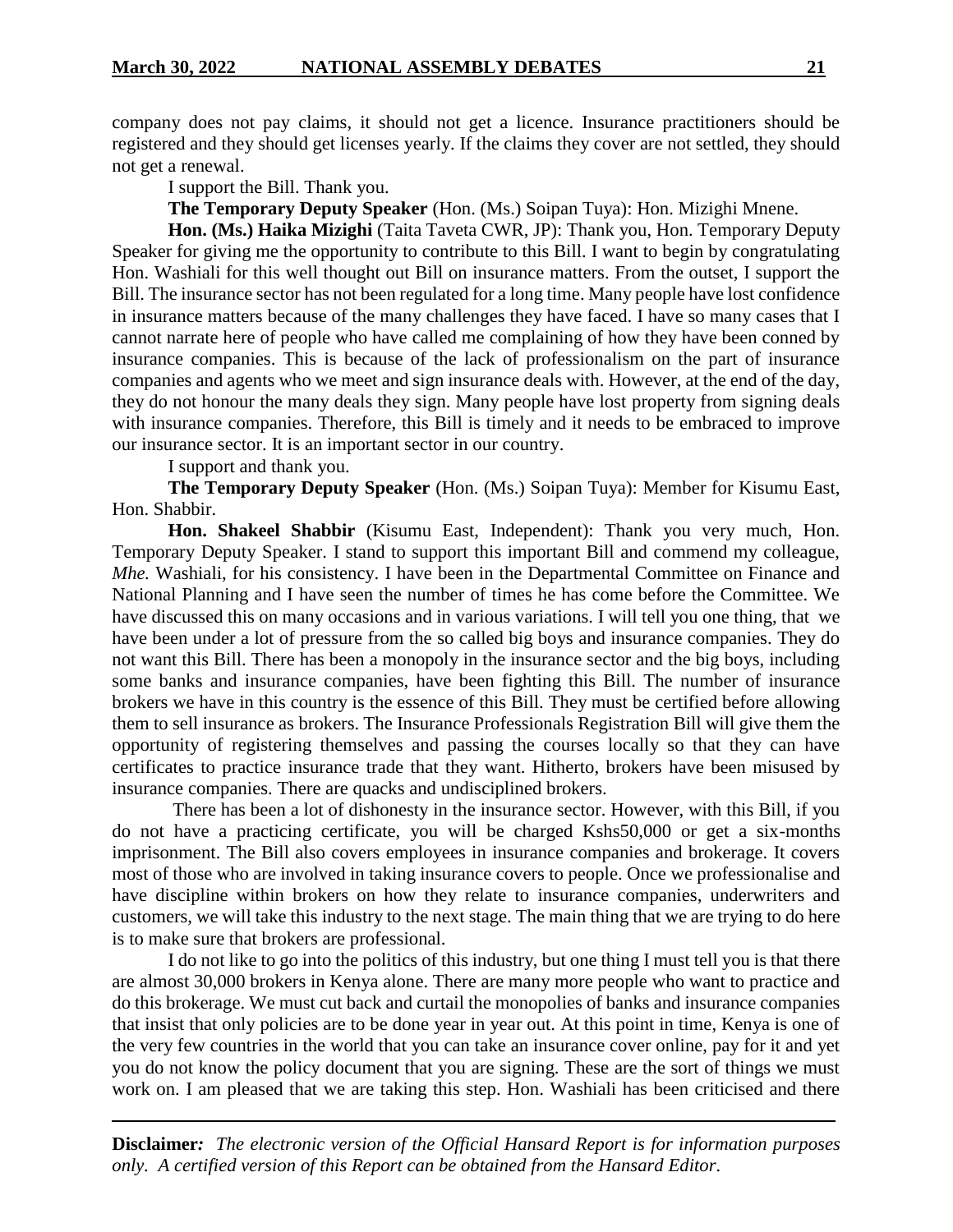have been a lot of objections and hurdles on the way to ensure that the brokers and other players do not get the ability to practice on their own right. It is a good process and if there is anything that we can call it, it is taking business back to the grassroots. This is one of the main Bills that will take business back to the grassroots, and professionalise it.

With those few remarks, I support wholeheartedly.

**The Temporary Deputy Speaker** (Hon. (Ms.) Soipan Tuya): Member for Tharaka Nithi. **Hon. George Gitonga** (Tharaka, DP): Thank you, Hon. Temporary Deputy Speaker.

I rise to support this very important Bill by Hon. Washiali, the Chief Whip emeritus, and still remains our Chief Whip in the Kenya Kwanza establishment in the country.

It is a timely Bill that seeks to bring insurance professionals under one roof. This is the roof that is going to ensure that these professionals, like most in the country, are well regulated and render their services professionally.

There has been hue and cry that the insurance industry in the country is haphazard. They have been comparing it with that of engineers and quantity surveyors who are under their boards. The Board of Registration of Architects and Quantity Surveyors (BORAQS) is properly regulated. The lawyers in the country under the Law Society of Kenya are professionally managed. We have the Institute of Human Resource Management and the Kenya Institute of Supply Management (KISM) and many others. These are all professionals in the country who have left behind the insurers to do their business in a manner that is not regulated.

I have gone over this Bill and I am satisfied that it qualifies to be passed by this House. I urge Members that we all support Hon. Washiali, so that we can pass the Bill and give the insurance industry their own law just like the other professionals.

When you look at Part IV of the Bill, we are registering professionals. This is exactly what happens to all professional institutions. Advocates, and I am one, go through the Council for Legal Education, after which they are called to the Bar, are registered as Advocates of the High Court of Kenya by the High Court. The High Court has a mandate to do this under the law; the Advocates Act and the Council for Legal Education Act. In this particular instance, we are bringing forth an Act of Parliament that would regulate registration of insurance professionals through the committee being set up.

Part V is quite important in that it provides for professional examinations. The insurance professionals are trained in universities, examined and then get their degrees. Unfortunately, this is not sufficient. If it were the advocates, it would be right from university. However, they still have to undergo professional training through the Council of Legal Education. Let us have insurance professionals also having their own professional training so that they can specialise and qualify in those particular areas that are suitable for the insurance industry. The examiners will also deal with continued professional education which is a very important aspect. It is not too late to learn and it is important to put new impetus of learning into every professional from time to time. The institutions I have named here, the BORAQS, the Law Society of Kenya, the Human Resource Institute Management, the Kenya Institute of Suppliers Management (KISM) and the others have a system of continued professional education so that the professionals are trained from time to time.

With the other provision for practice certificates, and this is how professions are controlled, if you want to get that practice certificate, you have to demonstrate to your professional body that you qualify to practice in that area. Other professionals have these bodies. In the insurance industry, we have characters who practice insurance called ambulance chasers. I do not know what element of profession it is, but they are notorious unqualified brokers. They are people who just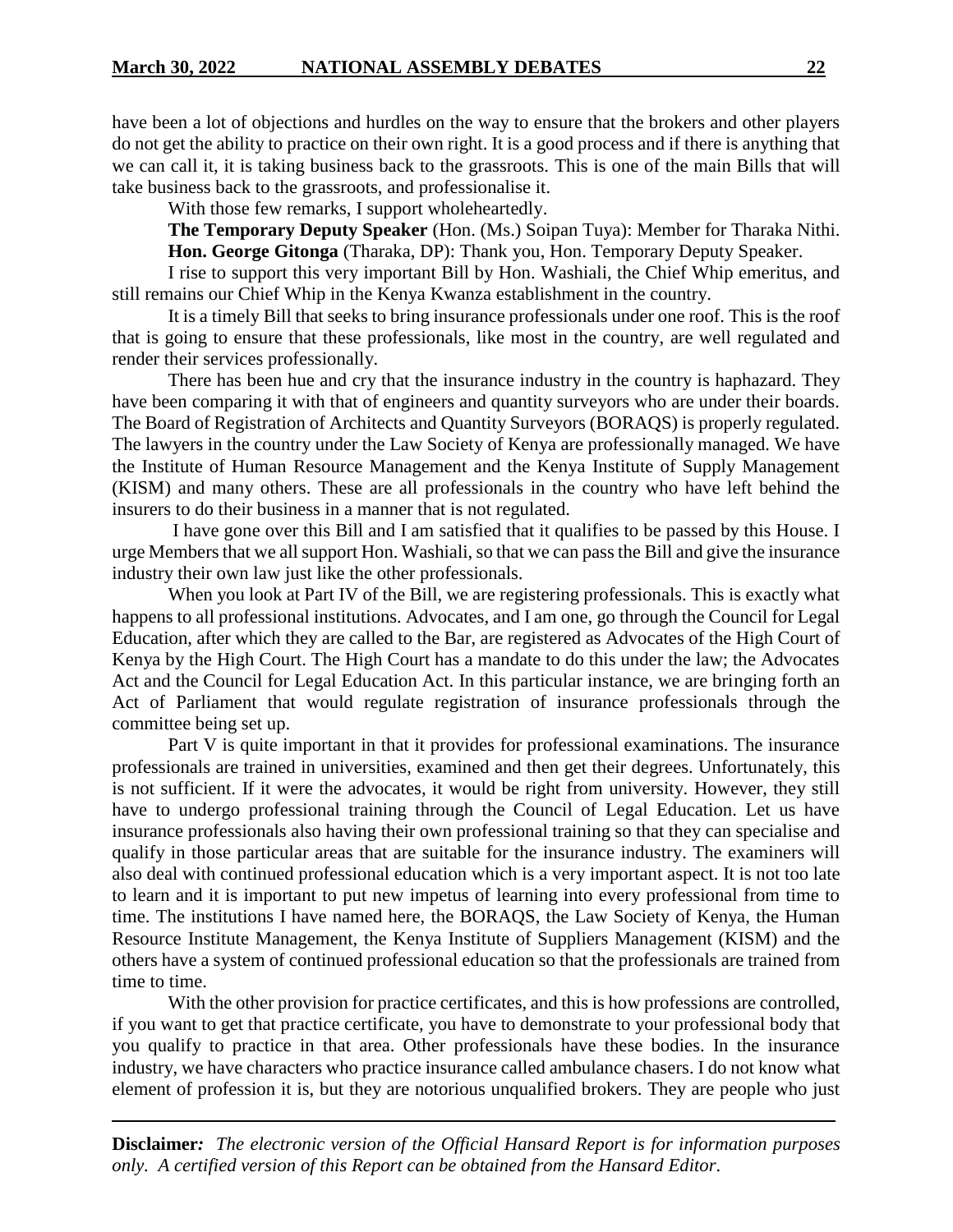go out there, get whatever piece of work that is available and that looks like it is an insurance company and you find them in cahoots with possibly, unscrupulous advocates trying to make cases out of this.

The Law Society of Kenya has put many restrictions on such advocates, but the insurance industry does not have a way of controlling these unqualified persons. It also has no way of controlling brokers. As a result of which we have this mushrooming of all manner of businesses in the market to the disadvantage of those who are qualified and would want to practice honestly. There are provisions regarding qualifications and disqualifications, registration and cancellation of certificates where you misconduct yourself.

Part VII deals with discipline. Everybody believes that the insurance industry just like the matatu industry is totally indiscipline, has no control, no way of regulating itself and is just out there to get exactly what they get. If you go to a cheap insurance company, you will get cheap insurance services. When you go to professional insurance companies, you will get professional services. The same is going to happen with a registered person such that if you are indiscipline, there is the due process to be followed. You are going to be heard and after that, you will be given your judgement and we have an appeal process which is very important. There may be errors in what these boards are doing and an appeal board is going to hear and give you what you deserve in terms of justice.

Finally, we have rules to be promulgated under this Act. These are important rules that would be delegated into legislation and which are going to come to this House, so that we can look at them in totality.

In summary, this is a very important Bill. Let us discuss it soberly in this House and pass it so that insurance professionals can join other professionals in the country in the way they render their services.

I support.

**The Temporary Deputy Speaker** (Hon. (Ms.) Soipan Tuya): Member for Kathiani, Hon. Mbui.

**Hon. Robert Mbui** (Kathiani, WDM-K): Thank you, Hon. Temporary Deputy Speaker for this opportunity to contribute to this very important Bill.

First, I would like to thank Hon. Washiali for this very great piece of legislation that he has brought to this House. Basically, that means he is carrying out his responsibility as a legislator in the best possible way. I wish him the best because we are going into an election and I am certain there might be some things he is interested in, even if it is handing over the seat.

This Bill is dealing with insurance professionals registration. I do not know how to explain how important it is to the world. Other than property, we also insure health. A lot of times, people are bankrupted by situations that occur in their lives that were unprecedented and unexpected. That is why insurance is put in place, so that if anything happens, you remain in the same place you were in before. For example, properties burn down. If you insured the property, it is paid back in full, so that you lose nothing. If, God forbid, one is involved in an accident which requires a lot of money for them to be brought back to normal life, and medical care is extremely expensive, insurance caters for that and pays the bills. So, this is a very important thing that all of us need to ensure we have. Obviously, it cannot be left unregulated.

In my studies, I remember coming across principles of insurance and one of them is indemnity. It means that when you pay premiums, whenever something goes wrong, you do not gain, but you also do not lose. The other day I listened to a Ghanaian preacher who was talking about what ails their country. He kind of generalised his statement and talked about Africa. He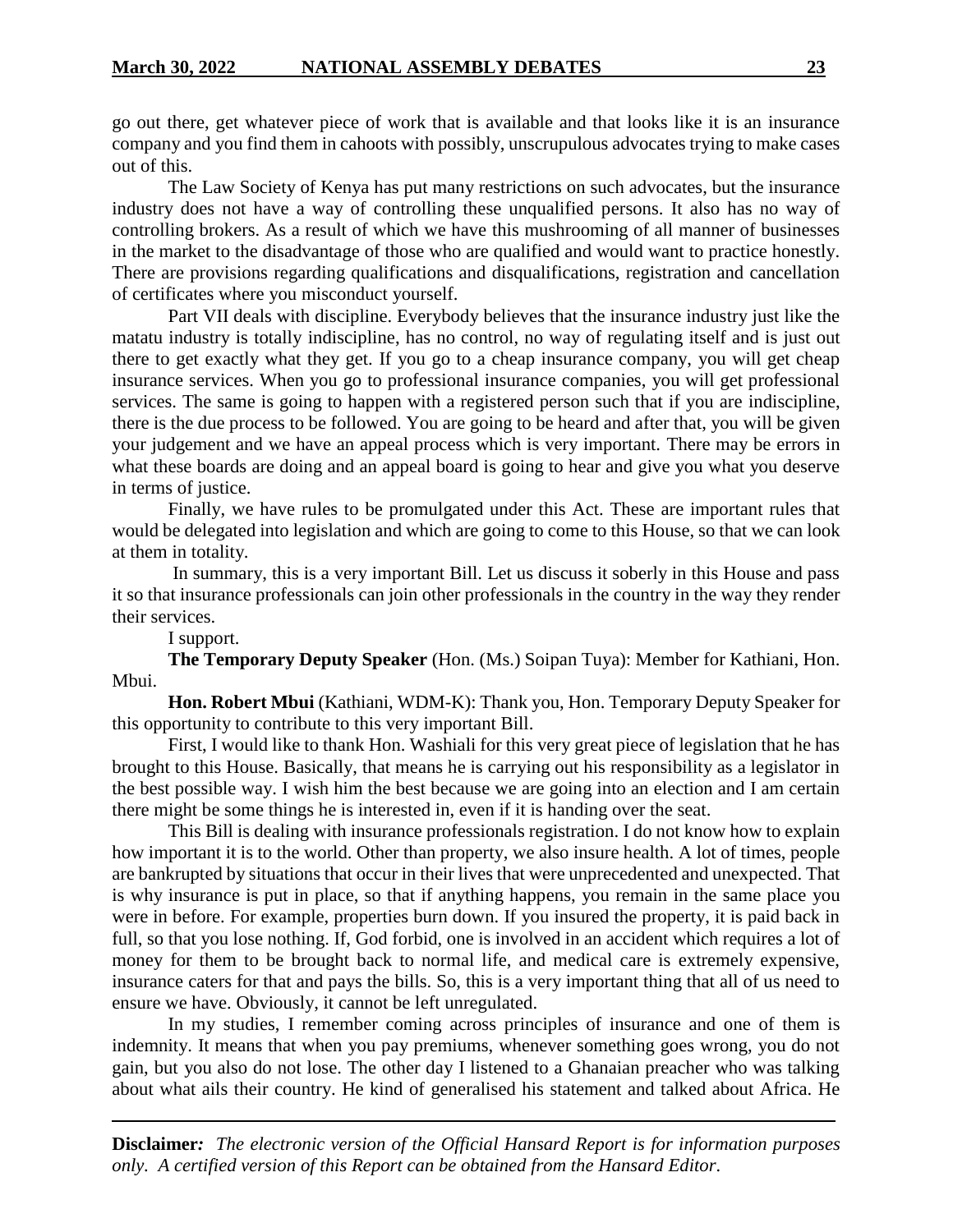said that we have a major problem of integrity. He said that one of the major problems that employers face all over the world is that employees steal from them. He lamented for seven to 10 minutes about integrity. Insurance has also been infiltrated by the same problem. There are people who want to be insured, but they give false information because they want to benefit. There are also practitioners who do not make payments after receiving money. This is an industry that we need to sort out. Customers want to cheat. Practitioners want to steal. There are a lot of problems. The Bill has come at the right time, so that we can put some order in this industry.

Kenyans have suffered for years. Quite a number of insurance companies have gone down with Kenyans' money. People cause accidents and then change the name of their vehicles because they want to take the vehicles back to roads. There are a lot of people who have lost a lot out of fraudulent insurance claims. There are people who get involved in accidents but they cannot be paid. I remember at one time after comprehensively insuring my vehicle for almost eight years, we got a small accident that would have cost a small amount of money, but the insurance company stayed with the vehicle for about three months. So the accident cost me three months of lost business. I was using that vehicle for some business. For the three months the vehicle was not in use, I lost quite a lot because of that. When it was returned, nothing much had been done to it. I looked at the cost of what I had lost within the period and it did not make sense. In fact, I asked myself the purpose of paying comprehensive insurance. The amount I paid for one year would have covered the repairs. So, this is an industry where people have suffered. Hon. Washiali has come up with a way of ensuring that we instil professionalism in the sector, so that these problems can be a thing of the past.

The Government, first and foremost, has made insurance a must have in some sectors. It is a must to have insurance on a vehicle on the road. Our *boda boda* operators are crying because they say it is expensive. It is a must to have at least a third-party insurance. It is a must for employers to ensure that they have workman compensation for their staff. Because the Government has played a role in ensuring that this is something that many people must have, then as a House, we must put regulations in place to ensure that practitioners do not take advantage of the situation.

This sector must be controlled. I am happy with what Hon. Washiali is proposing. He is proposing that we establish the Insurance Institute of Kenya and the Insurance Professionals Examinations Board. Most important are the functions he has proposed for the institutions. One of the functions he has proposed for the Insurance Institute of Kenya is to establish, monitor and promote standards. We cannot operate without standards and monitoring. He is insisting that there must be a way of monitoring the standards being applied in the industry.

The other function is to register practitioners. People cannot just come from the streets and purport to be insurance professionals and brokers without going through some kind of training or without understanding the system. That function is really important.

Finally, he is proposing that the Institute promotes research, which means they will conduct benchmarking studies. They will look at best practices all over the world and see what we can pick and apply in this country. This is an excellent piece of legislation. It will go a long way in ensuring that this country's insurance sector is regulated. People will not be fearful of investing money even in insurance packages that are not a must in law.

When I was in school, the only thing I knew about insurance education was some course called actuarial science. I remember we were told it was a very difficult course. In fact, people would attempt it and drop out and prefer to even go do medicine. With the Institute in place, we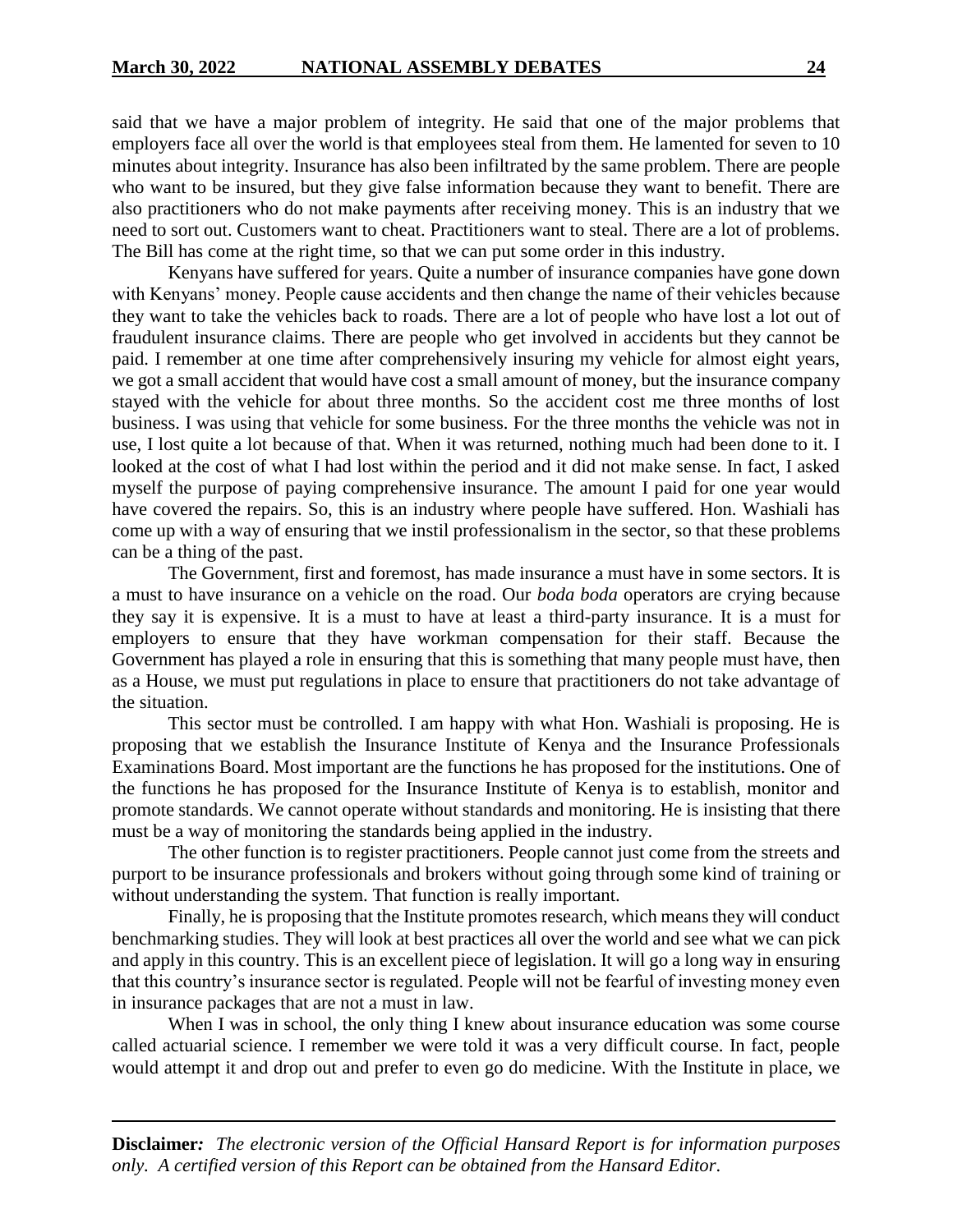will have all courses aligned to this industry in one place. We will have better practitioners out of the process.

Finally, if other sectors are regulated and other professionals have professional bodies, why not the insurance sector?

With those few remarks, Hon. Temporary Deputy Speaker, I support.

**The Temporary Deputy Speaker** (Hon. Soipan Tuya): The Member for Bahati.

**Hon. Kimani Ngunjiri** (Bahati, JP): Thank you, Hon. Temporary Deputy Speaker. I rise to support the Bill. It is very important. I want to support Hon. Washiali and he will be remembered for what he has given to Kenyans as we end our term. This is very important. I have been called by my people because they are watching and they have told me that Hon. Washiali must be supported. This Bill is very important.

I want to bring to your attention the fact about 4,000 people die in accidents every year. If you study the figure deeper, more people are suffering out of not being paid by insurance companies. Because the insurance profession does not have a regulatory body like lawyers have, beneficiaries of deceased insurance principals suffer a lot. Widows cannot reach insurance companies. If they want to reach them, they must engage a lawyer. When the lawyers go to court, and I am sorry for saying this, they start calling themselves 'learned friends'. You realise the widow cannot get her right to be paid because of the relationship between the lawyers. I do not want to go deeper, but I am someone who says the truth. I have seen some lawyers become very rich because of calling themselves 'learned friends'. They conspire to keep cases in court for long. The people following up on the insurance claims will follow until they die. I have seen many lawyers who have become very rich and own big houses in Nakuru, Nairobi and elsewhere, who have got their money through the deaths of other people.

Let me remind the House about an accident which occurred along Thika Road involving prison officers. The insurance claim was paid to a lawyer, but when he was taken to court, he was only fined Kshs800,000. The families of the deceased suffered. They could not get anything. So, we are going to support this Bill by Hon. Washiali. It is a very important Bill. People are suffering. Today, if you go to wards in general hospitals where victims of *boda boda* accidents are admitted, you find people suffering. When they try to claim insurance, they do not get their money. It is a problem.

Secondly, if your insured car is involved in an accident or your house is burnt, the first thing insurance companies tell you is that you need to pay a certain amount of money so that they can go through the process of paying you. You ask yourself: Was this insurance important to me? If there is a problem with lawyers, people go to the LSK and lawyers are punished and even their practising certificates are withdrawn. Somebody can be punished and his license taken away. This is what we want. This is what Hon. Washiali is following up. We support him 100 per cent. This is a Bill which has come too late, Hon Washiali. I promise you that God is with you. You have brought a good Bill which we can give to Kenyans when we are ending this term of the  $12<sup>th</sup>$ Parliament.

Hon. Temporary Deputy Speaker, the Bill is very important. I support it. It will help Kenyans. May God bless you.

**The Temporary Deputy Speaker** (Hon. (Ms.) Soipan Tuya): Member for Likuyani.

**Hon. (Dr.) Wamalwa Kibunguchy** (Likuyani, FORD-K): Thank you, Hon. Temporary Deputy Speaker. I rise in solidarity with my colleagues to support this Bill which has been brought by a man who comes from my county.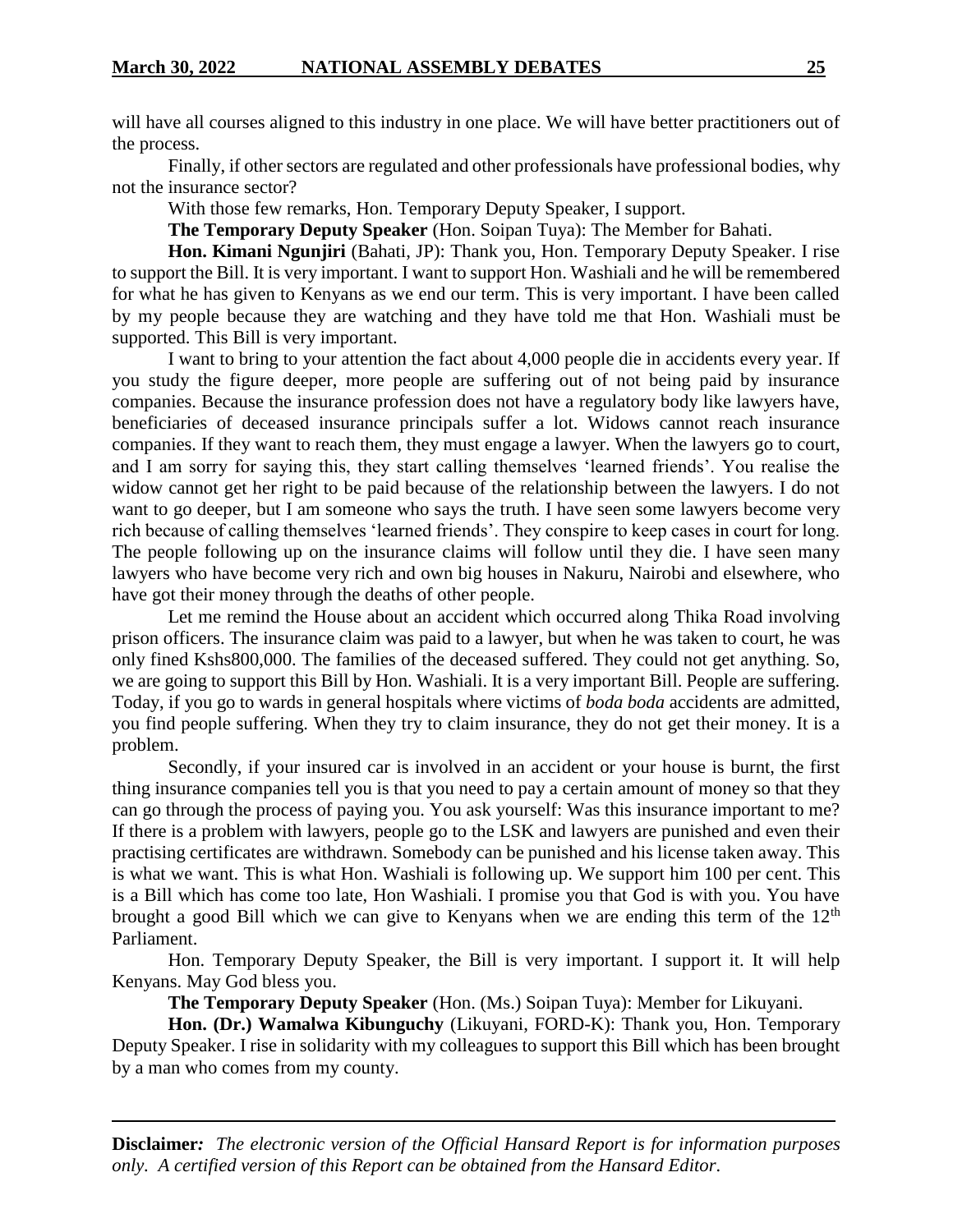I am a medical doctor and we have our association and own way of how discipline is meted out. Like other professionals, we need to have some form of regulation in terms of education, professional education, practice and discipline, if you go haywire. I support this Bill wholeheartedly.

There are certain areas which we need to amend. As we go to the amendments, we will probably put caveats as to how much, how far or the level of discipline some of these insurance companies and professionals have. Just like my colleagues have said, very many people in this country have suffered at the hands of insurance companies. Very many people have died following rebates. As we go to the Committee of the whole House, we need to accept amendments. If the case is severe, then the punishment needs to be equally severe. If the case is about a widow or somebody who has been really affected, she should be compensated adequately.

I would like to commend Hon. Washiali for this aspect of discipline. Insurance companies and professionals act as if there are no laws. They do not have parameters within which to operate. I have gone through some of the aspects of discipline that are supposed to be meted out and there are two areas where we need to make them a little stronger. I agree with the Bill. That is the way to go.

With those remarks, Hon. Temporary Deputy Speaker, I support the Bill.

**The Temporary Deputy Speaker** (Hon. (Ms.) Soipan Tuya): Member for Gatanga.

**Hon. Joseph Nduati** (Gatanga, JP): This microphone is short, Hon. Temporary Deputy Speaker. Can I move to the next one?

**The Temporary Deputy Speaker** (Hon. (Ms.) Soipan Tuya): Yes, you can. Use the next one. What happened to that one?

**Hon. Joseph Nduati** (Gatanga, JP): This is for short people like Hon. Kimaru. I am a bit taller.

# *(Laughter)*

Hon. Temporary Deputy Speaker, from the outset, I want to congratulate Hon. Washiali for coming up with this Bill. You have done a great job during this time when we are about to go home. I remember that you and I had a discussion and you told me that you are not interested in coming back to Parliament. With this kind of contribution, we need people like you in this Parliament. I know you gave me the reasons, but having thought about them, they are not valid. I urge and plead with you to come back.

# **An. Hon. Member**: I support that.

**Hon. Joseph Nduati** (Gatanga, JP): I can see you also support that. Please, come back. We have not seen this kind of contribution. I have looked at the memorandum of objects and reasons of this Bill, which are really great.

One of them is to promote professionalism and address concerns regarding professional misconduct in the insurance industry, which has been happening for a long time. I know that most of us here have interacted with insurance salesmen who are not trained. That is why the uptake of insurance by Kenyans is very low. You cannot trust some of those salesmen. They come to you looking very hungry, badly dressed and they do not know the subject. It is high time we regulated them. This Bill has come quite late. Many professionals in this country are regulated. I know that lawyers, engineers, architects and quantity surveyors are regulated. We really need to support the Bill.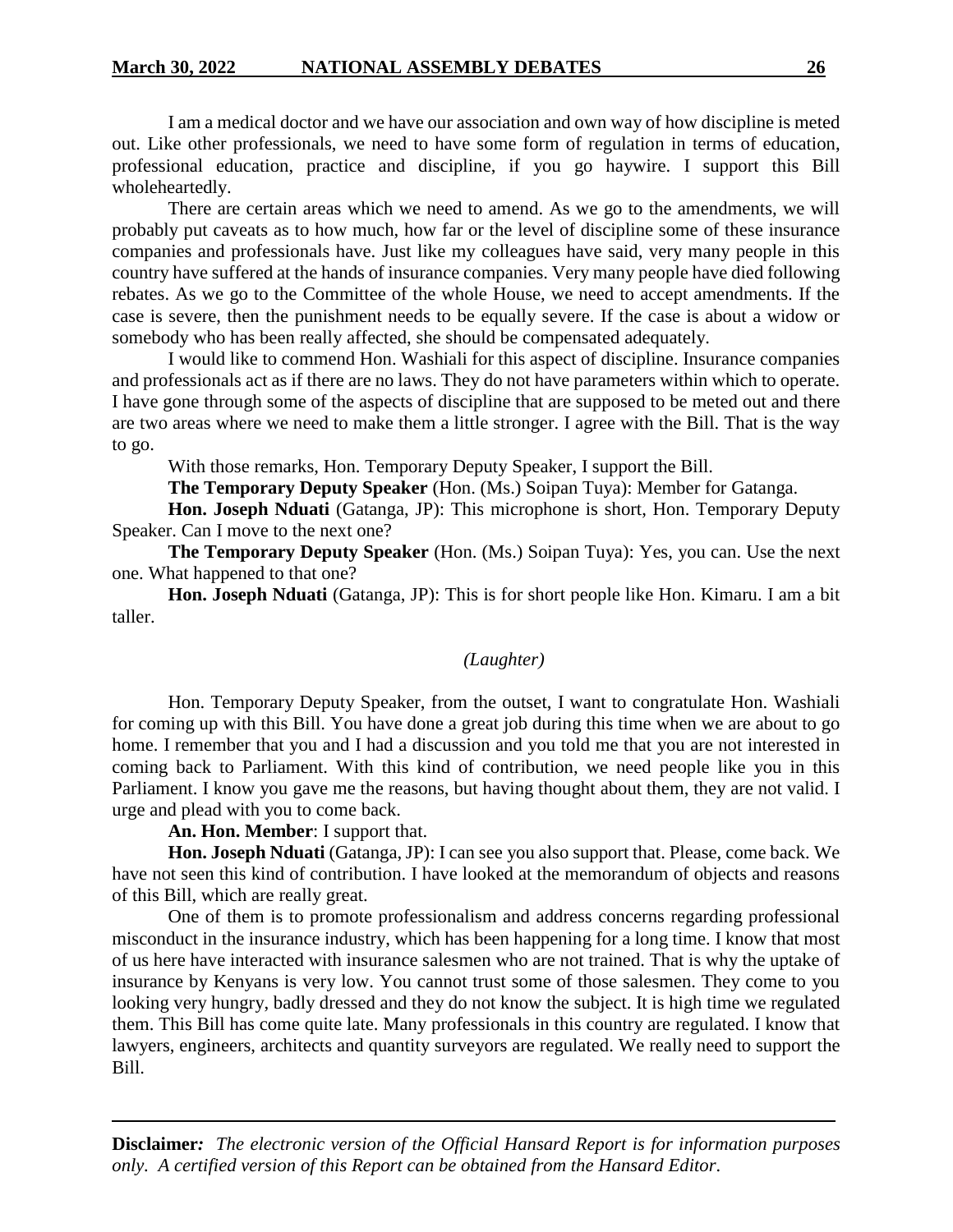I have looked at some of the proposals in the Bill and we need to polish them especially the membership of the Insurance Institute of Kenya. I congratulate Hon. Washiali for coming up with it. Clause 4 of the Bill is on membership of the Institute. Clause  $4(2)(c)$  of the Bill talks about affiliate members, comprising the members who work in the insurance industry, but are not insurance professionals such as accountants, lawyers and members of other professional bodies. That will not be in order.

Again, there is something which I can see here which is unique. Clause  $4(2)(d)$  of the Bill says that the Insurance Institute of Kenya shall have corporate members, comprising both private and public institutions and organisations and includes companies, partnerships and other corporate bodies. I have never seen it. I have seen it for the first time. I can be wrong. I am a professional, but I have never seen it. I can be wrong. Maybe, I just concentrate on my professional body. We need to look at it. I do not think that a company or corporate organisation can be a member of a professional association. It has many other stakeholders. If you make it a member of that organisation and it has sweepers and other people in it, they can still perform what you are trying to cure. So, that is something which you need to address.

There are many committees in the Bill which are not necessary. When you set up the Insurance Institute of Kenya, I know they will come up with many committees. So, there is no need of putting the Registration of Insurance Professionals Committee in the Bill. You have given them a lot of power which will be in conflict with the main Council. That is something which we need to address.

The other thing is the Insurance Professionals Examinations Board. This is a task which we should leave to the Institute. There is no need of creating another body. You know that where we have such bodies, they are always fighting. There is conflict always. They are not well managed. So, it is better for the Institute to be in charge of everything, namely, registration, exams and discipline. Even the disciplinary committee should be part of the Institute. There is no need of setting up a separate body to regulate discipline. Otherwise, we will have problems. We will not manage the association well.

Last but not least, we should look at the Third Schedule of the Bill which is on the chairman and vice-chairman of the Examinations Board. Clause 2 of the Third Schedule of the Bill says that they will be in office until they resign. It is good that you have given them a timeline to perform their duties. We are also given a timeline here which is five years. You cannot give the chairman and the vice-chairman unlimited time to perform the roles that you envisage here.

Hon. Temporary Deputy Speaker, with those few comments, I really want to congratulate Hon. Washiali and urge his voters to make sure that he comes back to this Parliament. He performed very well as our Chief Whip. At 60 years old, he is still a young man. When you are 85 years old, you are old. I know he exercise and he still looks very young.

#### *(Laughter)*

I can propose something here, but I do not want it to be on record. Thank you very much.

## *(Laughter)*

**The Temporary Deputy Speaker** (Hon. (Ms.) Soipan Tuya): Hon. Nduati, you have raised a number of issues, and I am sure Hon. Washiali is taking notes for the purposes of the Committee of the whole House. Hon. Washiali, you need to be careful with the Motion Hon.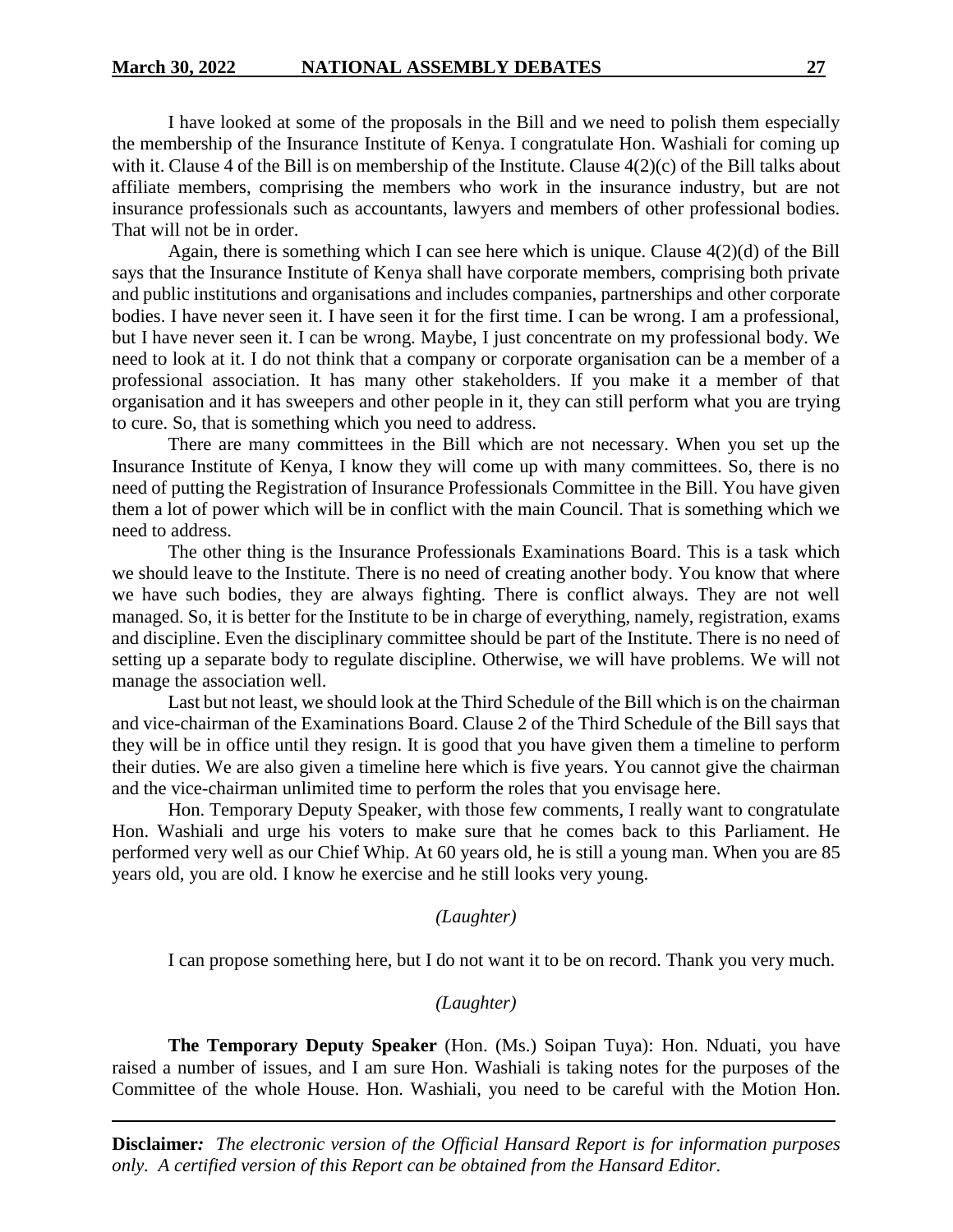Nduati is toying around with. I can hear the Member for Kwanza rising to second what he is saying. If they present that to the people of Mumias East, you might be in trouble. So, you need to be careful about that.

Hon. Wanyonyi Kevin.

**Hon. Ferdinand Wanyonyi** (Kwanza, FORD-K): Hon. Temporary Deputy Speaker, you have just given me the opportunity at the right time. I want to take this opportunity to thank my friend and my neighbour, Hon. Benjamin Washiali for coming up with this Bill. When you bring a Bill of such nature it always come from the fact that you have been affected by it somehow. Hon. Washiali must have been affected that is why he came up with this very good Bill. Hon. Washiali, we still need you. I know I am coming back, *Inshallah*! I hope you will be here so that I can work with you. Please rescind that decision.

Hon. Washiali has come up with a very good Bill. The motive behind this Bill is very good and I have taken note of what he has said. This insurance practise is not regulated. We therefore want to have standards in this particular profession like it is the case in any other profession. As I said in the morning, I am an economist. I got affected in my area, and for that reason I have asked questions regarding that. Hon. Washiali, please let us move on. I know you want us to have standards in this sector and you want us to promote some professionalism. As it has been said by other Members here, anybody can walk in and out without regulation or promoting professionalism in that sector. We need to do that as a Parliament so that we can have professional insurers who can do the work that is supposed to be done.

If a doctor has opened a clinic and you have a problem, he will attend to you professionally and assist you. Unfortunately, the insurance sector has not been done professionally. What I want to ask you is to have the insurance institute so that we have people coming up with certificates that are displayable. Certificates that can show that one has gone through a particular institute that is offering a degree, a diploma or certificate so that you can display some professionalism.

This is very good. This Bill meets all the requirements. We have problems of unemployment in this country. This will be able to create jobs for our youths who have qualified with certificates or diplomas or even degrees in this sector. So, job creation will be there in case this Bill will be passed into law.

The other thing that was suggested by Hon. Washiali is that we will have that institution. We have Technical Training Institutes (TTIs). I am setting one in Trans-Nzoia and I will have people coming in from all over. Once you offer this course, it will bring students from all over the country. We will be promoting the economic activities of the area. Therefore, we will have this course offered in one of the TTIs that are coming up in the country so that we can have graduates with qualifications in insurance.

The other thing is what the insurance refers to as misconduct. It is bad. Sometimes back, I had an incident where my driver had an accident. I was taken round and round to a point that I thought my driver was having a deal with the insurance. I decided to get involved. Up to date, about seven years down the line, I have not been compensated. The reason being misconduct. There is nowhere you can take them. The only place you can take them is the court. Some of them have perfected the actions and movements you cannot be able to take them to court because they will take you in circles and buy their way out. We know what happens sometimes. Seven years down the line, I have not been paid because of the misconduct of a person who I do not know whether he is dead or alive. I have given up. You can imagine if your relative was involved in accident and is supposed to be compensated. You will be told to pay excess fee. They will come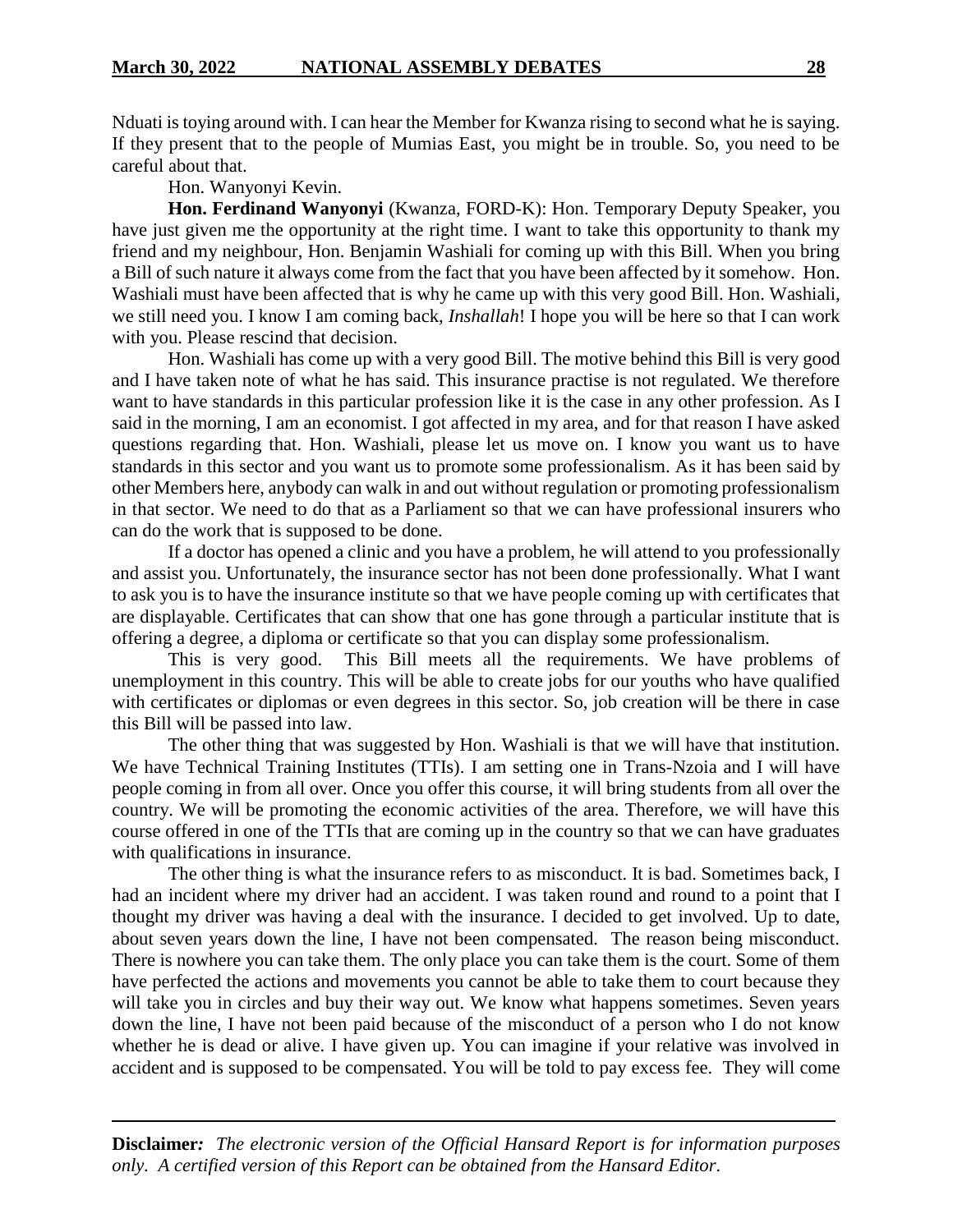up with whatever amount for compensation and God knows whether that particular company is also insured to pay for compensation of your next of kin.

I thank Hon. Washiali for coming up with this because we will have standards of compensation. If one has had an accident or a relative has had an accident, you will pay your excess fee, although I do not know what excess means, but we will know about it once we pass this Bill, then you will be compensated.

My neighbour had an accident, and his next of kin passed on. When this Bill was coming up, I mentioned it to her. She told me that her husband has never been paid despite having paid the excess fee. So, this insurance body must be regulated.

To safeguard against people who cheat, we will have insurance certificate displayed on the door the way we have titles for doctors or engineers. For insurance, it is hard to know. You just get into a deal with an insurance just because a neighbour or a friend told you; that is the insurance is good, the agent is my friend. Therefore, it will be important for the insurance companies to display their certificates.

Last, but not least, we will be having practicing certificates and licenses. That is something that will protect the public against the quacks.

With those very many remarks, I support the Bill and I wish it came like ten years earlier. I hope we can fast-track this so that it can be put into practice.

**The Temporary Deputy Speaker** (Hon. (Ms.) Soipan Tuya): Member for Mathioya.

**Hon. Peter Kimaru** (Mathioya, JP): Thank you Hon. Temporary Deputy Speaker for giving me an opportunity to give my comments on this very important Bill. I would like to tell my brother Washiali from the outset that I support it although I request him to create time before we get to the next level to have a meeting with stakeholders from the insurance industry.

The insurance industry is extremely important to understand. Personally, I have been in the industry for more than 20 years; in insurance companies and even in brokerage field. Insurance is very important, if it is done in the right manner, it plays a major role in our GDP. We have seen a lot of things that have been done by the insurance companies in this country which are right in a very big way. What we need to do is to ensure that discipline can also be managed. More importantly, not to kill organisations that are already doing something that can also be strengthened in those organisations.

For one, we have had the Kenya College of Insurance which is accredited to set examinations in the insurance industry. It is actually renowned in Africa. The examination they set are acknowledged in almost 33 countries. They carry out their tests that are actually set by the College of insurance here in Kenya. So, we should not kill that organisation. What we need to do is to ensure we expand it to work with other organisations as recommended by Washiali, even Technical and Vocational Education Training (TVETs) to ensure that they can have teachers in those colleges and ensure that the College of Insurance continues to set examinations and standards of examinations because that is a function they have been given and is renewed worldwide.

The other issue is registration. Just like banks, insurance industry collects money. It pools resources from Kenyans to ensure risks can be managed at the right time. When they have losses, they can be managed. It is the pooling of resources that can lead to it being understood very clearly. We need to understand some risks can be enormous and need to be properly managed. We have insurance companies, agents, brokers, reinsurance companies and all these have institutions that manage what they do and what they need to do at the right time. We passed a law in this House last year to ensure that we can manage when premiums can be paid, when claims can be paid. All we need to do is to ensure that an organisation like this can come in to ensure that they make proper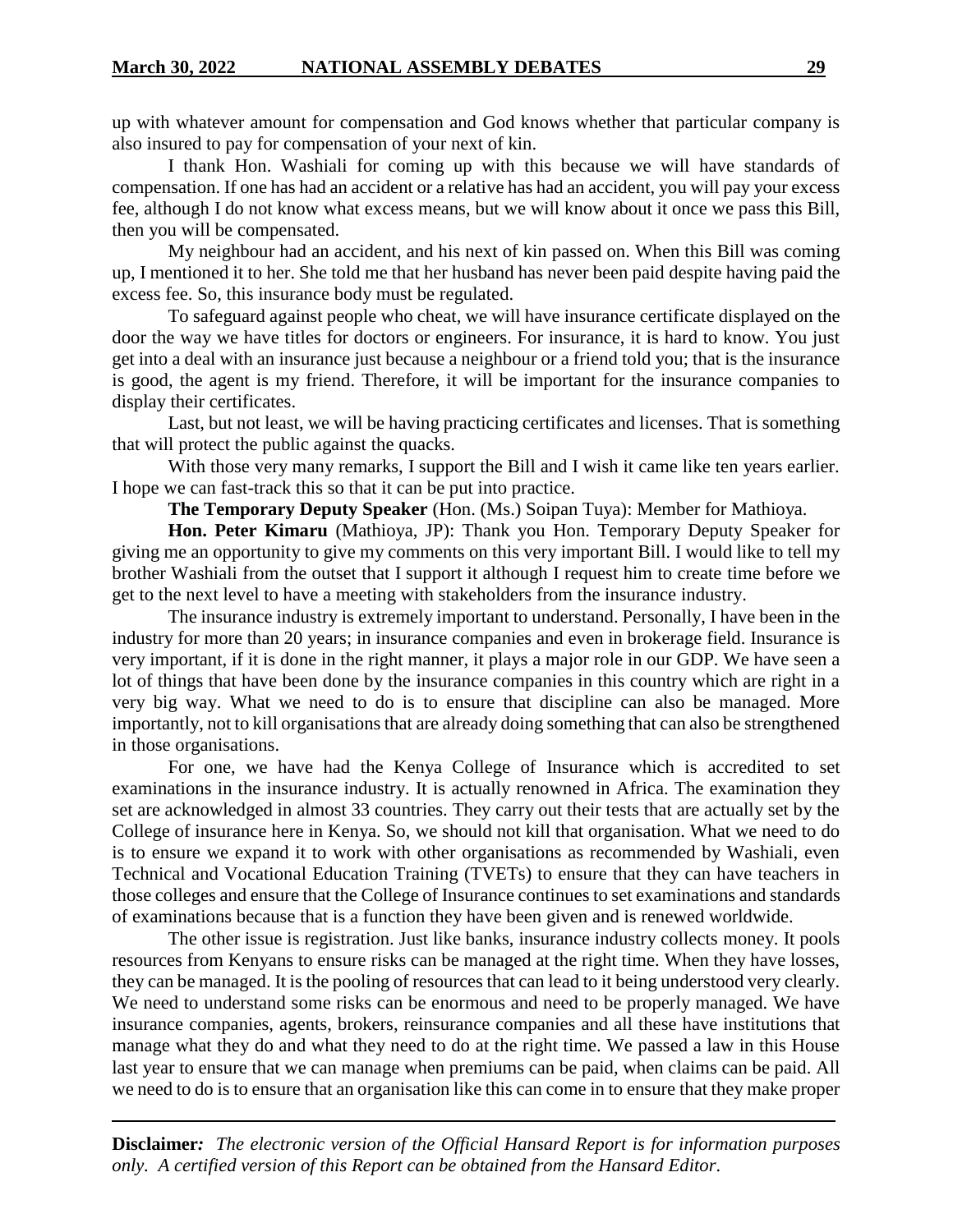laws that have already been set by this House, in terms of ensuring that the public do not feel cheated.

If you have a car that has had an accident, you must be compensated on time. If, for instance, you have a house that is burnt, you need to ensure the proper channels have been followed. We have assessors and loss adjusters. There are so many organisations that play a very vital part in the insurance industry.

We, therefore, cannot remove regulation and registration from the National Treasury and the Central Bank because they are pooling resources from the public in terms of capitals insurance companies can have, as they are set by Government through the relevant organisations. Like the Insurance Regulatory Authority has been playing a very important task. What we need to ensure is the management of those players in the field. For me, that is extremely important.

The other function that needs to be strengthened – I support Washiali on this is penetration of the insurance covers. The penetration of insurance covers in this country is very low. It is currently at around 6 per cent. How can we ensure that Kenyans know the products that are available particularly products that will help them in terms of saving for the future? There are products that are very important. If you go to South Africa, for instance, more of their population take life covers than the general covers. In Kenya, it is the reverse. We have people wanting to insure their products than insuring themselves. So, we need to ensure that Kenyans understand the need to save for their own good in the future. That is something that needs to be looked at, Hon. Washiali.

The other issue I support is discipline. Discipline is extremely important in any industry. An organisation like this can come in handy to ensure that they manage discipline and to ensure that all the key players understand their key roles and perform those roles within their mandate that they have been given.

Research and promotion of products is also extremely important. Publishing of books that can be used and materials can be regulated through an organisation like this. But, let us ensure other stakeholders are consulted. For instance, we have Association of Insurance Brokers where I have personally served in the past as a board. We need to ensure that an organisation like that is given teeth to manage insurance brokers.

We have an organisation like the Association of Kenya Insurers (AKI) which manages the affairs of insurance companies. Can we ensure that they have enough powers to regulate underwriters and reinsurance? Can we also ensure that the Institute of Loss Adjusters manages the loss assessors and adjusters to ensure that they perform their tasks and duties as necessary and with speed to ensure that those who are compensated can get it on time?

Thank you Hon. Temporary Deputy Speaker for allowing me to comment. I urge Washiali, now that we support the Bill; but please, bring all these players to a round table. It will be important to also hear and take their views so that we can understand what each organisation does in the value chain of the insurance industry and that way we will have a Bill that will help the entire country and the insurance public.

Thank you, Hon. Temporary Deputy Speaker.

**The Temporary Deputy Speaker** (Hon. (Ms.) Soipan Tuya): Hon. Wandayi.

**Hon. Opiyo Wandayi** (Ugunja, ODM): Hon. Temporary Deputy Speaker, thank you very much for giving me this opportunity to contribute to this Bill.

Let me start by congratulating the Hon. Ben Washiali for this wonderful initiative. I have heard a lot of my colleagues talk about Ben Washiali and his future plans. Hon. Washiali is my neighbour back home. He represents Mumias East Constituency and previously the greater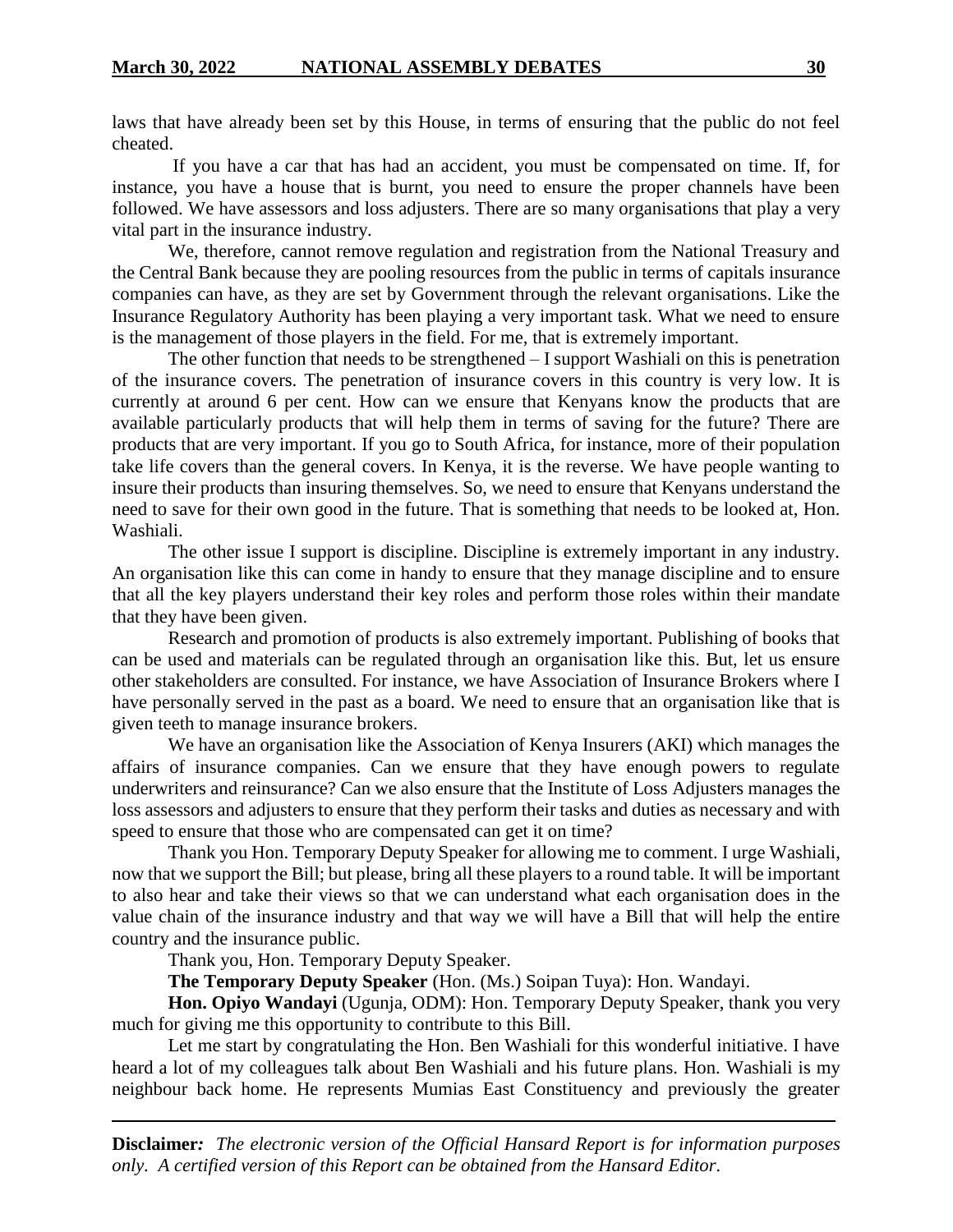Mumias which neighbours Ugunja Constituency. Therefore, we are good neighbors. In fact, when he came to this House for the first time in 2007, he came on an ODM ticket. Thereafter of course, he went to the UDF and finally to some other party. but all the same, I wish him well in his future endeavours. I am sure even if he does not want to come back here, the good work he started can be carried forward by able Members who will be coming back like Hon. (Eng.) Nduati, Hon. Kimari, Hon. Tong'i, whom I saw here. A few of them I know will come, most likely. Therefore, this work will not go in vain.

Hon. Washiali's decision not to run again may be godsend to me because in the past I have had it very difficult to try to de-campaign him being a very good Member of mine, but now since he is leaving, it is a good chance for me to try and campaign for our candidate who will be running on an ODM ticket. I am sure this time around, that constituency, the East together with the West will vote together in bringing to Parliament ODM MPs. That is our prayer with Washiali now out of the way. Previously, it was very difficult for me to face him face on.

**The Temporary Deputy Speaker** (Hon. (Ms.) Soipan Tuya): Focus, Hon. Wandayi.

**Hon. Opiyo Wandayi** (Ugunja, ODM): It is important because this Bill must be put in the right context. It is a Bill which is coming ….

**The Temporary Deputy Speaker** (Hon. (Ms.) Soipan Tuya): You know relevance.

**Hon. Opiyo Wandayi** (Ugunja, ODM): Yes.

**The Temporary Deputy Speaker** (Hon. (Ms.) Soipan Tuya): What is the relevance of campaign for ODM and the Insurance law?

**Hon. Opiyo Wandayi** (Ugunja, ODM): You will get to know shortly why ODM and this Bill are interrelated.

I have gone through the Memorandum of Objects and Reasons of this Bill because I have not had time to read the entire Bill and, of course, I have been able to understand from the title of the Bill what it is all about. I believe that a nexus has been created between this Bill and the parent law or the foundational law—the Insurance Act that governs insurance in this country.

I am aware that the Insurance Act establishes the Insurance Regulatory Authority (IRA) whose functions are quite similar to the functions being provided here as being under the Insurance Institute of Kenya and the board. So, I hope that there has been attempt to reconcile all these so that there is no conflict in the functions between these new bodies and IRA which is under the Insurance Act.

All the same, it is important that a growing economy such as ours is supported by a robust insurance sector that is well-regulated. I suppose this is part of the reasons this Bill has been initiated. It has very pragmatic proposals to try and regulate the sector, including setting exams for the professionals in the sector. That is for them to be able to provide these services in an environment which is regulated. You know insurance is as old as we can imagine. In fact, we are told that the first insurance was marine insurance. It is the Greeks and the Romans who first practised insurance. They were at that time dealing basically with insurance of marine vessels. Over time insurance has evolved to what it is currently. As economies grow, and we believe the economy of this country is going to grow exponentially, especially once the next Government takes over under Azimio la Umoja in August, such growth must be supported by a robust insurance sector.

Hon. Washiali must have had good foresight, that we need to have a sector which is regulated, robust, dynamic and can support the growth of our economy under the new administration that we pray will come in smoothly in August. I can see my friend Hon. Sankok is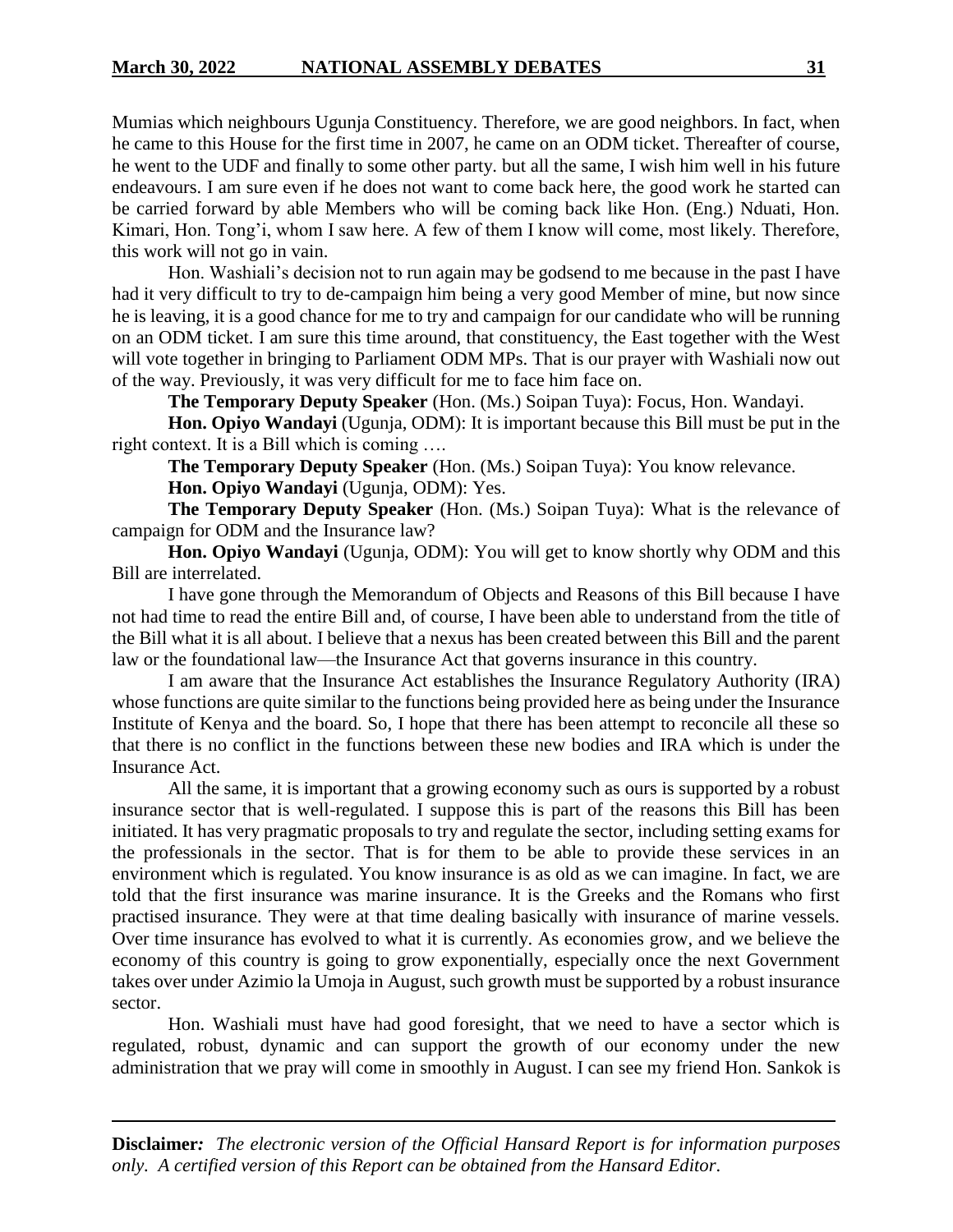curious. But that is the point, really. That we need to be prepared for the eventual growth of this economy.

This Bill has come at the right time. The issues it is addressing are pertinent. Insurance is all about taking care of risks. You know risks, as the name suggests, are things that you cannot really be sure of. They are future occurrences which you cannot predict and over which you have no control. So, as a businessperson and practitioner in the economy, you want to be sure that, when you insure from risks, the insurer is somebody who is first of all competent and, secondly, the insurer is properly regulated. That is very important. That is what gives a businessperson confidence to invest more money in his or her businesses. As businesses grow, the risks invariably increase. These risks have to be insured for modern businesses to thrive.

Therefore, thank you very much, Hon. Washiali. I support this Bill fully. I just hope it can be fast-tracked for it to be enacted into law before we adjourn. Thank you and may God bless you.

#### *(Applause)*

**The Temporary Deputy Speaker** (Hon. (Ms.) Soipan Tuya): Hon. Naomi Shaban?

**Hon. (Dr.) Naomi Shaban** (Taveta, JP): Thank you, Hon. Temporary Deputy Speaker, for giving me this opportunity to also add my voice in congratulating my brother Benjamin Jomo Washiali for a job well-done. This Insurance Professionals Registration Bill is long overdue. We want to see sanity in that sector. We want to see hygiene in that sector. We want to see neatness in that sector.

Hon. Temporary Deputy Speaker, most Kenyans did not at first know the meaning of insurance. Today, with the world being a global village, everything has to do with insurance. Kenyans are actually embracing insurance. They have learned the importance of having insurance. But, unfortunately, Kenyans are suffering terribly. It is just because we have too many quacks working in this area. I would just call some of them 'pedestrian conmen' because they sell premiums but, at the same time, people do not see the benefits of those premiums.

Starting from education, health, motor vehicles and many other sectors, insurance is one of the most important pillars of today's life. When our brother Washiali came up with this idea, a lot of thought went into it. Many people have suffered here in Kenya. Today, we are seeing some light at the end of a tunnel because introducing professionalism where insurance is concerned is the best way forward. We know that people in other countries and in the developed world do not miss out on the benefits of insurance. It is here in our country where most of the insurance companies and even the insurance brokers have taken people for granted. They have gotten all these clients because they are very good in sweet-talking people. But when it comes to people benefitting from the premiums, certainly, things go wrong.

When you look at it, most people have gone through court battles over things which should have been such straightforward. When some poor person out there in Taveta at the grassroots level has had a problem in an accident and they have to go to court, a case will be there for over 10 years, but they are not compensated. At the end of the day, by the time they are compensated, the insurance company will have taken its sweet time to make sure these people get their rightful dues.

A lot has been said. I just want to add my voice in congratulating my brother and my colleagues who have spoken before me. We are on the right track. Certainly, we will see the good fruits of having our people insured. Thank you, Hon. Temporary Deputy Speaker.

**The Temporary Deputy Speaker** (Hon. (Ms.) Soipan Tuya): Hon. Kitayama Maisori.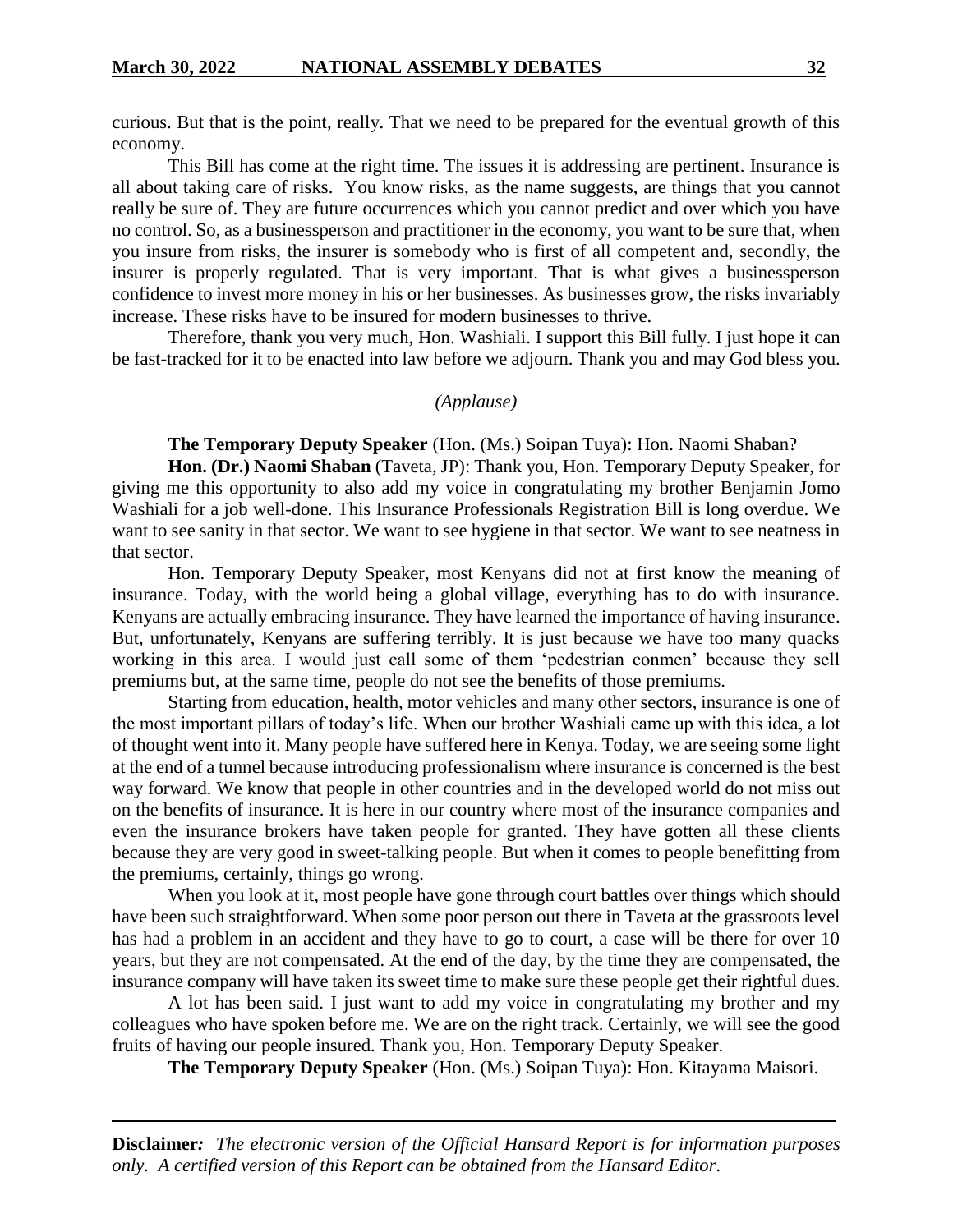**Hon. Marwa Kitayama** (Kuria East, JP): Thank you, Hon. Temporary Deputy Speaker. Let me take this opportunity to congratulate my friend, Benjamin Washiali, for this very timely Bill.

The insurance industry employs very many people. Many young people who are in the universities and other colleges engage in this industry when they get an opportunity, even in their spare time. It has given many people an opportunity even to know what they want to be in future. As a matter of principle, even if it did not do anything else, just the fact of having predictability in a sector that is serving a lot of people and churning a lot of money is a good thing. The industry in itself, as a percentage of the GDP, controls a lot of money. It is important that kind of investment that Kenyans have put in is regulated. In the process of it being regulated, the industry is becoming even better. Regulation is sometimes for the growth of the industry itself; regulation is not necessarily a bad thing. Just regulating it will in itself make the industry much better.

All of us have experiences with the industry, either ourselves or people that are known to us. There are times you can be taken round in circles because of insurance matters and you do not have any one to address them, especially if they are done by banks. Banks may finance you; and the same banks have decided to run insurance business. You may find yourself in a scenario where you are unable to manage this facility that has been given to you and it is run by the same people who gave you money to get the insurance. Before you know it, you may fall short of insurance and premiums. They will run you out of town, if you are not careful. That has happened to so many people.

Aside from that, the industry has evolved into everything else. There is the asset insurance, the health insurance and all sorts of insurance, including professional indemnity. Since the industry is touching on each and every sector of life; that is the more reason why it should be regulated. As other speakers have spoken, the Bill is not proposing regulation so that the industry is killed, it is proposing regulation because it is clear that the industry is a major contributor to the economy of this country. If it is made better, the country will be much better. If this was to happen – my friend, Hon. Washiali – apart from regulating, we will improve and have a database that is verifiable so that not every person can claim to be an insurance provider. Believe me, those that are pretenders to the throne are the ones who get more business because they have a sweet tongue because insurance is about selling hope. If people can sell hope to you –we know of very serious people who have been coned their hard earned money because somebody spoke to them with a nice language.

So, if for nothing else, let the insurance industry be regulated for the good of the insurance industry and the fact that it is employing many young people. It is an industry that you can enter and exit at whatever age. Many people have been retrenched and because they have nothing else, but to talk to you, they are able to earn a living out of it. This is a Bill whose time could have come earlier, but God's time is the best.

Hon. Benjamin Washiali, as you exit this House for better service to this country, we want to wish you well. This effort is not going to go unrewarded. It will be rewarded by those of us who will be here to make sure that it is properly executed into law that will help this country.

Thank you.

**The Temporary Deputy Speaker** (Hon. (Ms.) Soipan Tuya): Hon. Risa.

**Hon. George Sunkuyia** (Kajiado West, JP): Thank you, Hon. Temporary Deputy Speaker. I want to take this opportunity to congratulate my brother Hon. Washiali for this Bill to regulate and establish the insurance sector. This is an important industry in the lives of Kenyans. Many Kenyans are required to have insurance. Many Kenyans have suffered, at times without knowing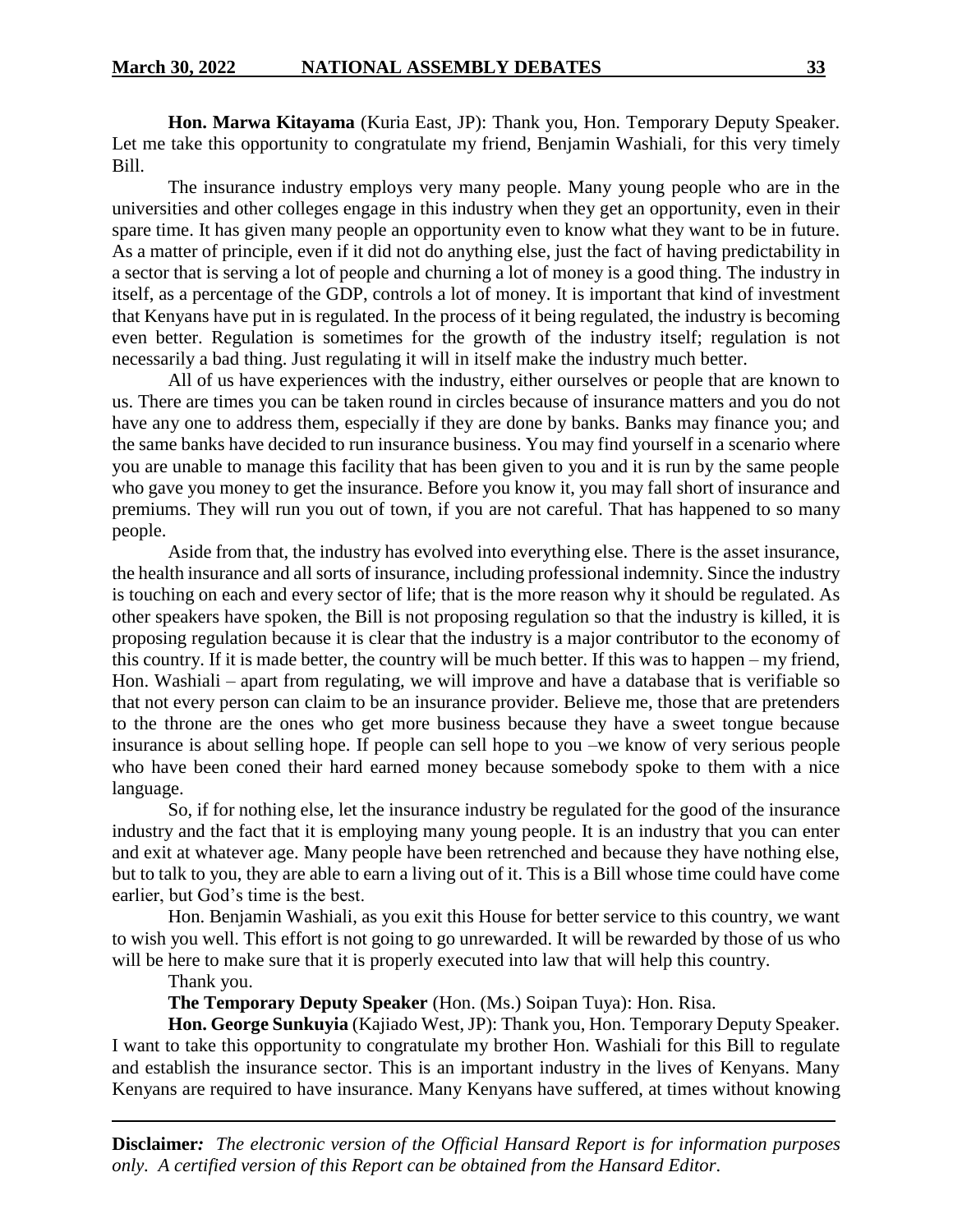the importance of insurance. So, to regulate this industry to a standard is important to the people of Kenya and any other thing that needs to be insured. So, I take this opportunity to congratulate my brother Hon. Washiali who is a strong Member of the Anglican Church of Kenya (ACK) that we serve together. I support this Bill.

**The Temporary Deputy Speaker** (Hon. (Ms.) Soipan Tuya): Hon. Wathigo Manje.

**Hon. Joseph Manje** (Kajiado North, JP): Thank you, Hon. Temporary Deputy Speaker. I also want to talk on this Bill that has been brought by Hon. Washiali on the Insurance Professionals Registration. This industry is key, especially in a developing country. This sector's key importance is to make sure that it restores you to your original position. The main idea is that you pay for a promise that in case anything happens in your business or other endeavours you will be restored to where you were. That is the safety net.

Having said that, insurance has penetrated all sectors of our economy, for example, if you want to get a mortgage, the insurance industry come in because mortgage has to be insured. If you have a motor vehicle it has to be insured. In our country auto mobile insurance is compulsory and as such, we are required to insure our motor vehicles. Therefore, it is a sector that needs to be regulated because when you have quacks in the industry, they are likely to exploit citizens.

In some countries it is so important that you cannot drive a vehicle, if you are not insured. In Kenya when it comes to personal insurance, we are still lagging behind because its education is still low. The penetration is less than 10 per cent; which means that the industry has to come out strongly to advertise what it does and its importance so that in case there is any loss the insurance can come in. Our institutions educate Kenyans on insurance. We have a college of insurance that does that. In our institutions like the University of Nairobi have a branch in insurance; our education sector is doing well in educating people on insurance.

With regard to the importance of this industry, it is important to also make sure that when it comes to the compulsory car insurance where many Kenyans interact with insurance, it is regulated well. For example, when a vehicle gets an accident it takes a lot of time for one to be compensated and one incurs other expenditures. As it stands, Kenyans should be educated on their rights because that is what they pay for. They pay for that risk, incur the risk and they are not compensated to go back to the original position. That is why it has to be regulated like any other professions in the country, like doctors and accountants. Therefore, the insurance sector has to be regulated. That is the importance of this Bill and I support it.

**The Temporary Deputy Speaker** (Hon. (Ms.) Soipan Tuya): Hon. Sankok

**Hon. David ole Sankok** (Nominated, JP): Thank you very much, Hon. Temporary Deputy Speaker. I am very happy that you are on the Speaker's seat while I am contributing. People do not know that you are my daughter in terms of culture; and I am very happy.

**The Temporary Deputy Speaker** (Hon. (Ms.) Soipan Tuya): So, you are the Temporary Deputy Speaker's father?

**Hon. David ole Sankok** (Nominated, JP): Imagine.

**The Temporary Deputy Speaker** (Hon. (Ms.) Soipan Tuya): Is that what you want to say?

**Hon. David ole Sankok** (Nominated, JP): If you are the third most powerful person while in that seat in this country, you can imagine your father, and how powerful he is.

**The Temporary Deputy Speaker** (Hon. (Ms.) Soipan Tuya): Go on.

**Hon. David ole Sankok** (Nominated, JP): Let me support this Bill by Hon. Washiali. He is a progressive leader who has been our Majority Whip. I still believe in him despite that there was little commotion in that very small party of ours called Jubilee that has been reduced into an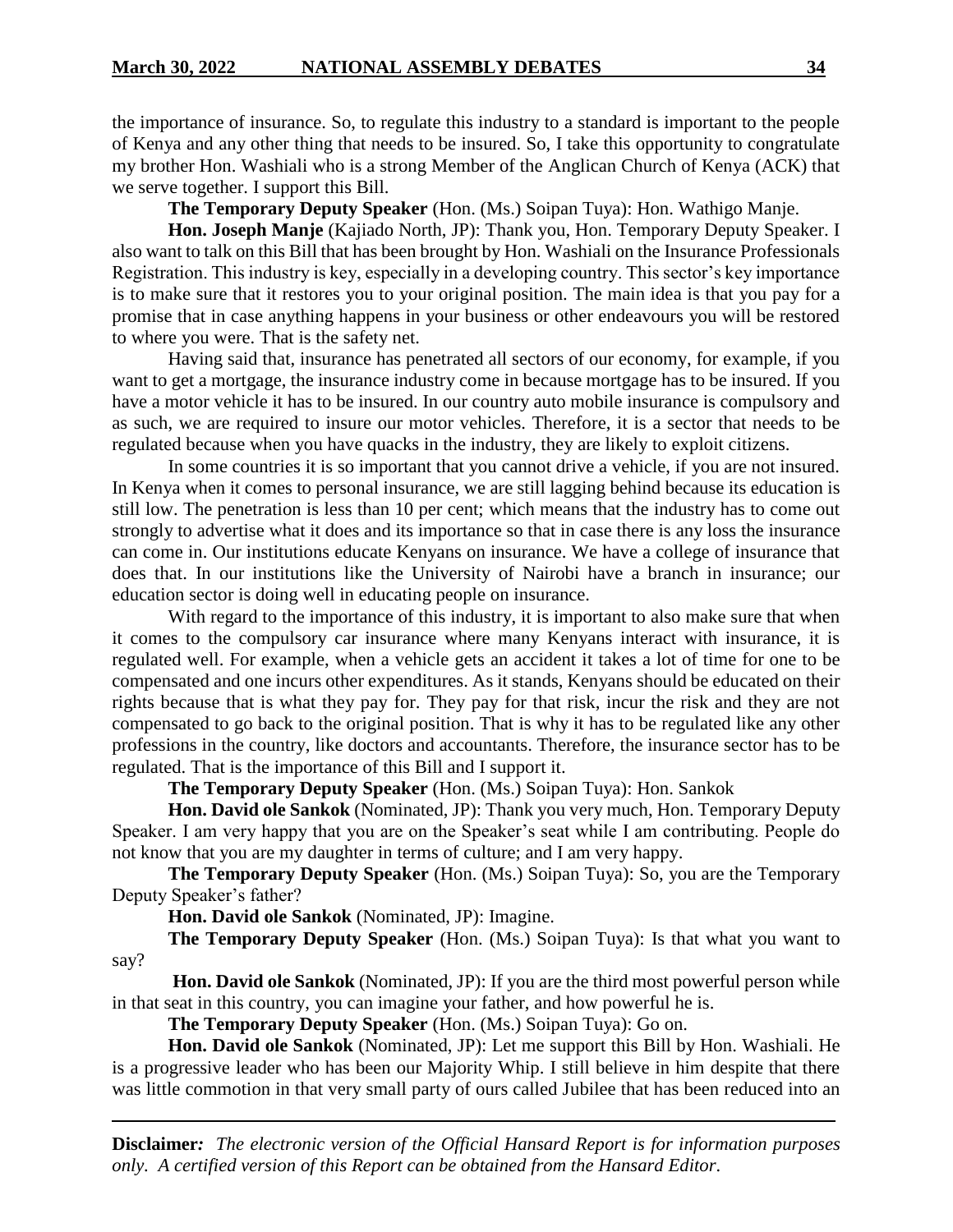ethnic political party that have the Party Leader, the Secretary General and the Vice-Chairman coming from a distant of three kilometers from each other –they come from the same village –they are buddies and can walk from one home to the other.

To us who believe in the Hustler Movement; he is still our Majority Whip; he is a progressive leader; he built KMTC from scratch, from buying land up to now that there are students studying in the college. As I support, we need professionalism in this noble profession. Insurance is about risk and it is about what I may encounter that is not favourable to me. When we have quacks in that field, and you assume you are insured, unfortunately when you get an accident; it is only that time that you will realise you were dealing with a quack because the industry is not regulated.

We have had Kenyans who feel they are insured only to fall sick, and when they go to hospital, they realise that the insurance they took is fake or sometimes, is not comprehensive but third party. All these happens because we are dealing with an industry that is very important, but is not regulated.

I support this Bill so that we can regulate this very important profession. This is so that we deal with a profession that is controlled by professional ethics and law. When Kenyans encounter such mismanagement of this profession, they do not have anywhere to run to. If you go to the court of law, there must be a law that will be able to be evoked by the Judiciary to be able to act.

This Bill is long overdue. I urge the whole House to support the Bill so that as we can go to form the next Government – UDA Government; and probably, seated on my right is a potential running mate candidate. You should know your Deputy President in advance so that you can consult with him around the precincts of Parliament because he is a possibility. A running mate of UDA must come from within this House and you should know people.

I support.

**The Temporary Deputy Speaker** (Hon. (Ms.) Soipan Tuya): Hon. Tong'i.

**Hon. Richard Tong'i** (Nyaribari Chache, JP): Hon. Temporary Deputy Speaker, I agree with 100 per cent with my colleagues who have spoken ahead of me.

In my life of service, I have had an opportunity of working in the insurance industry; and pretty know the impact of the insurance industry to the economy.

If you look at developed countries, they have succeeded because their insurance industries are very strong. The average insurance taker usage in Kenya is about 2 per cent which is a minimal number compared to the potential out there. That is why this Bill is going to help a lot.

We are grateful that Hon. Washiali had a foresight to see opportunities of creating employment for the youth so that they can also have a chance to work and serve Kenyans. The biggest challenge we have in this Government and the ones to come, is unemployment. One way of ensuring that there are viable employment opportunities is by ensuring that we have a working insurance sector which is well regulated. Where a customer has paid premium, the premium should be as good as law. Whenever an incident occurs, one should be assured of compensation. Because I can see my colleagues also want to contribute to this Bill, although I had so much to say about the insurance industry because it is one of my first employers when I came from university—AAR was a great company; they gave me an opportunity, followed by a resolution on health. I am grateful that finally we have an opportunity to professionalise the sector so that our young people will have a chance to work and serve Kenyans well.

I support.

**The Temporary Deputy Speaker** (Hon. Soipan Tuya): Hon. Mose.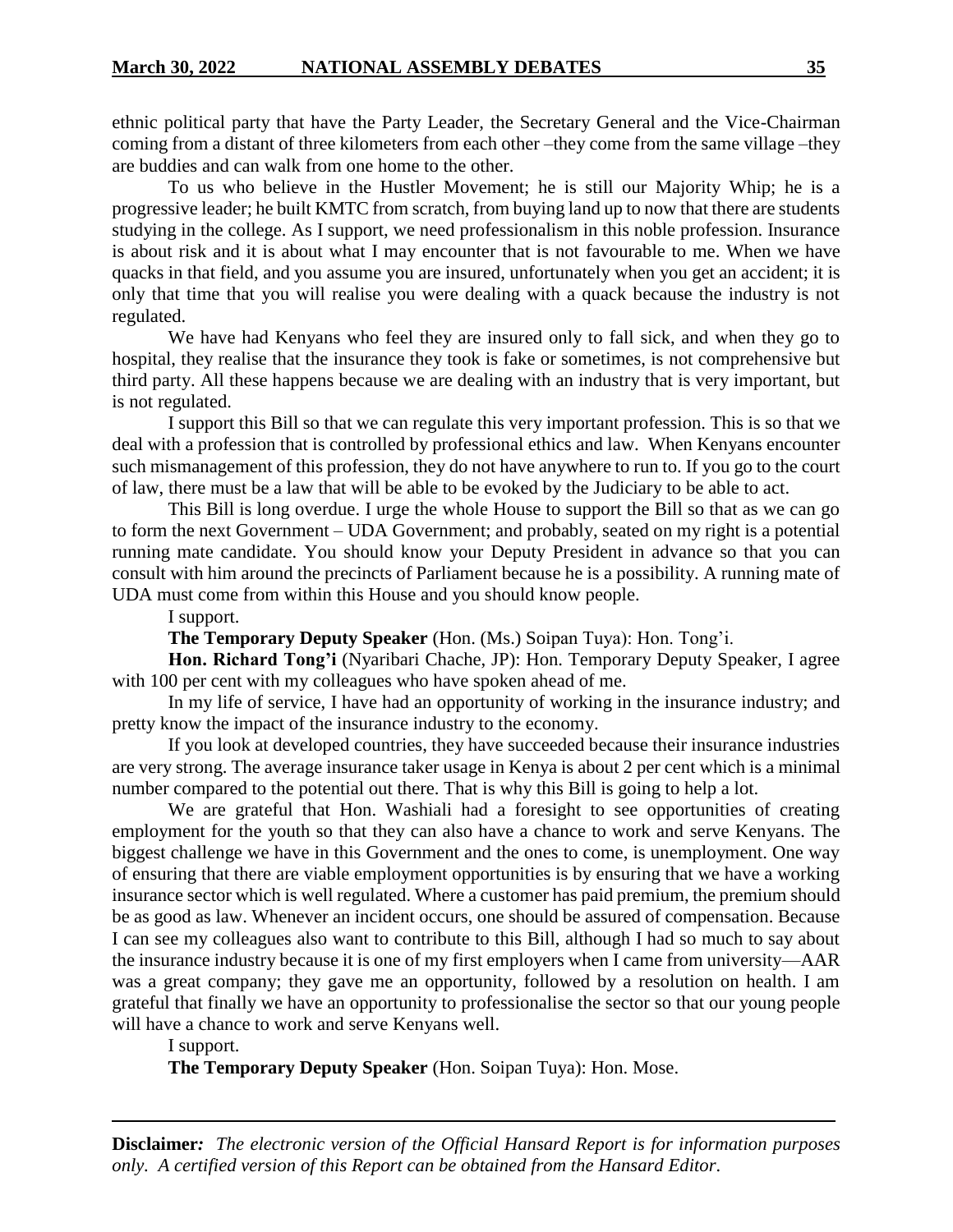**Hon. Shadrack Mose** (Kitutu Masaba, JP): Thank you, Hon. Temporary Deputy Speaker. This is a timely Bill for the purpose of regularising the insurance industry, which has very many bad people.

With those few remarks, Hon. Temporary Deputy Speaker, I support.

**The Temporary Deputy Speaker** (Hon. Soipan Tuya): Hon. Ndindi Nyoro.

**Hon. Ndindi Nyoro** (Kiharu, JP): Thank you very much, Hon. Temporary Deputy Speaker. I rise on Standing Order 95. We have listened to Members contributing and we are now repeating ourselves. Therefore, I request that the mover be called upon to reply.

**The Temporary Deputy Speaker** (Hon. Soipan Tuya): Let me give Hon. Dawood one minute.

**Hon. Rahim Dawood** (North Imenti, JP): Hon. Temporary Deputy Speaker, I support Hon. Washiali's Bill because it will instil professionalism. Thank you.

**The Temporary Deputy Speaker** (Hon. Soipan Tuya): We actually do not have to prosecute Hon. Ndindi's Motion because we have no further requests. Let me call the mover to reply.

**Hon. Benjamin Washiali** (Mumias East, JP): Thank you, Hon. Temporary Deputy Speaker. I want to take this opportunity to thank all Members who have supported this Bill. It has received 100 per cent support, apart from the few issues raised by Hon. Kihara and Hon. (Eng.) Nduati, which we will deliberate on during the Committee of the Whole House.

Hon. Kihara needs to know that this Bill went through the normal process. It was committed to the Departmental Committee on Finance and National Planning under the Chairmanship of Hon. Gladys Wanga. The Committee conducted public participation to which all stakeholders were invited, including the ones Hon. Kihara was talking about, and they all agreed. Of course, initially there were some concerns raised by stakeholders. After they met the Committee, they consulted again and came up with a position to support the Bill. There has been communication to the Committee and to the Speaker, through the Clerk, that the major stakeholders are not opposed to this Bill.

I want to add that the Institute will not be in conflict with what the College of Insurance does. Insurance professionals are not only taught at the College of Insurance; others undertake Bachelor of Commerce (Insurance Option), which is taught by a number of universities. But we want a body that would oversee the syllabus and examination so that we can rate the professionals.

The College of Insurance will continue training insurance professionals. This Bill will open up training to other colleges like technical institutes around the country. We want to introduce the syllabus in those institutes so that more of our students can undertake insurance courses.

I want to thank all Members who contributed and remind them that we may have amendments during the Committee of the Whole House stage, which will be presented by stakeholders. Therefore, Hon. Temporary Deputy Speaker, I wish to reply.

Therefore, Hon. Temporary Deputy Speaker, I wish to reply.

*(Hon. Richard Tong'i walked while Hon. Temporary Deputy Speaker was on her feet)*

**The Temporary Deputy Speaker** (Hon. (Ms.) Soipan Tuya): We shall put the Question, when we will be properly constituted. Order, Hon. Tong'i! Order Members.

*(Putting of the Question deferred)*